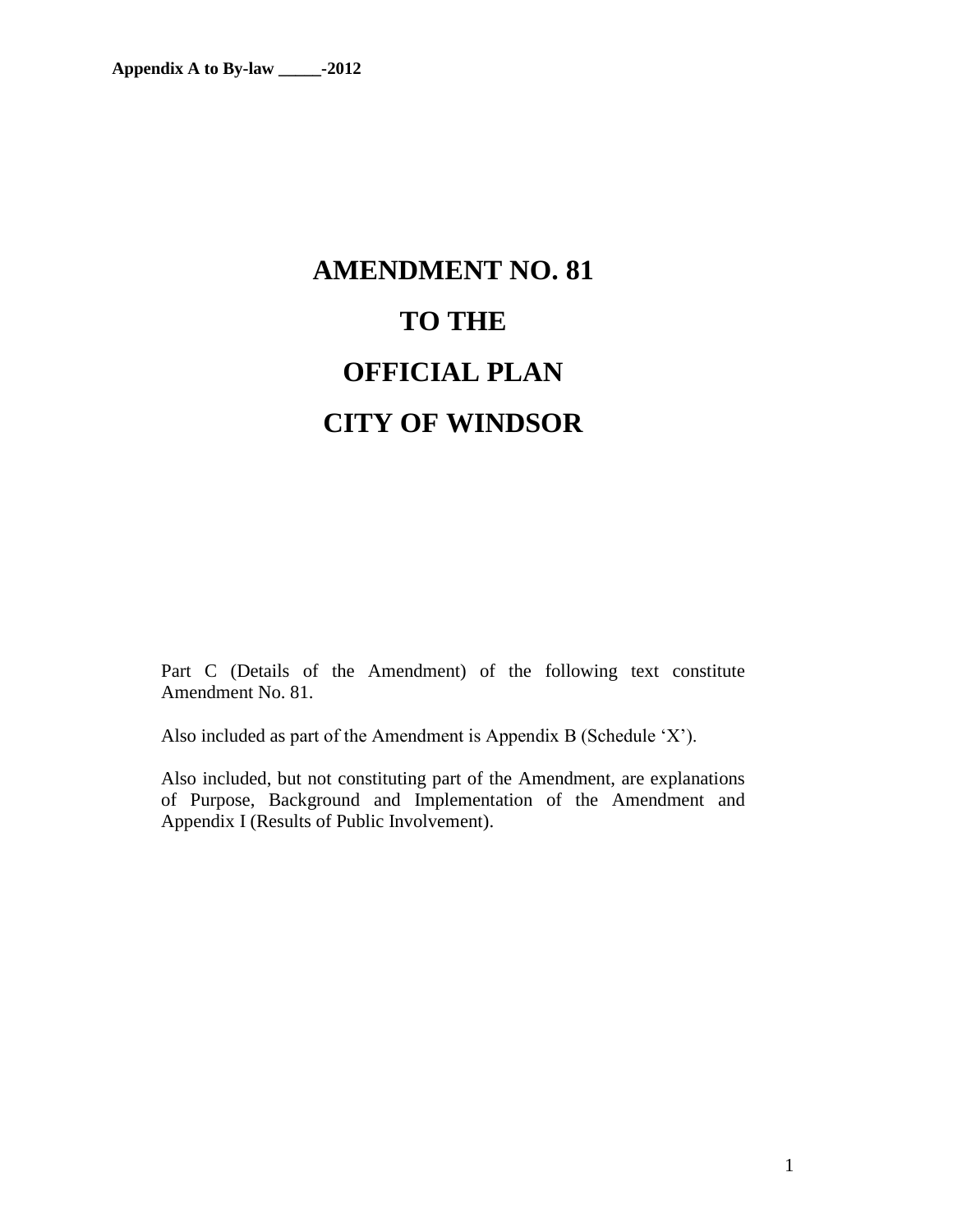#### **A. PURPOSE**

The purpose of this amendment is to update the Infrastructure policies in the Official Plan. This amendment is the third part of the implementation of the Five Year Review of the Official Plan. Additional amendments will update the Introduction, Glossary, Environment, Land Use, Procedures, and Tools Chapters; and the accompanying Schedules in Volumes 1 and 2.

The changes to the Official Plan include in this amendment are:

• Updates to Chapter 7 – Infrastructure.

#### **B. BACKGROUND**

The current City of Windsor Official Plan (Volume 1: The Primary Plan) was adopted by City Council on October 25, 1999 and approved in part by the Minister of Municipal Affairs and Housing on March 28, 2000 with the remainder being approved by the Ontario Municipal Board on November 1, 2002.

#### **C. DETAILS OF THE AMENDMENT**

1. That Chapter 7, Infrastructure of Volume I – The Primary Plan of the City of Windsor Official Plan BE DELETED and BE REPLACED as follows:

## **7. Infrastructure**

## **7.0 Preamble**

The provision of proper infrastructure provides a safe, healthy and efficient living environment. In order to accommodate transportation and physical service needs in Windsor, Council is committed to ensuring that infrastructure is provided in a sustainable, orderly and coordinated fashion.

This chapter of the Official Plan provides goals, objectives and policies for the transportation system identified on Schedule F: Roads and Bikeways as well as the provision of infrastructure such as sewerage and stormwater management works and utilities. This chapter should be read in conjunction with other parts of this Plan.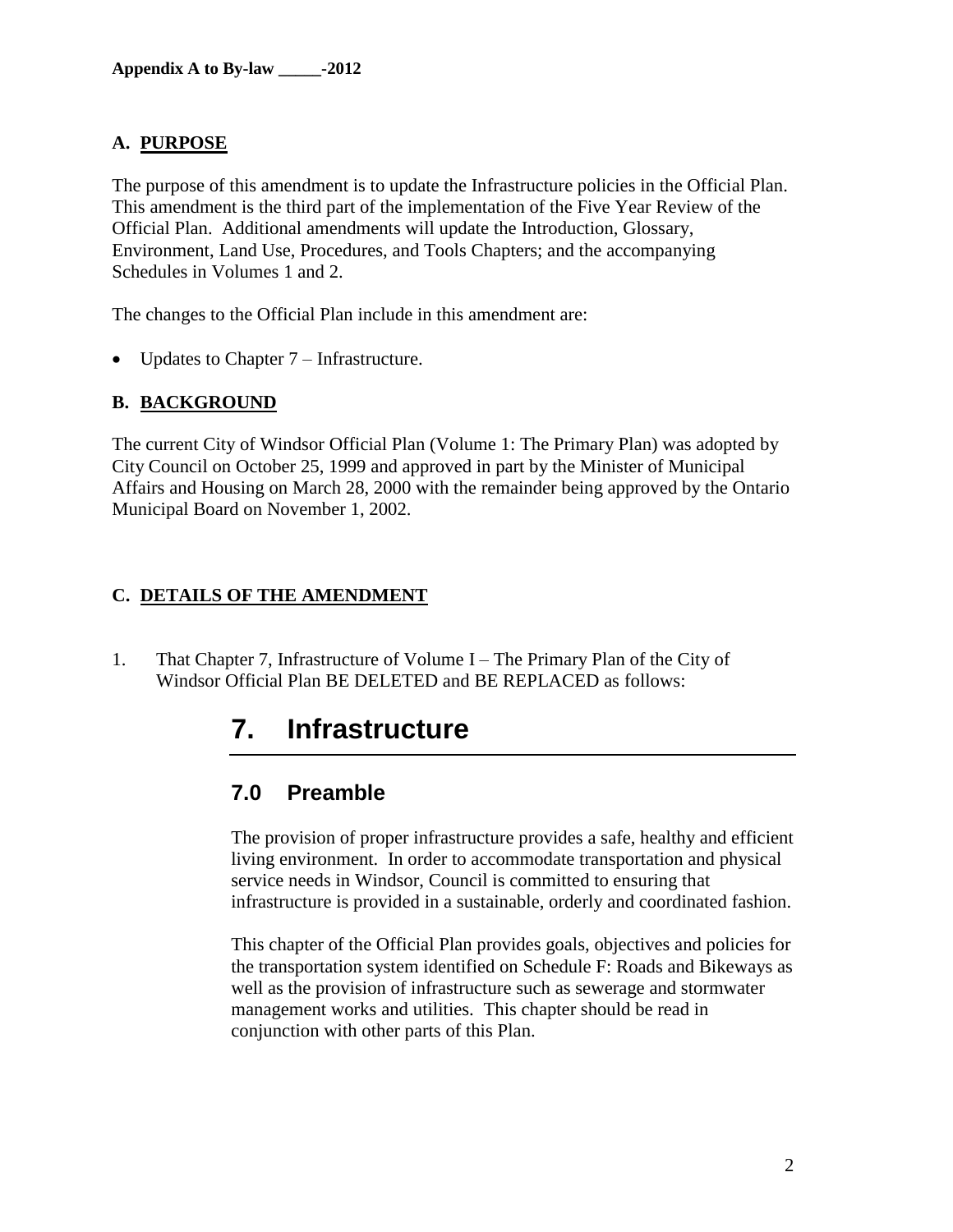## **7.1 Goals**

In keeping with the Strategic Directions, Council's infrastructure goals are to achieve:

| <b>SUSTAINABLE</b><br><b>INFRASTRUCTURE</b>               | 7.1.1 | Safe, sustainable, effective and efficient infrastructure.                                                                                                                                                                                                                                                                                                                                                                                                                                                 |
|-----------------------------------------------------------|-------|------------------------------------------------------------------------------------------------------------------------------------------------------------------------------------------------------------------------------------------------------------------------------------------------------------------------------------------------------------------------------------------------------------------------------------------------------------------------------------------------------------|
| <b>OPTIMAL USE</b>                                        | 7.1.2 | Optimal use of existing infrastructure.                                                                                                                                                                                                                                                                                                                                                                                                                                                                    |
| <b>COMMUNITY</b><br><b>TRANSPORTATION</b>                 | 7.1.3 | An accessible, affordable and available transportation<br>system.                                                                                                                                                                                                                                                                                                                                                                                                                                          |
| <b>BALANCED</b><br><b>SYSTEM</b>                          | 7.1.4 | An environment in which all modes of transportation can<br>play a balanced role.                                                                                                                                                                                                                                                                                                                                                                                                                           |
| COORDINATED,<br><b>EFFICIENT AND</b><br>COST<br>EFFECTIVE | 7.1.5 | The provision of infrastructure in a coordinated, efficient<br>and cost effective manner.                                                                                                                                                                                                                                                                                                                                                                                                                  |
| <b>INTEGRATED</b><br><b>PLANNING</b>                      | 7.1.6 | Integration of planning for infrastructure with the planning<br>for growth.                                                                                                                                                                                                                                                                                                                                                                                                                                |
| PROTECT<br><b>NATURAL</b><br><b>FEATURES</b>              | 7.1.7 | For development and site alteration on lands located within<br>or adjacent to the significant habitat of endangered species<br>or threatened species; Provincially Significant Wetlands;<br>or, natural heritage features; the policies contained within<br>Chapter 5 and Chapter 6 of this Plan will also apply.                                                                                                                                                                                          |
|                                                           |       | Activities that create or maintain infrastructure authorized<br>under the <i>Environmental Assessment Act</i> process are not<br>considered to be development or site alteration under the<br><i>Planning Act.</i> Wherever possible, those activities should<br>avoid natural heritage features and areas, and if avoidance<br>is not possible, minimize the impact to natural heritage<br>features. Only when avoidance and minimization are not<br>feasible, compensatory mitigation should be applied. |

## **7.2 Transportation System**

A safe, sustainable, effective and efficient transportation system is one which meets the needs of all users in a manner consistent with a healthy environment and vibrant economy. In order to achieve this balance, Council will manage Windsor's transportation system to enhance physical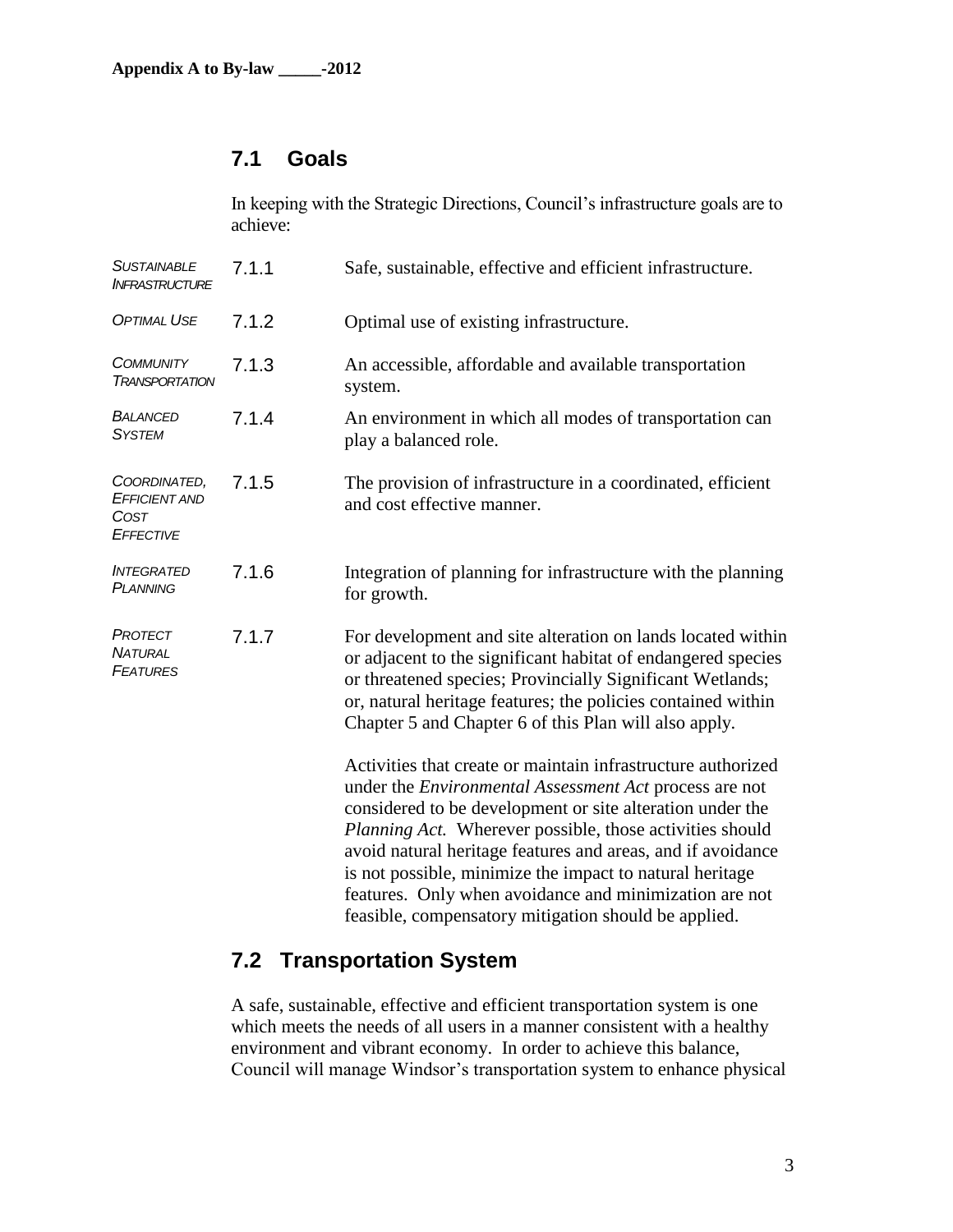mobility and ensure that the economic, social and environmental needs of the community are met.

## **7.2.1 Objectives**

| <b>ESTABLISH</b><br><b>SYSTEM</b>                                          | 7.2.1.1  | To establish a safe and efficient transportation system that<br>facilitates the movement of people and goods and is<br>appropriate to address projected needs.  |  |
|----------------------------------------------------------------------------|----------|-----------------------------------------------------------------------------------------------------------------------------------------------------------------|--|
| <b>EFFICIENT USE</b>                                                       | 7.2.1.2  | To make efficient use of existing and planned<br>transportation infrastructure.                                                                                 |  |
| <b>INTEGRATED</b><br><b>TRANSPORTATION</b><br><b>SYSTEM</b>                | 7.2.1.3  | To provide for the integration, coordination and extension<br>of the transportation system within, to and from Windsor.                                         |  |
| <b>INTERCONNECTED</b><br><b>TRANSPORTATION</b><br><b>SYSTEM</b>            | 7.2.1.4  | To provide a system with functional connectivity and<br>interconnectedness.                                                                                     |  |
| LAND USE,<br><b>DENSITY AND MIX</b>                                        | 7.2.1.5  | To promote a land use pattern, density and mix of uses that<br>reduces vehicle trips and supports alternative transportation<br>modes including public transit. |  |
| <b>INTEGRATING LAND</b><br><b>USEAND</b><br><b>TRANSPORTATION</b>          | 7.2.1.6  | To integrate land use and transportation considerations at<br>all stages of the planning process.                                                               |  |
| <b>TRANSPORTATION</b><br><b>CORRIDORS</b>                                  | 7.2.1.7  | To plan and protect transportation corridors and their<br>infrastructure facilities to meet current and projected needs.                                        |  |
| <b>TRUCK ROUTES</b>                                                        | 7.2.1.8  | To establish safe and efficient truck routes within and<br>through Windsor.                                                                                     |  |
| PARKING                                                                    | 7.2.1.9  | To provide for adequate off-street parking facilities and<br>restrict on-street parking to appropriate areas.                                                   |  |
| <b>TRANSPORTATION</b><br>DEMAND<br><b>MANAGEMENT</b>                       | 7.2.1.10 | To enact transportation demand management actions suited<br>to the needs of Windsor.                                                                            |  |
| MINIMIZE<br><b>CONFLICTS</b>                                               | 7.2.1.11 | To minimize conflicts within the transportation system.                                                                                                         |  |
| PROTECT<br><b>ROADWAYS</b><br><b>FROM DRIVEWAY</b><br><b>PROLIFERATION</b> | 7.2.1.12 | To restrict driveway access based on road classification and<br>minimize the number of driveway access points.                                                  |  |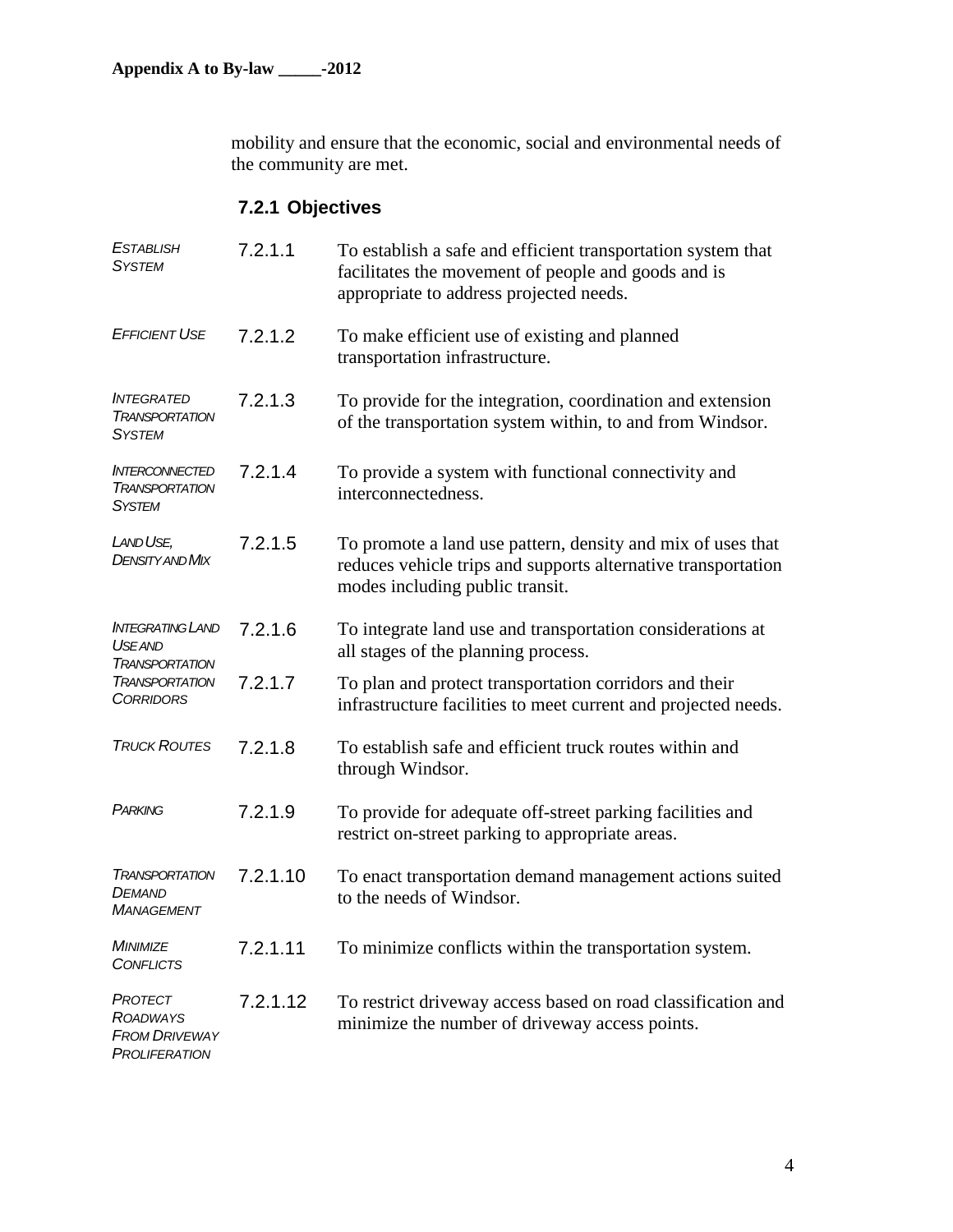### **Appendix A to By-law \_\_\_\_\_-2012**

| <b>WALKING &amp;</b><br>CYCLING                      | 7.2.1.13 | To establish and maintain a city-wide walking and cycling<br>network.                                                                                                                                                                                         |  |
|------------------------------------------------------|----------|---------------------------------------------------------------------------------------------------------------------------------------------------------------------------------------------------------------------------------------------------------------|--|
| <b>ACCESSIBLE</b><br><b>INFRASTRUCTURE</b>           | 7.2.1.14 | To establish and maintain an accessible transportation<br>infrastructure.                                                                                                                                                                                     |  |
| <b>ROADS</b>                                         | 7.2.1.15 | To establish and maintain a safe and efficient road network.                                                                                                                                                                                                  |  |
| <b>TRANSIT</b>                                       | 7.2.1.16 | To maintain an efficient transit network.                                                                                                                                                                                                                     |  |
| <i><b>INTERNATIONAL</b></i><br><b>GATEWAY</b>        | 7.2.1.17 | To uphold and advance Windsor's role as Canada's<br>foremost international gateway.                                                                                                                                                                           |  |
| <b>RAIL SERVICE</b>                                  | 7.2.1.18 | To support the provision of freight and passenger rail<br>service to Windsor.                                                                                                                                                                                 |  |
| <b>VIABLE PORT</b><br><b>FACILITIES</b>              | 7.2.1.19 | To ensure accessible and viable port facilities.                                                                                                                                                                                                              |  |
| RECREATIONAL<br><b>BOATING</b>                       | 7.2.1.20 | To facilitate safe recreational boating from Windsor on the<br>Detroit River and Lake St. Clair.                                                                                                                                                              |  |
| <b>WINDSOR</b><br><b>AIRPORT</b>                     | 7.2.1.21 | To support an expanded role for the Windsor Airport in the<br>provision of facilities, infrastructure and operational<br>capabilities.                                                                                                                        |  |
| TRAFFIC<br><b>CALMING</b>                            | 7.2.1.22 | To support the inclusion of traffic calming devices<br>according to a municipal Traffic Calming Policy.                                                                                                                                                       |  |
| <b>NATURAL</b><br><b>HERITAGE</b>                    | 7.2.1.23 | To direct the transportation systems, where possible, away<br>from Natural Heritage Features and Areas.                                                                                                                                                       |  |
|                                                      |          | <b>7.2.2 General Policies</b>                                                                                                                                                                                                                                 |  |
| <b>IRANSPORTATION</b><br>SYSTEM<br><b>DEFINITION</b> | 7.2.2.1  | For the purpose of this Plan, the Transportation System<br>refers to all modes of transportation and their<br>corresponding facilities, including walking, cycling,<br>public transportation, roads, border crossings, rail, air and<br>water transportation. |  |
| SCHEDULE <sub>F</sub> :<br>ROADS&<br><b>BIKEWAYS</b> | 7.2.2.2  | The following existing and future components of the<br>transportation system shall be designated on Schedule F:<br>Roads and Bikeways:                                                                                                                        |  |

(a) Expressway;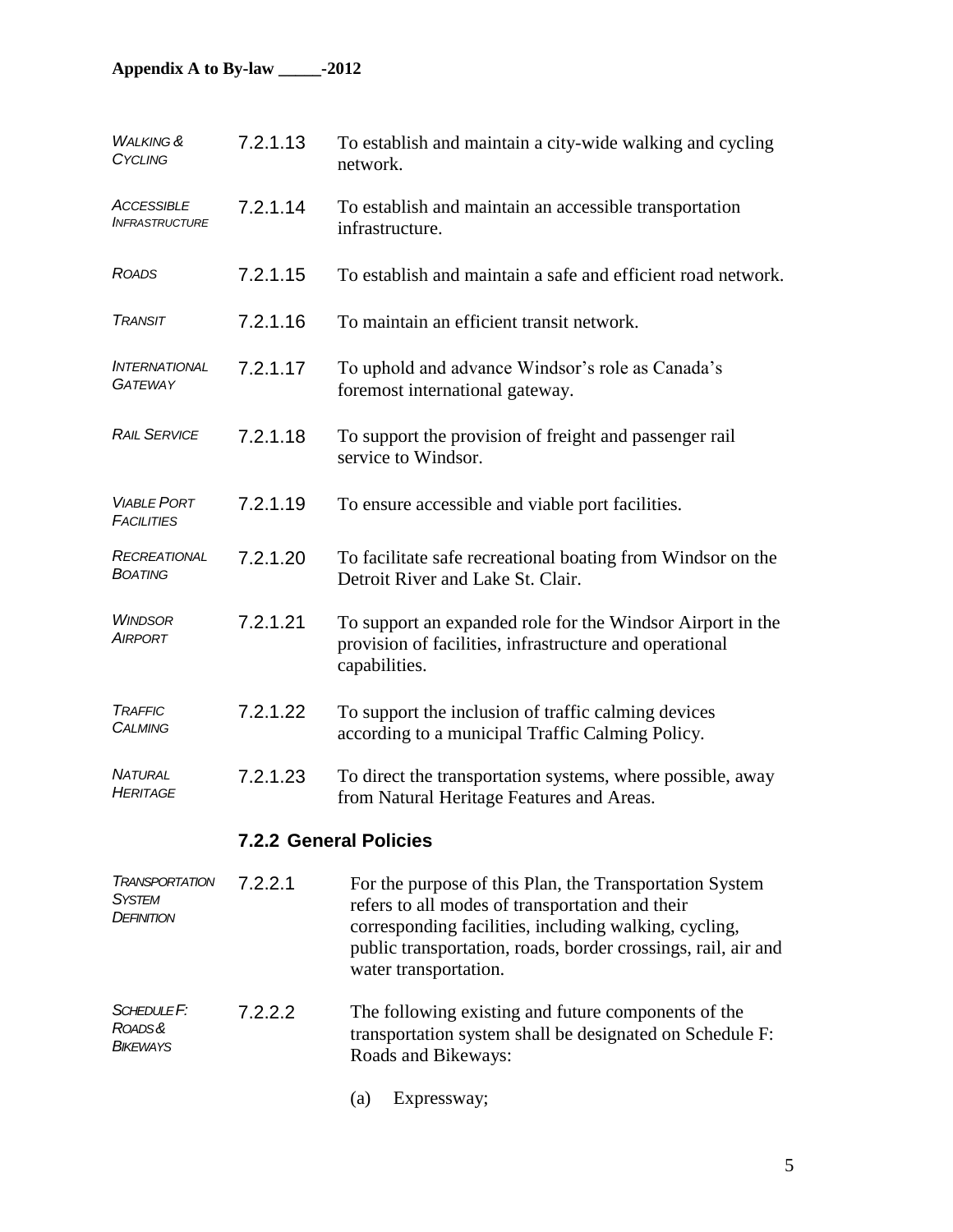|                                             |         | (b) | Class I Arterial Road;                                                                                                                                                                                                                      |
|---------------------------------------------|---------|-----|---------------------------------------------------------------------------------------------------------------------------------------------------------------------------------------------------------------------------------------------|
|                                             |         | (c) | Class II Arterial Road;                                                                                                                                                                                                                     |
|                                             |         | (d) | Class I Collector Road;                                                                                                                                                                                                                     |
|                                             |         | (e) | Class II Collector Road;                                                                                                                                                                                                                    |
|                                             |         | (f) | Scenic Drive;                                                                                                                                                                                                                               |
|                                             |         | (g) | Local Road; and                                                                                                                                                                                                                             |
|                                             |         | (i) | Provincial Highway.                                                                                                                                                                                                                         |
| <b>TRANSPORTATION</b><br><b>MASTER PLAN</b> | 7.2.2.3 |     | Council shall require the implementation, monitoring and<br>updating of a long range transportation master plan that:                                                                                                                       |
|                                             |         | (a) | examines the long range transportation system<br>requirements of Windsor its adjacent interdependent<br>municipalities and interconnecting provincial<br>highways;                                                                          |
|                                             |         | (b) | provides principles, policies and strategic plans<br>which address long term transportation system<br>needs from a comprehensive perspective, consistent<br>with this Plan;                                                                 |
|                                             |         | (c) | identifies major problems, deficiencies, or<br>opportunities in the transportation system;                                                                                                                                                  |
|                                             |         | (d) | identifies and evaluates various alternative solutions<br>available to solve long range transportation system<br>problems and opportunities;                                                                                                |
|                                             |         | (e) | establishes the preferred solution and corresponding<br>implementation measures; and                                                                                                                                                        |
|                                             |         | (f) | includes a comprehensive public participation<br>program.                                                                                                                                                                                   |
| COOPERATION &<br><b>COORDINATION</b>        | 7.2.2.4 |     | Council shall work to achieve the coordinated planning,<br>expansion and maintenance of the transportation system<br>in cooperation with other public agencies and private<br>organizations to promote increased density of<br>development. |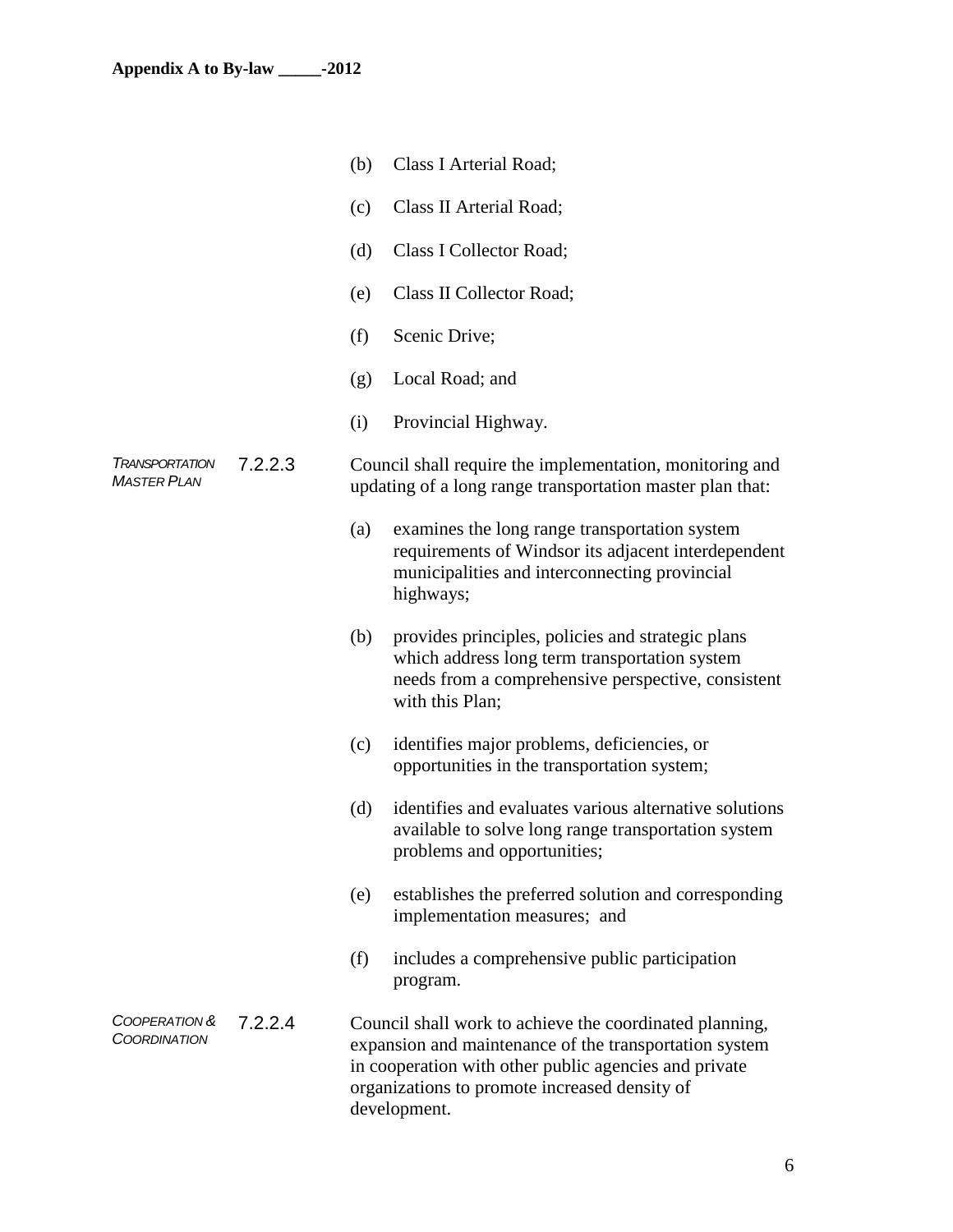| <b>ALTERNATIVE</b><br>DEVELOPMENT<br><b>PATTERNS</b>      | 7.2.2.5 | Council shall promote development patterns that support<br>an increase in walking, cycling and public transportation<br>in accordance with the Land Use and Urban Design<br>chapters of this Plan. |                                                                                                                                                                            |  |
|-----------------------------------------------------------|---------|----------------------------------------------------------------------------------------------------------------------------------------------------------------------------------------------------|----------------------------------------------------------------------------------------------------------------------------------------------------------------------------|--|
| <b>BALANCED</b><br><b>TRANSPORTATION</b><br><b>SYSTEM</b> | 7.2.2.6 | Council shall develop a balanced transportation system<br>by:                                                                                                                                      |                                                                                                                                                                            |  |
|                                                           |         | (a)                                                                                                                                                                                                | adopting strategies and programs that increase<br>public transportation use, cycling and walking;                                                                          |  |
|                                                           |         | (b)                                                                                                                                                                                                | implementing the land use policies of this Plan that<br>provide for a more compact urban form and are<br>intended to reduce the growth in home based trip<br>making;       |  |
|                                                           |         | (c)                                                                                                                                                                                                | maintaining a road level-of-service that optimizes<br>the use of the existing network;                                                                                     |  |
|                                                           |         | (d)                                                                                                                                                                                                | directing the expansion of existing roads or the<br>construction of new ones in association with the<br>application of transportation demand management<br>strategies; and |  |
|                                                           |         | (e)                                                                                                                                                                                                | implementing the urban design policies of this Plan<br>that provide for an improved street environment.                                                                    |  |
|                                                           |         | (f)                                                                                                                                                                                                | implementing traffic calming devices in existing<br>neighbourhoods and requiring traffic calming in<br>new neighbourhoods consistent with the Traffic<br>Calming Policy.   |  |
| <b>TRAFFIC</b><br><b>CALMING</b><br><b>DEVICES</b>        | 7.2.2.7 | Council may require traffic calming devices on:                                                                                                                                                    |                                                                                                                                                                            |  |
|                                                           |         | (a)                                                                                                                                                                                                | existing roads;                                                                                                                                                            |  |
|                                                           |         | (b)                                                                                                                                                                                                | all proposed development                                                                                                                                                   |  |
|                                                           |         | (c)                                                                                                                                                                                                | infrastructure undertakings;                                                                                                                                               |  |
|                                                           |         |                                                                                                                                                                                                    | consistent with the Traffic Calming Policy                                                                                                                                 |  |
| <b>MULTI-MODAL</b><br><b>FACILITIES</b>                   | 7.2.2.8 | Council shall encourage the development of multi-modal<br>transportation facilities at appropriate locations.                                                                                      |                                                                                                                                                                            |  |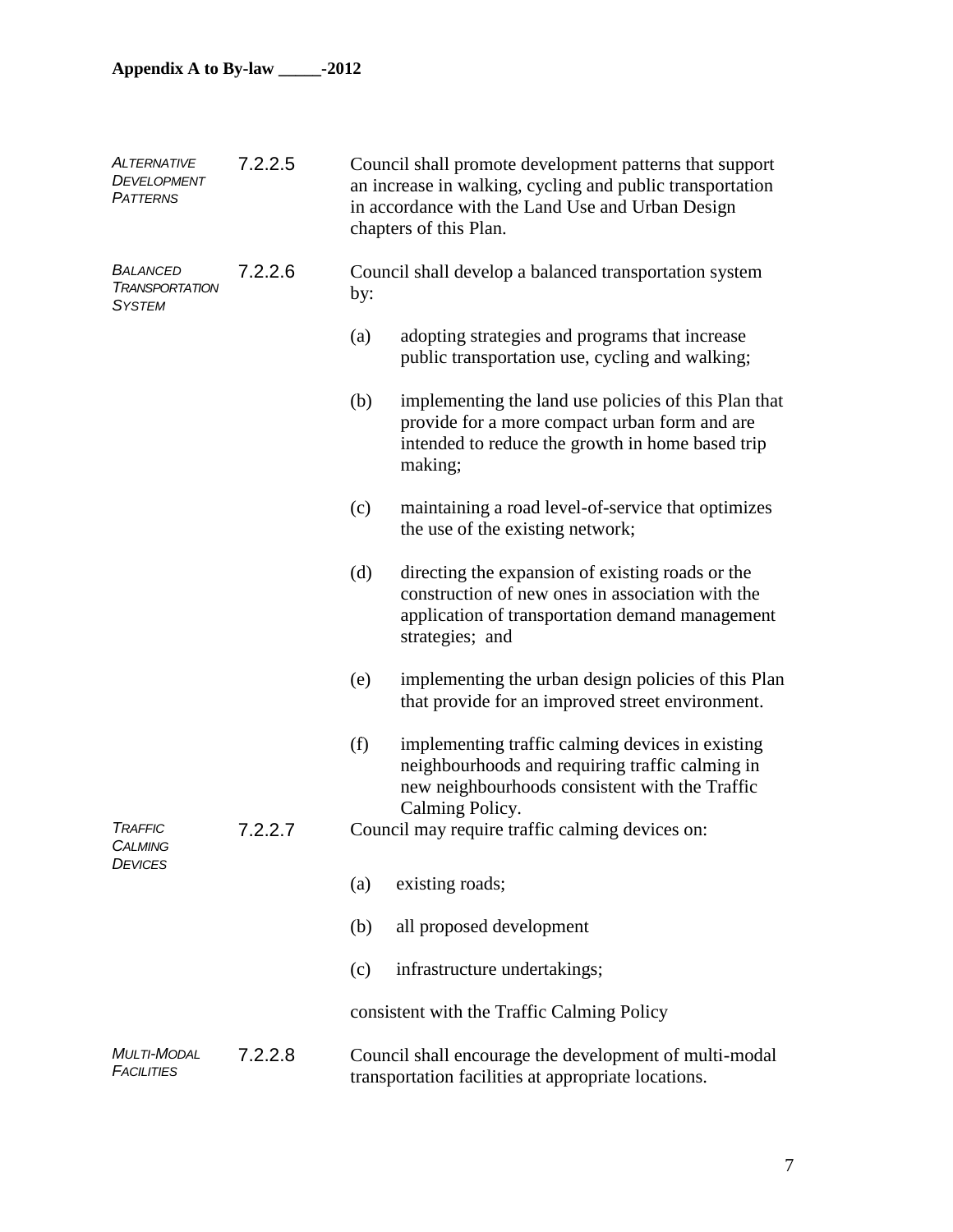| <b>TRUCK ROUTE</b><br><b>SYSTEM</b> | 7.2.2.9  | Council shall establish and manage a truck route system<br>to minimize the intrusion of trucks into sensitive areas<br>while providing acceptable access to businesses and<br>industries.                            |  |  |
|-------------------------------------|----------|----------------------------------------------------------------------------------------------------------------------------------------------------------------------------------------------------------------------|--|--|
| <b>TRUCK ACCESS</b>                 | 7.2.2.10 | Council recognizes that while truck access is necessary<br>for some properties, the adverse effects of truck traffic<br>shall be minimized by:                                                                       |  |  |
|                                     |          | discouraging truck traffic in residential and<br>(a)<br>pedestrian oriented areas;                                                                                                                                   |  |  |
|                                     |          | directing land uses which generate substantial truck<br>(b)<br>traffic to appropriate areas in accordance with the<br>Land Use chapter of this Plan;                                                                 |  |  |
|                                     |          | (c)<br>ensuring the proper design of roads intended to<br>carry truck traffic;                                                                                                                                       |  |  |
|                                     |          | implementing other measures as may be appropriate<br>(d)<br>and necessary.                                                                                                                                           |  |  |
| <b>HAZARDOUS</b><br>GOODS           | 7.2.2.11 | Council shall restrict the movement of hazardous goods to<br>transportation routes which avoid high risk areas and<br>provide safe and direct access to their intended<br>destination.                               |  |  |
| PARKING &<br>LOADING<br>FACILITIES  | 7.2.2.12 | Council shall require adequate off-street parking and<br>loading facilities as a condition of development approval<br>in accordance with the Land Use chapter of this Plan.                                          |  |  |
| <b>PARKING LOT</b><br><b>DESIGN</b> | 7.2.2.13 | Council shall require parking lots to be designed in<br>accordance with the Urban Design chapter of this Plan.                                                                                                       |  |  |
| PUBLIC ON-<br><b>STREET PARKING</b> | 7.2.2.14 | Council may allow, restrict or partially restrict on-street<br>parking on specific roads as follows:                                                                                                                 |  |  |
|                                     |          | on street parking shall not be permitted on<br>(a)<br>Expressways, Class I Arterial Roads and Scenic<br>Drives;                                                                                                      |  |  |
|                                     |          | On street parking will be discouraged on Class II<br>(b)<br>Arterial Roads and Class I Collector Roads and may<br>only be allowed in areas where adequate and<br>convenient off-street parking is not available; and |  |  |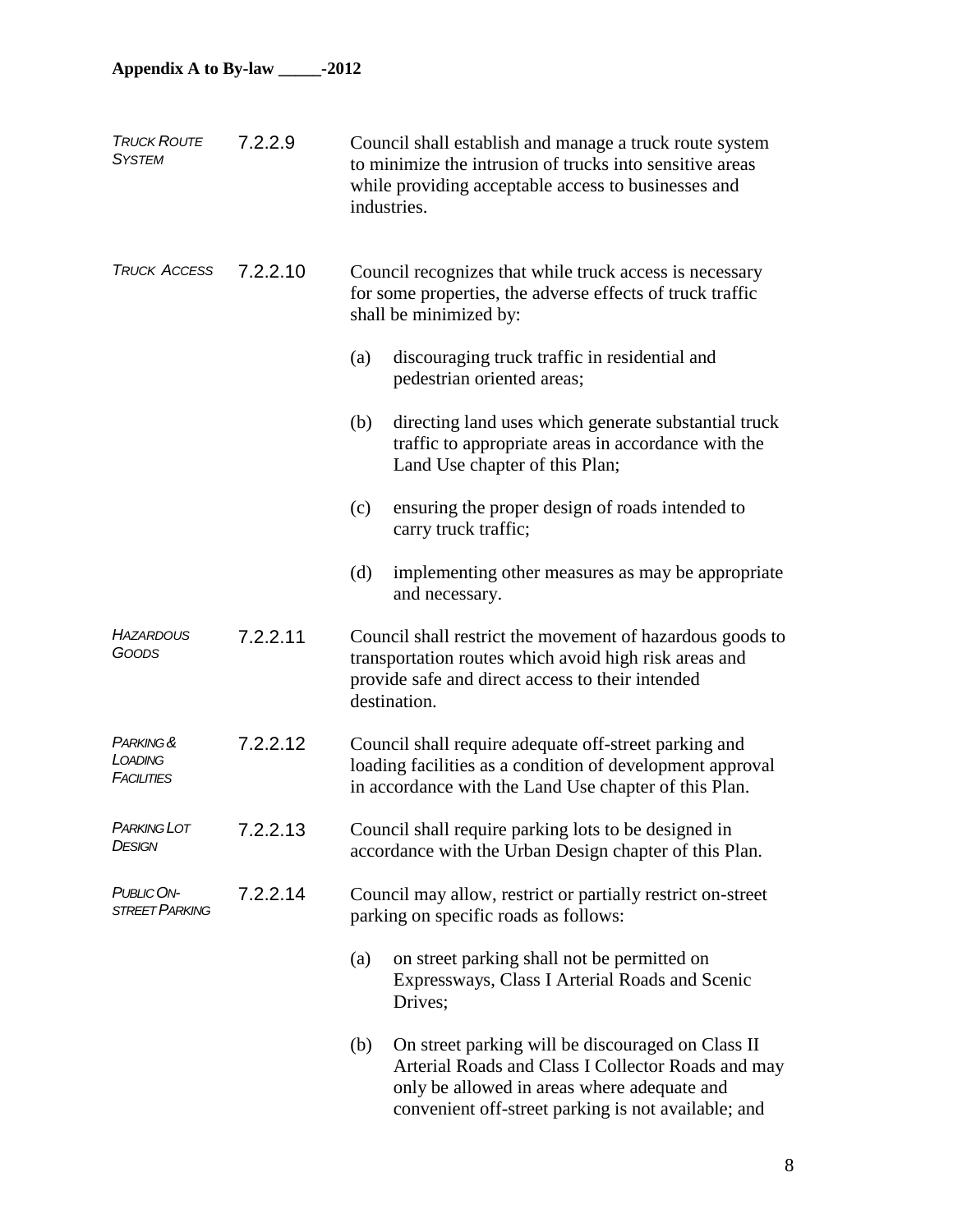|                                                      |          | (c)                                                                                                                                  | On street parking may be permitted on Class II<br>Collector Roads and Local Roads provided there is<br>sufficient paved road width.                           |  |  |
|------------------------------------------------------|----------|--------------------------------------------------------------------------------------------------------------------------------------|---------------------------------------------------------------------------------------------------------------------------------------------------------------|--|--|
| <b>RESTRICT ON-</b><br><b>STREET PARKING</b>         | 7.2.2.15 | Council may restrict on-street parking in a manner that<br>does not conflict with future and planned uses of the right<br>of way by: |                                                                                                                                                               |  |  |
|                                                      |          | (a)                                                                                                                                  | removing on-street parking where the added<br>roadway space is required to install left or right turn<br>lanes;                                               |  |  |
|                                                      |          | (b)                                                                                                                                  | removing on-street parking where the added<br>roadway space may be required to install bicycle<br>lanes;                                                      |  |  |
|                                                      |          | (c)                                                                                                                                  | removing on-street parking where the added<br>roadway space is required for transit purposes;                                                                 |  |  |
|                                                      |          | (d)                                                                                                                                  | removing on-street parking where there is a need to<br>move traffic more efficiently;                                                                         |  |  |
|                                                      |          | (e)                                                                                                                                  | removing on-street parking where the City has<br>constructed off street lots to offset the loss of on<br>street parking;                                      |  |  |
| <b>ON STREET</b><br>PARKING-STREET<br><b>SCAPING</b> | 7.2.2.16 |                                                                                                                                      | Council may permit on-street parking as part of a<br>streetscaping plan designed to create a buffer between<br>road traffic and pedestrian sidewalk areas.    |  |  |
| <b>BICYCLE PARKING</b>                               | 7.2.2.17 |                                                                                                                                      | Council shall make provision for bicycle parking spaces<br>by requiring bicycle spaces at all developments.                                                   |  |  |
| <b>LAND USE AND</b><br><b>TRANSPORTATION</b>         | 7.2.2.18 |                                                                                                                                      | Council shall recognize the link between land use and<br>transportation systems by:                                                                           |  |  |
|                                                      |          | (a)                                                                                                                                  | focusing office development and high-density<br>employment and high density residential in areas<br>which have access to transit and pedestrian<br>amenities; |  |  |
|                                                      |          | (b)                                                                                                                                  | encouraging commercial and employment uses<br>within 400 metres to 800 metres of residential areas                                                            |  |  |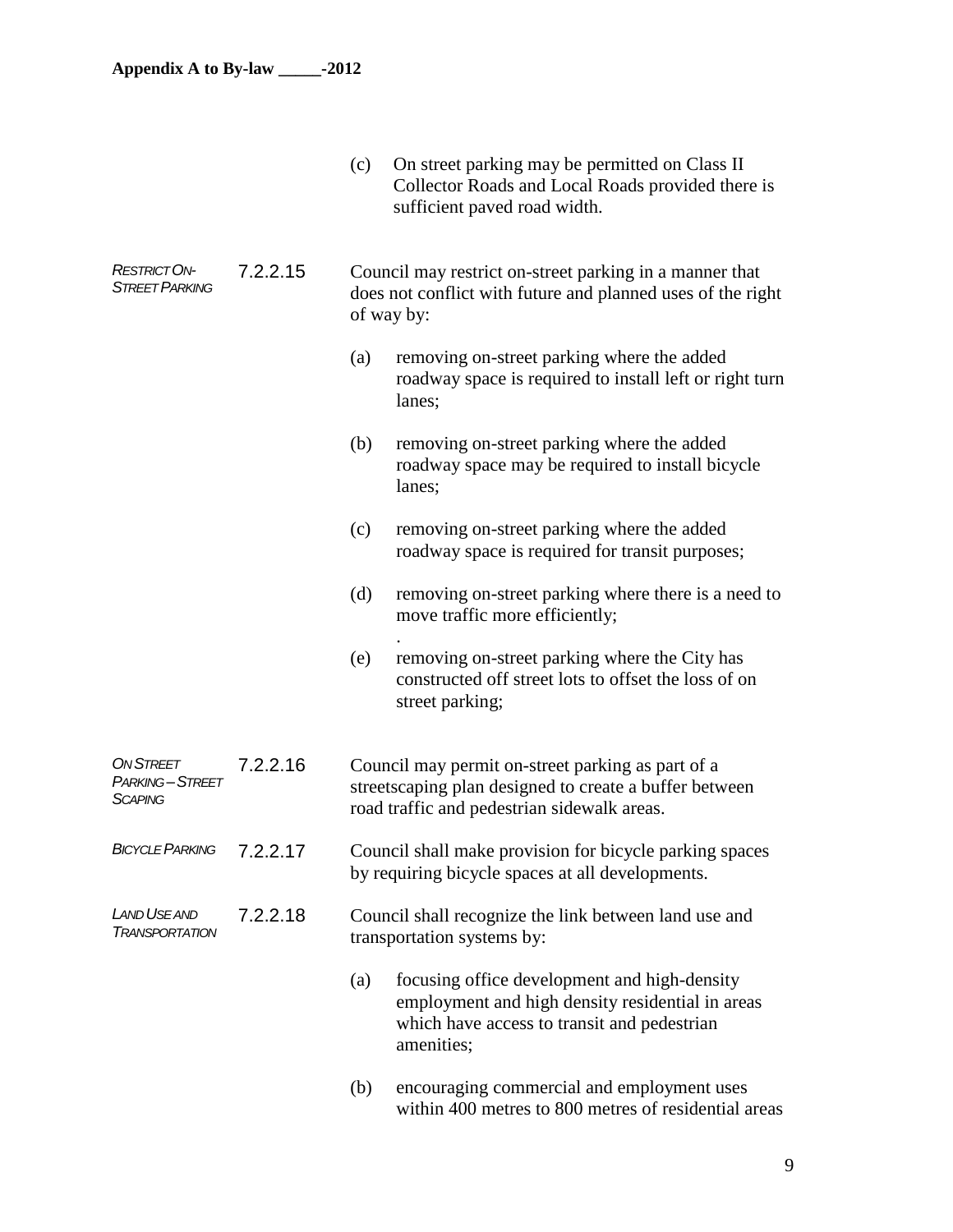to promote the use of active transportation and to promote transit service.

| <b>SUSTAINABLE SITE</b><br><b>DESIGN</b>                                    | 7.2.2.19 | Council shall require the use of sustainable site design<br>during the Site Plan Control process to ensure<br>accessibility for all pedestrians and cyclists by: |                                                                                                                                                                                                                                |  |
|-----------------------------------------------------------------------------|----------|------------------------------------------------------------------------------------------------------------------------------------------------------------------|--------------------------------------------------------------------------------------------------------------------------------------------------------------------------------------------------------------------------------|--|
|                                                                             |          | (a)                                                                                                                                                              | requiring buildings and access points to buildings<br>be placed to provide convenient access to the public<br>right of way;                                                                                                    |  |
|                                                                             |          | (b)                                                                                                                                                              | ensuring the provision of sidewalk and cycling<br>connections to and from the entrances of the<br>development and cycling facilities;                                                                                          |  |
|                                                                             |          | (c)                                                                                                                                                              | ensuring that sidewalk and cycling connections are<br>barrier free throughout the seasons;                                                                                                                                     |  |
|                                                                             |          | (d)                                                                                                                                                              | ensuring that the sidewalk and cycling connections<br>minimize the walking and cycling distance to and<br>from the right of way. and                                                                                           |  |
|                                                                             |          | (e)                                                                                                                                                              | encouraging a more street level design and access<br>by planning parking lots in such a way to not<br>adversely impact such access.                                                                                            |  |
| <b>TRANSIT</b><br><b>SUPPORTIVE</b><br>DEVELOPMENT                          | 7.2.2.20 | corridors.                                                                                                                                                       | Council shall support transit by planning for compact,<br>mixed-use, higher density residential, commercial and<br>employment development within concentrated nodes and<br>corridors that are adjacent to higher order transit |  |
| MINIMIZING<br><b>VEHICLE TRIPS</b><br><b>AND TRAVEL</b><br><b>DISTANCES</b> | 7.2.2.21 | Council shall implement land use patterns that promote<br>sustainable travel by locating land uses within reasonable<br>walking or cycling distance by:          |                                                                                                                                                                                                                                |  |
|                                                                             |          | (a)                                                                                                                                                              | encouraging developments that include an<br>appropriate mix of residential, commercial and<br>employment lands within reasonable walking<br>distance of each other;                                                            |  |
|                                                                             |          | (b)                                                                                                                                                              | planning higher density developments in areas<br>along major transportation corridors and nodes;                                                                                                                               |  |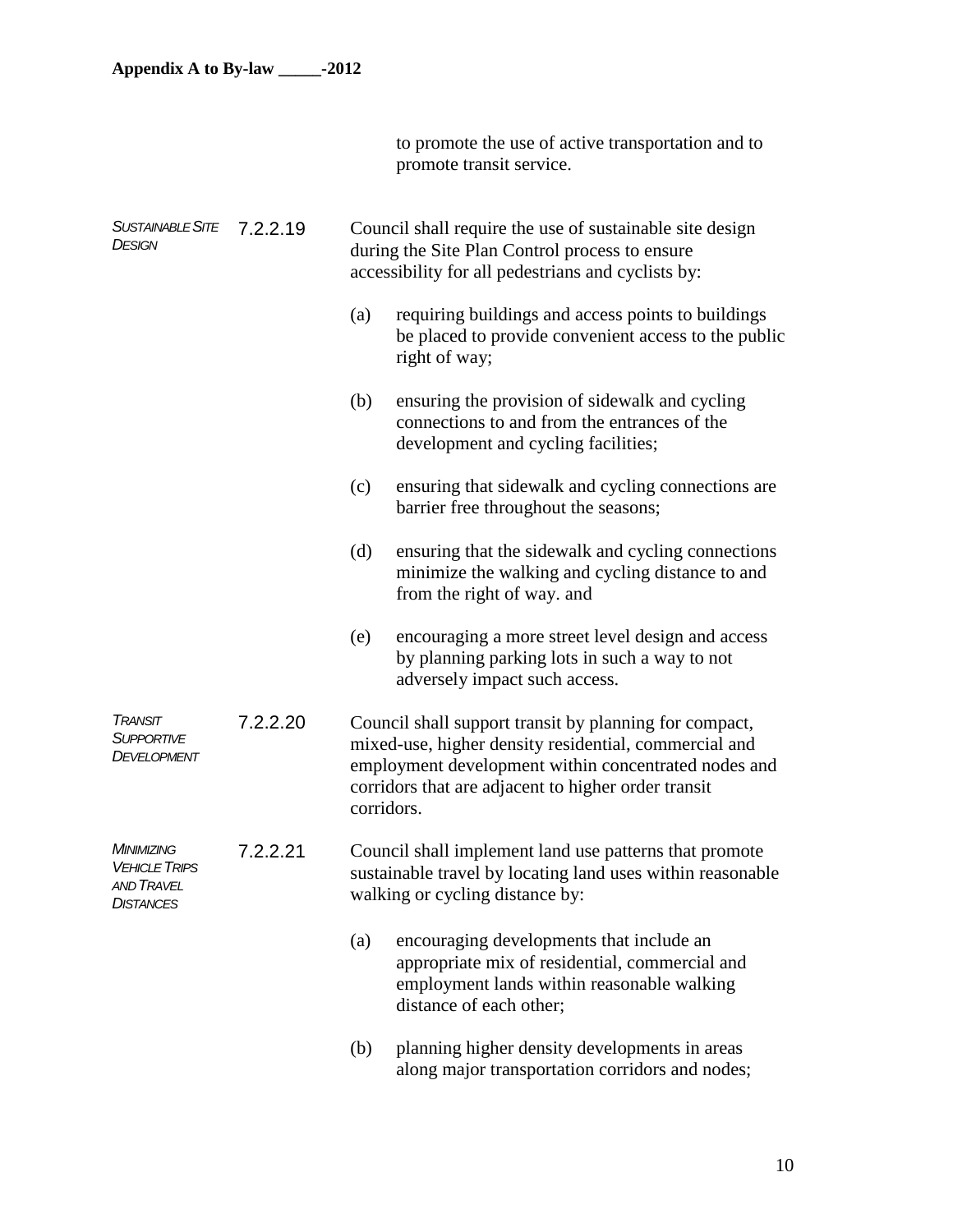|                                                    |          | (c)                                                                                       | integrating land use and transportation planning<br>decisions by ensuring each fit the context of each<br>other's specific needs.                                                  |
|----------------------------------------------------|----------|-------------------------------------------------------------------------------------------|------------------------------------------------------------------------------------------------------------------------------------------------------------------------------------|
| <b>TRAVEL DEMAND</b><br><b>MANAGEMENT</b>          | 7.2.2.22 | Council and Transit Windsor will encourage employers to<br>manage their travel demand by: |                                                                                                                                                                                    |
|                                                    |          | (a)                                                                                       | promoting the use of ride sharing and car-pooling to<br>reduce parking demand and to reduce vehicles on<br>nearby streets;                                                         |
|                                                    |          | (b)                                                                                       | promoting the use of bulk or special transit pass<br>purchases by employers for employees that offer<br>discounts over regular transit pass prices and<br>encourage transit usage; |
|                                                    |          | (c)                                                                                       | encouraging companies to alternate hours of work<br>to reduce the peak hour traffic and parking demand.                                                                            |
| POST SECONDARY<br>STUDENT<br><b>TRANSPORTATION</b> | 7.2.2.23 |                                                                                           | Council shall encourage post secondary institutions to<br>implement tuition-based bus pass programs to reduce<br>travel and parking demand.                                        |
| <b>COMMERCIAL</b><br><b>SCHOOLS</b>                | 7.2.2.24 |                                                                                           | Council shall encourage commercial schools to locate<br>along roadways with transit.                                                                                               |
| <b>TRANSIT</b><br>SUPPORTIVE<br>DESIGN             | 7.2.2.25 |                                                                                           | Council shall support transit friendly design by:                                                                                                                                  |
|                                                    |          | (a)                                                                                       | planning for compact, higher density developments<br>along nodes and corridors;                                                                                                    |
|                                                    |          | (b)                                                                                       | creating street layouts that can accommodate transit<br>vehicles;                                                                                                                  |
|                                                    |          | (c)                                                                                       | considering transit in the early stages of planning;                                                                                                                               |
|                                                    |          | (d)                                                                                       | creating grid networked streets;                                                                                                                                                   |
|                                                    |          | (e)                                                                                       | promoting urban design that encourages walking<br>and cycling; and                                                                                                                 |
|                                                    |          | (f)                                                                                       | requiring entranceways proximate to the public<br>right of way to reduce walking distances for<br>pedestrians, particularly those who are mobility                                 |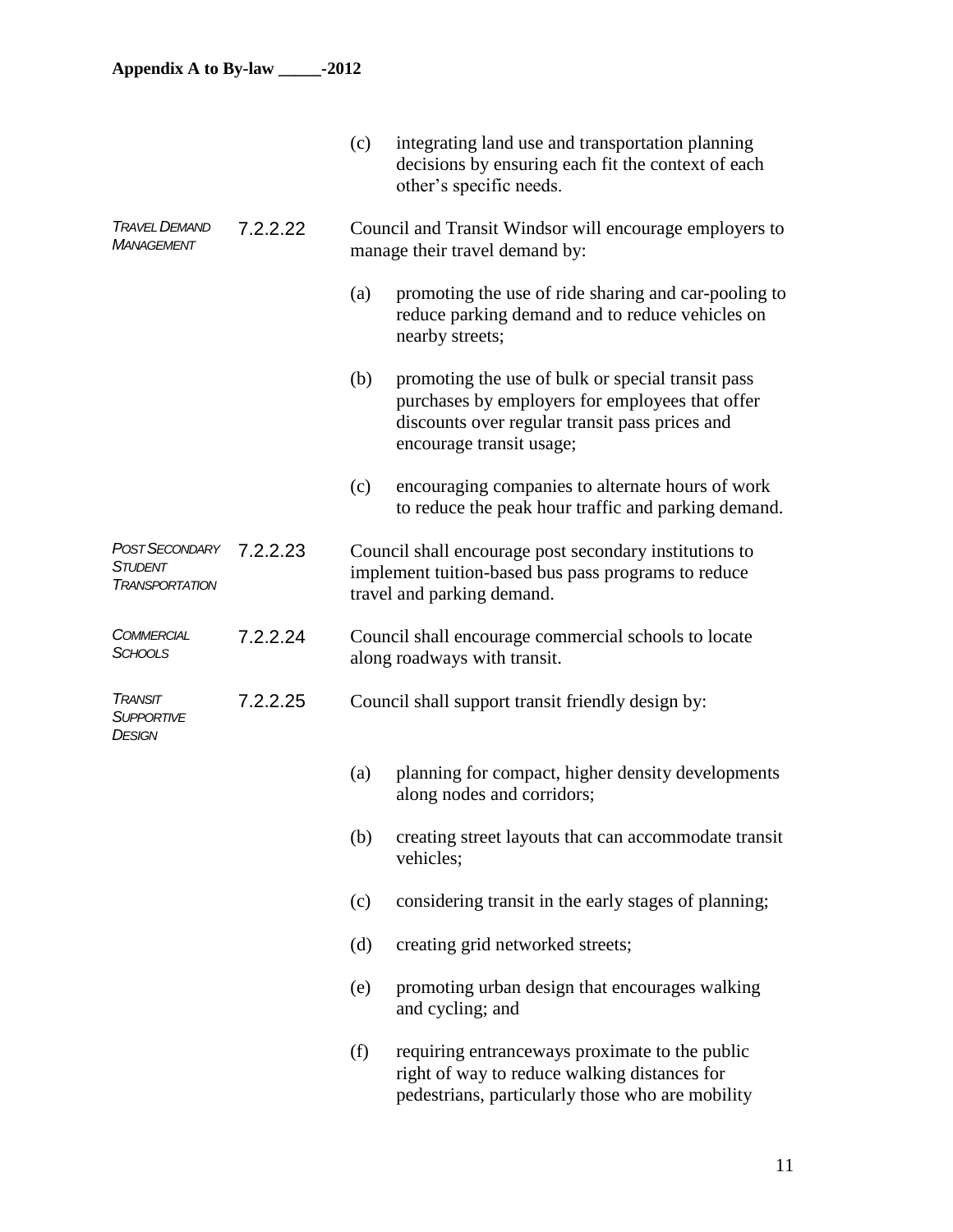impaired.

| <b>SCHOOL AREA</b><br><b>I RANSPORTATION</b>           | 7.2.2.26 |          |                  | Council and the School Boards shall promote a safe travel<br>environment near schools by:                                                                                                                                 |
|--------------------------------------------------------|----------|----------|------------------|---------------------------------------------------------------------------------------------------------------------------------------------------------------------------------------------------------------------------|
|                                                        |          | (a)      |                  | ensuring that new elementary school locations are<br>central to the area that they intend to serve to reduce<br>the need for buses to transport students;                                                                 |
|                                                        |          | (b)      |                  | ensuring that the location of new schools limits the<br>need for children to cross Arterial Roads;                                                                                                                        |
|                                                        |          | (c)      |                  | encouraging the use of traffic calming near<br>elementary schools constructed in new<br>neighbourhoods;                                                                                                                   |
|                                                        |          | (d)      | transit.         | coordinating the location of new schools with                                                                                                                                                                             |
|                                                        |          | (e)      | include:         | maintaining a policy for school areas that may                                                                                                                                                                            |
|                                                        |          |          | $\mathbf{i}$     | reduced speed limits in school zones;                                                                                                                                                                                     |
|                                                        |          |          | $\rm ii)$        | no stopping areas near school crossings to<br>ensure visibility of crossing guards and<br>children;                                                                                                                       |
|                                                        |          |          | $\overline{iii}$ | appropriate parking and stopping restrictions<br>along school frontages in consultation with<br>the affected School Board and local residents.                                                                            |
|                                                        |          | (f)      |                  | requiring all schools to provide adequate on-site<br>parking and loading/unloading facilities.                                                                                                                            |
| <b>SCHOOL ACTIVE</b><br><b>TRANSPORTATION</b><br>PLANS | 7.2.2.27 | include: |                  | Council shall require that school boards implement active<br>transportation plans for new or refurbished schools that                                                                                                     |
|                                                        |          | (a)      |                  | safe walking routes including new sidewalk<br>connections, street crossing improvements and<br>other pedestrian infrastructure within the school<br>property or municipal road allowance fronting the<br>school property; |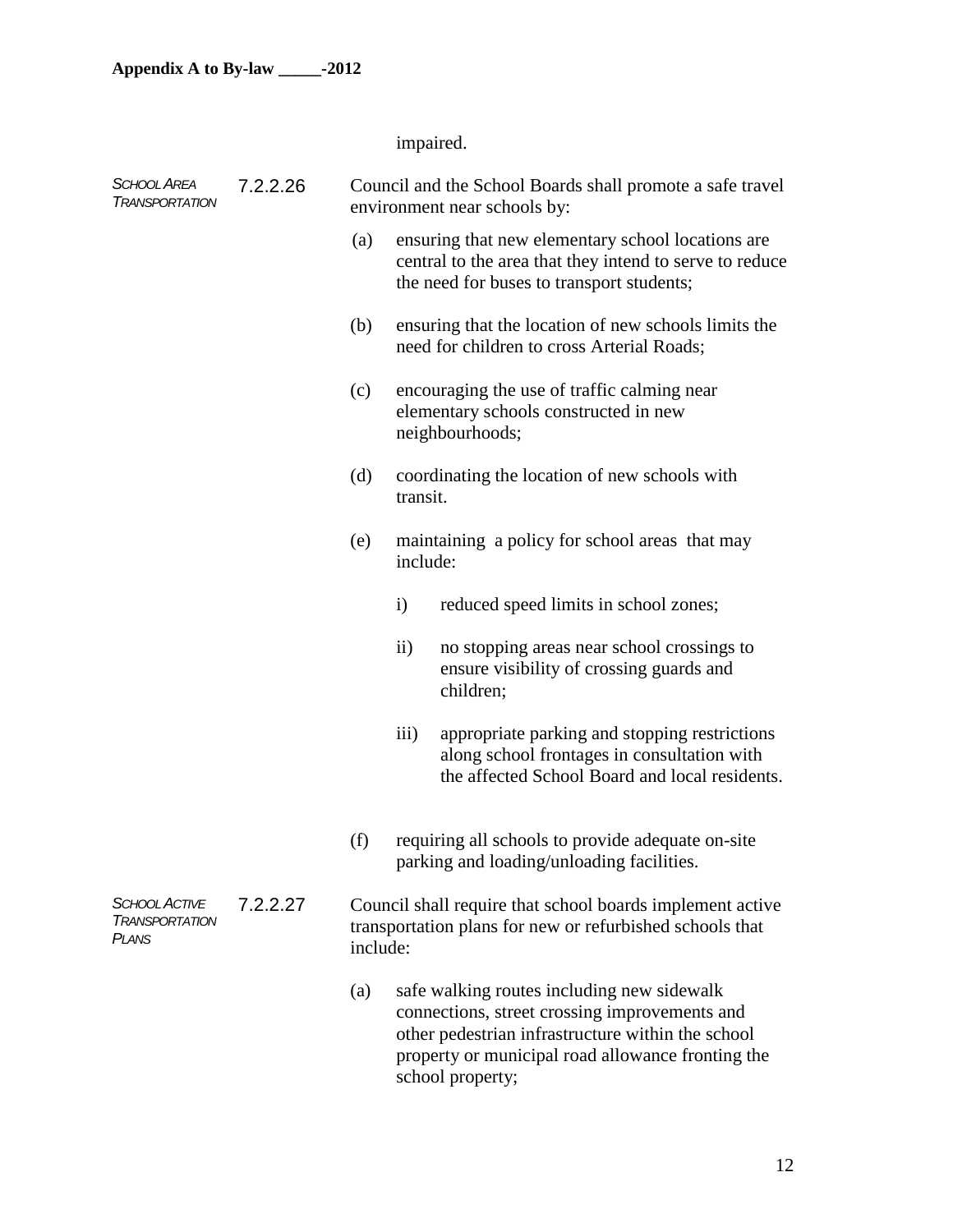|                                                          |          | (b)<br>appropriate way finding signage where necessary;<br>and                                                                                                                                                                                                               |  |
|----------------------------------------------------------|----------|------------------------------------------------------------------------------------------------------------------------------------------------------------------------------------------------------------------------------------------------------------------------------|--|
|                                                          |          | sufficient bicycle parking facilities for all students.<br>(c)                                                                                                                                                                                                               |  |
| <b>CONTROLLED</b><br><b>ACCESS</b><br><b>DESIGNATION</b> | 7.2.2.28 | Council may designate any road as a controlled access<br>road, regardless of classification for the purpose of<br>protecting said roadway from driveway accesses that<br>would be detrimental to the road's intended purpose or<br>function.                                 |  |
| SCHEDULE <sub>F-1</sub><br>7.2.2.29<br>AND OPA#43        |          | Schedule F-1 to the Plan designates those elements that<br>consist of rail corridors and some rail yards. The uses<br>permitted on the lands so designated are those currently in<br>existence and those uses permitted by the zoning by-law.                                |  |
|                                                          |          | These elements of the transportation system, while<br>important to broader economic goals, have historically<br>resulted in significant land use impacts on adjacent uses.<br>It is a policy of this plan that, for uses other than those<br>permitted by the zoning by-law: |  |
|                                                          |          | no change to rail uses on, and<br>(a)                                                                                                                                                                                                                                        |  |
|                                                          |          | no expansions for non-rail uses of<br>(b)                                                                                                                                                                                                                                    |  |
|                                                          |          | those rail corridors and rail yards designated on Schedule<br>F-1 will be made without amendment to this Plan as may<br>be required by s. $7.2.8.4$ .                                                                                                                        |  |

#### **7.2.3 Pedestrian Network Policies**

*PEDESTRIAN MOVEMENT* 7.2.3.1 Council shall require all proposed developments and infrastructure undertakings to provide facilities for pedestrian movements wherever appropriate by:

> (a) requiring safe, barrier free, convenient and direct walking conditions for persons of all ages and abilities;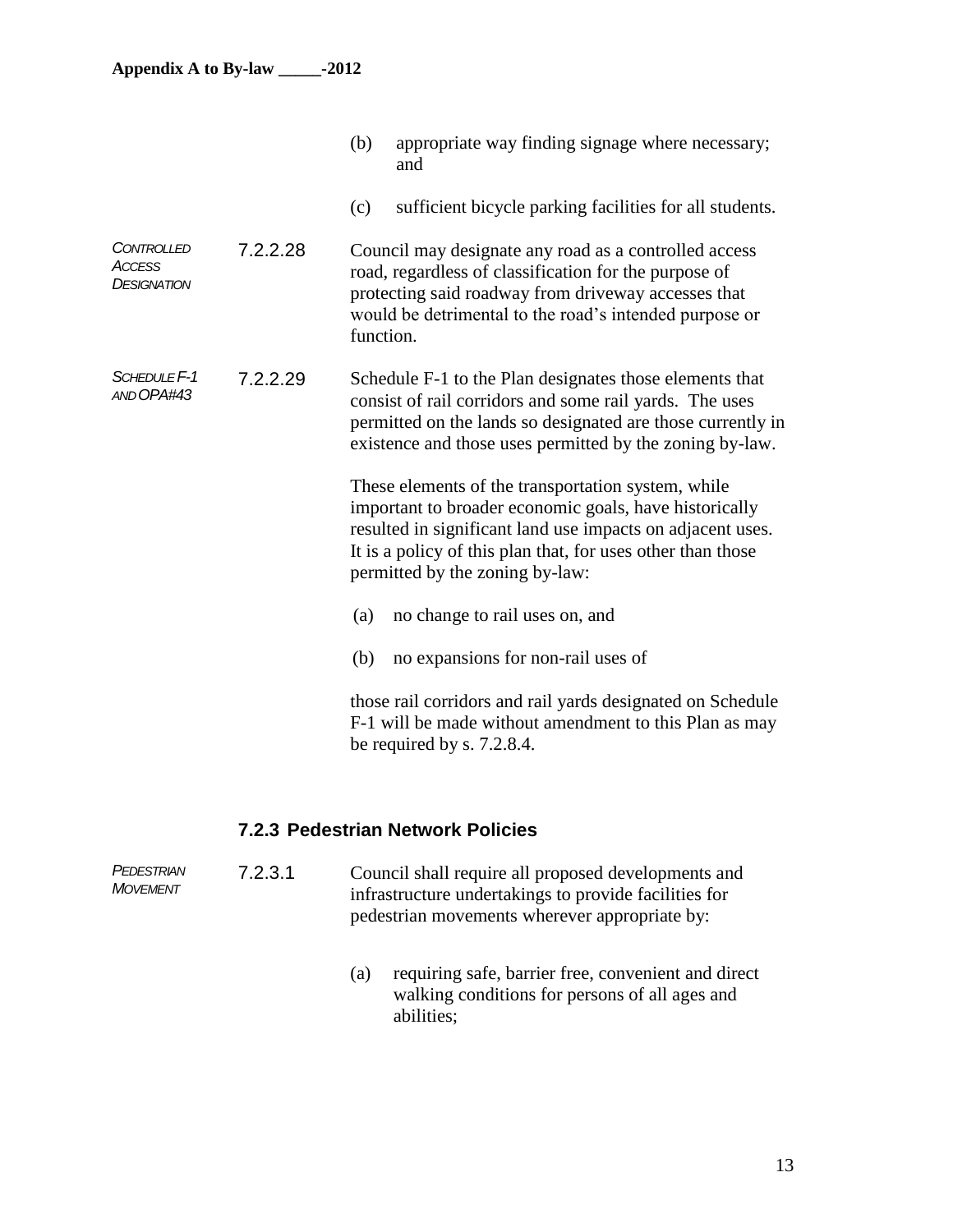|                       |         | (b) | ensuring that all residents have access to basic<br>community amenities and services and public transit<br>facilities without dependence on car ownership; and                            |  |  |
|-----------------------|---------|-----|-------------------------------------------------------------------------------------------------------------------------------------------------------------------------------------------|--|--|
|                       |         | (c) | providing a walking environment within public<br>rights-of-ways that encourages people to walk to<br>work or school, for travel, exercise, recreation and<br>social interaction.          |  |  |
| PEDESTRIAN<br>Network | 7.2.3.2 |     | Council shall make pedestrian movement safer and more<br>convenient by:                                                                                                                   |  |  |
|                       |         | (a) | requiring the provision of sidewalks in new<br>developments as follows:                                                                                                                   |  |  |
|                       |         |     | on both sides of all Class I and Class II<br>(i)<br>Arterial Roads, Class I and Class II Collector<br>Roads and Scenic Drives; and                                                        |  |  |
|                       |         |     | on at least one side of all Local Roads.<br>(ii)                                                                                                                                          |  |  |
|                       |         | (b) | giving priority to the completion of the pedestrian<br>network in areas where there is significant<br>vehicular and pedestrian traffic and policy clause<br>(a) here-in has not been met; |  |  |
|                       |         | (c) | installing signalized pedestrian refuge median<br>islands where warranted;                                                                                                                |  |  |
|                       |         | (d) | maintaining the structural integrity of all existing<br>pedestrian network and walkway connections in<br>neighbourhoods;                                                                  |  |  |
|                       |         | (e) | ensuring the natural surveillance of all existing<br>pedestrian walkway connections in neighbourhoods<br>to optimize safety such that the amount of<br>unobservable space is minimized;   |  |  |
|                       |         | (f) | requiring street lighting;                                                                                                                                                                |  |  |
|                       |         | (g) | requiring that all new residential subdivisions<br>incorporate traffic calming measures consistent<br>with the Traffic Calming Policy; and                                                |  |  |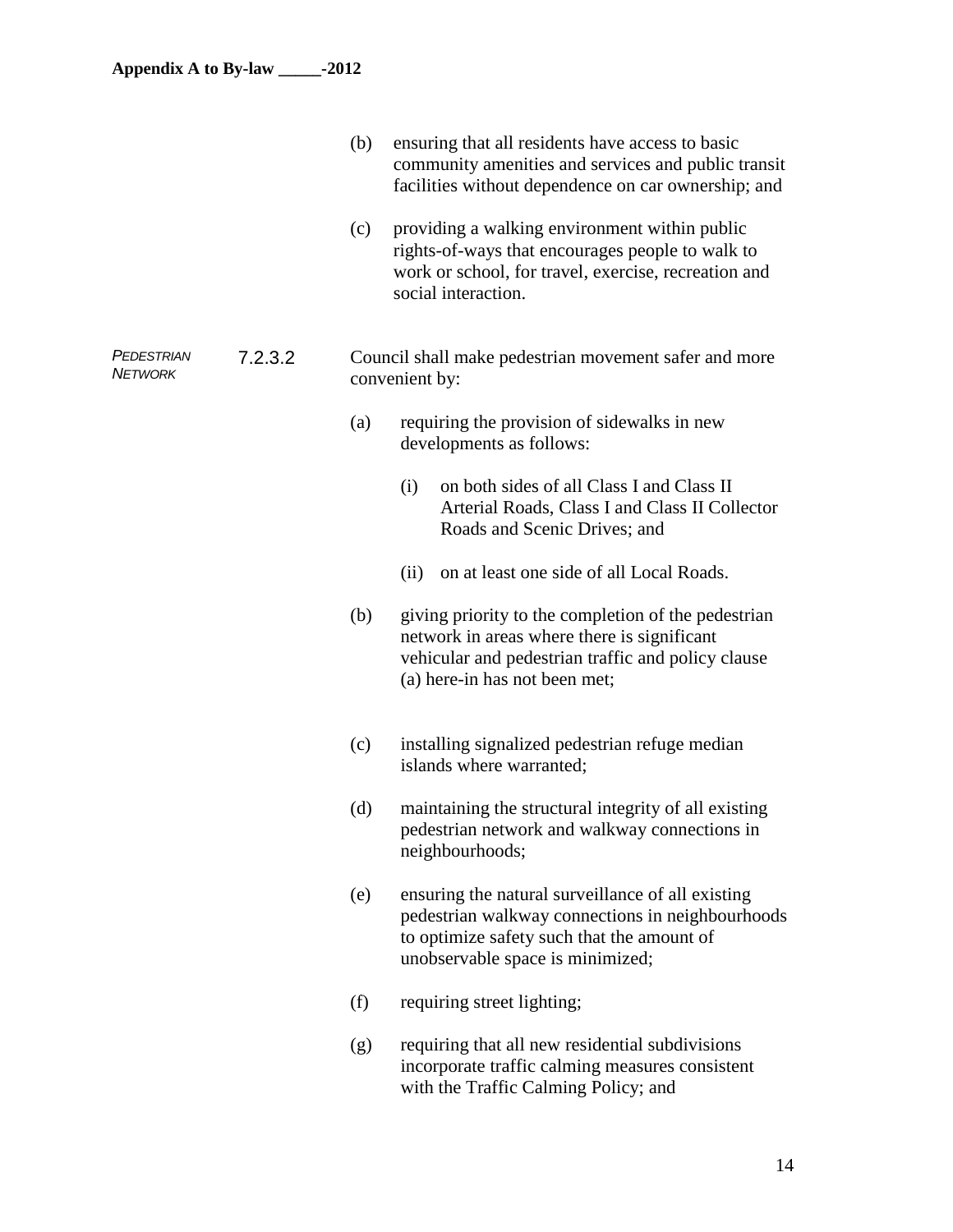|                                                |         | (h) | providing special sidewalk treatments at all<br>intersections to make visible the location of the<br>pedestrian crossing to drivers and to provide a<br>tactile warning to visually impaired pedestrians that<br>they are about to cross a roadway. |
|------------------------------------------------|---------|-----|-----------------------------------------------------------------------------------------------------------------------------------------------------------------------------------------------------------------------------------------------------|
| <b>RECREATIONWAY</b>                           | 7.2.3.3 |     | The Recreationway is designated on Schedule B:<br>Greenway System                                                                                                                                                                                   |
| <b>RECREATIONWAY</b><br>7.2.3.4<br>DEVELOPMENT |         |     | Council shall provide for the development of the<br>Recreationway by:                                                                                                                                                                               |
|                                                |         | (a) | providing for its construction and maintenance;                                                                                                                                                                                                     |
|                                                |         | (b) | ensuring that the design of the Recreationway<br>complements and connects with the Greenway<br>System, other areas of the city and neighbouring<br>communities;                                                                                     |
|                                                |         | (c) | ensuring that new development proposals and<br>infrastructure undertakings include extensions and<br>improvements to the Recreationway; and                                                                                                         |
|                                                |         | (d) | ensuring that Recreationways are installed<br>concurrently with other transportation<br>infrastructure in new developments.                                                                                                                         |

## **7.2.4 Cycling Network Policies**

| CYCLING                              | 7.2.4.1 | Council shall require all proposed developments and<br>infrastructure undertakings to provide facilities for<br>cycling movement and parking wherever appropriate. |
|--------------------------------------|---------|--------------------------------------------------------------------------------------------------------------------------------------------------------------------|
| <b>BIKEWAY</b><br><b>DEFINITION</b>  | 7.2.4.2 | For the purpose of this Plan, the Bikeway is a planned<br>network of on and off road cycling facilities.                                                           |
| <b>BIKEWAY</b><br><b>DEVELOPMENT</b> | 7.2.4.3 | Council shall provide for the development of Bikeways<br>by:                                                                                                       |
|                                      |         | Designating Bikeways on Schedule F: Roads &<br>(a)<br>Bikeways;                                                                                                    |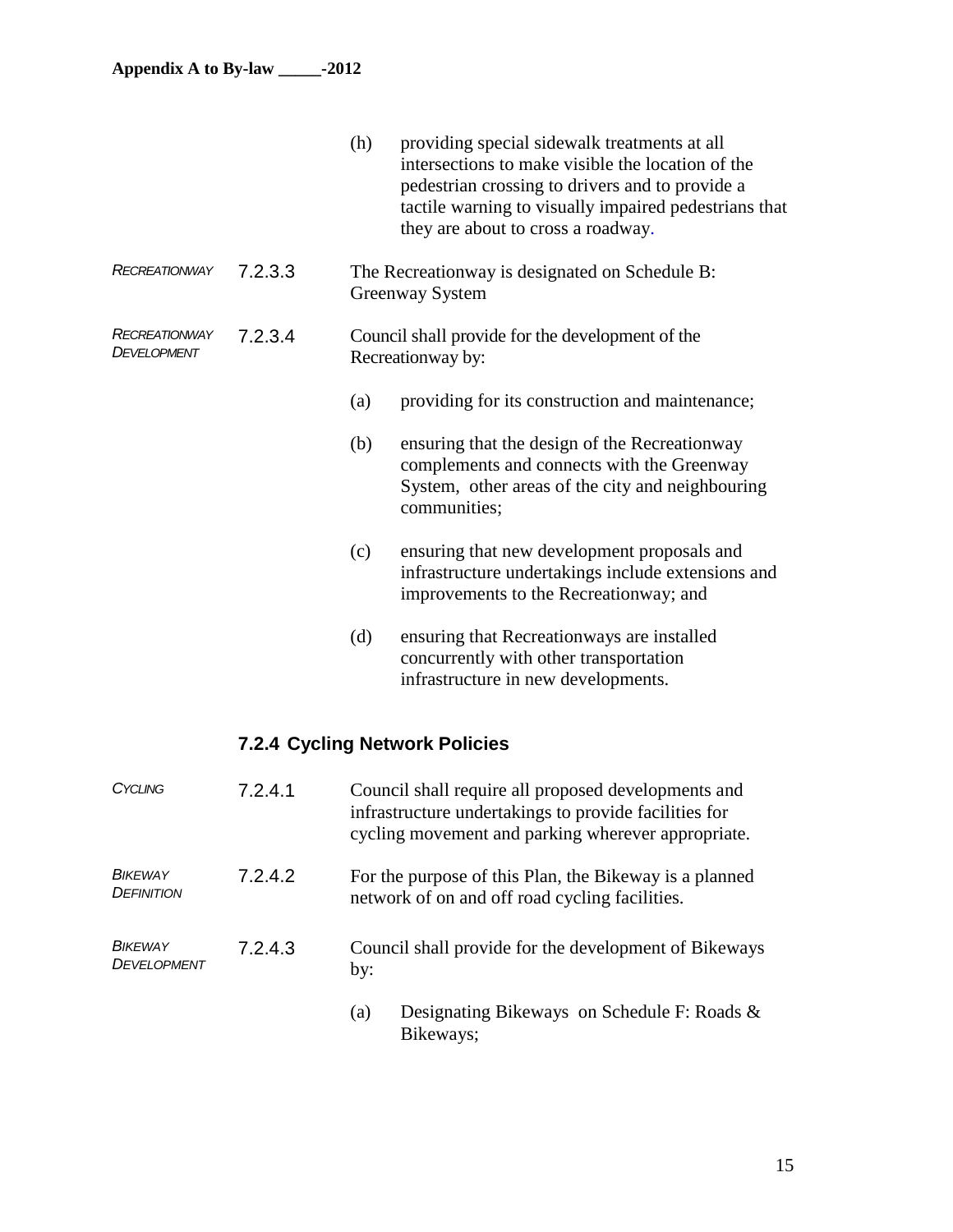|                        |         | (b) | implementing, monitoring and updating the cycling<br>master plan;                                                                                                                                                                |
|------------------------|---------|-----|----------------------------------------------------------------------------------------------------------------------------------------------------------------------------------------------------------------------------------|
|                        |         | (c) | providing for the construction and maintenance of<br>both on and off-road cycling facilities;                                                                                                                                    |
|                        |         | (d) | ensuring that the design of Bikeways compliments<br>and connects with the Recreationway and<br>neighbouring communities;                                                                                                         |
|                        |         | (e) | ensuring that all new development proposals and<br>infrastructure undertakings include extensions and<br>improvements to Bikeways; and                                                                                           |
|                        |         | (f) | ensuring that Bikeways are installed concurrently<br>with other transportation infrastructure in new<br>developments.                                                                                                            |
| CYCLING<br>MASTER PLAN | 7.2.4.4 |     | Council shall require the implementation, monitoring and<br>updating of a cycling master plan that:                                                                                                                              |
|                        |         | (a) | addresses the engineering, education, enforcement<br>and encouragement of commuter and recreation<br>cycling within Windsor;                                                                                                     |
|                        |         | (b) | provides principles, policies and strategic plans<br>which address commuter and recreation cycling<br>needs from a comprehensive perspective including<br>the integration with other transportation modes and<br>facilities; and |
|                        |         | (c) | identifies priorities for new Bikeways and<br>Recreationways.                                                                                                                                                                    |
| <b>SAFETY</b>          | 7.2.4.5 |     | Council shall encourage the separation of cyclists and<br>pedestrians wherever possible to avoid potential conflicts.                                                                                                            |

## **7.2.5 Public Transportation Policies**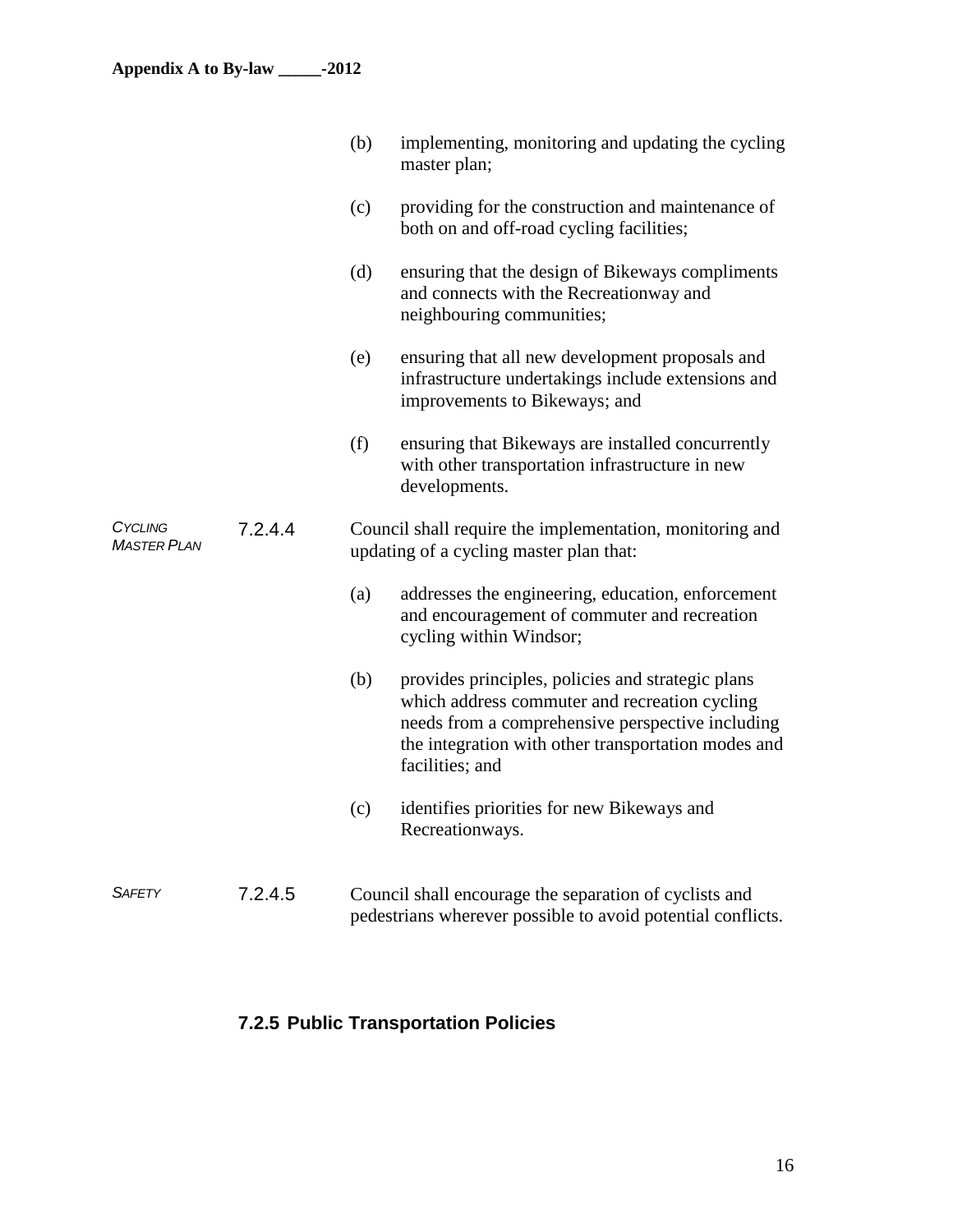| PUBLIC<br><b>TRANSPORTATION</b>                           | 7.2.5.1 | Council shall require all proposed developments and<br>infrastructure undertakings to provide facilities for public<br>transportation wherever appropriate.                             |                                                                                                                                                                                   |  |
|-----------------------------------------------------------|---------|-----------------------------------------------------------------------------------------------------------------------------------------------------------------------------------------|-----------------------------------------------------------------------------------------------------------------------------------------------------------------------------------|--|
| <b>IMPROVE PUBLIC</b><br><b>TRANSPORTATION</b>            | 7.2.5.2 | Council shall require that the design of development<br>proposals and infrastructure undertakings facilitate easy<br>access to public transportation. In this regard, Council<br>shall: |                                                                                                                                                                                   |  |
|                                                           |         | (a)                                                                                                                                                                                     | ensure that all new development patterns are<br>supportive of public transportation in accordance<br>with the land use and transportation policies in<br>this Plan;               |  |
|                                                           |         | (b)                                                                                                                                                                                     | require that the street pattern in new developments<br>allows for the extension of public transportation<br>services;                                                             |  |
|                                                           |         | (c)                                                                                                                                                                                     | require that sidewalks and other pedestrian<br>facilities connect major traffic generators to public<br>transportation services;                                                  |  |
|                                                           |         | (d)                                                                                                                                                                                     | encourage the provision of benches, lighting, rest<br>areas and climate shelters for the safety, comfort<br>and convenience of public transportation users;                       |  |
|                                                           |         | (e)                                                                                                                                                                                     | support the coordination and integration of local<br>public transportation services and facilities with<br>inter-regional, regional and international services<br>and facilities; |  |
|                                                           |         | (f)                                                                                                                                                                                     | ensure that the design of roads accommodate the<br>requirements of public transportation;                                                                                         |  |
|                                                           |         | (g)                                                                                                                                                                                     | encourage transit routes to be within new major<br>employment areas;                                                                                                              |  |
|                                                           |         | (h)                                                                                                                                                                                     | encourage transit stops to be located within a 400<br>metre walking distance of high density residential<br>development,                                                          |  |
| <b>REGIONAL</b><br><b>PUBLIC TRANSIT</b><br><b>SYSTEM</b> | 7.2.5.3 |                                                                                                                                                                                         | Council encourages the creation of a Regional Public<br>Transit System.                                                                                                           |  |

#### **7.2.6 Road Network Policies**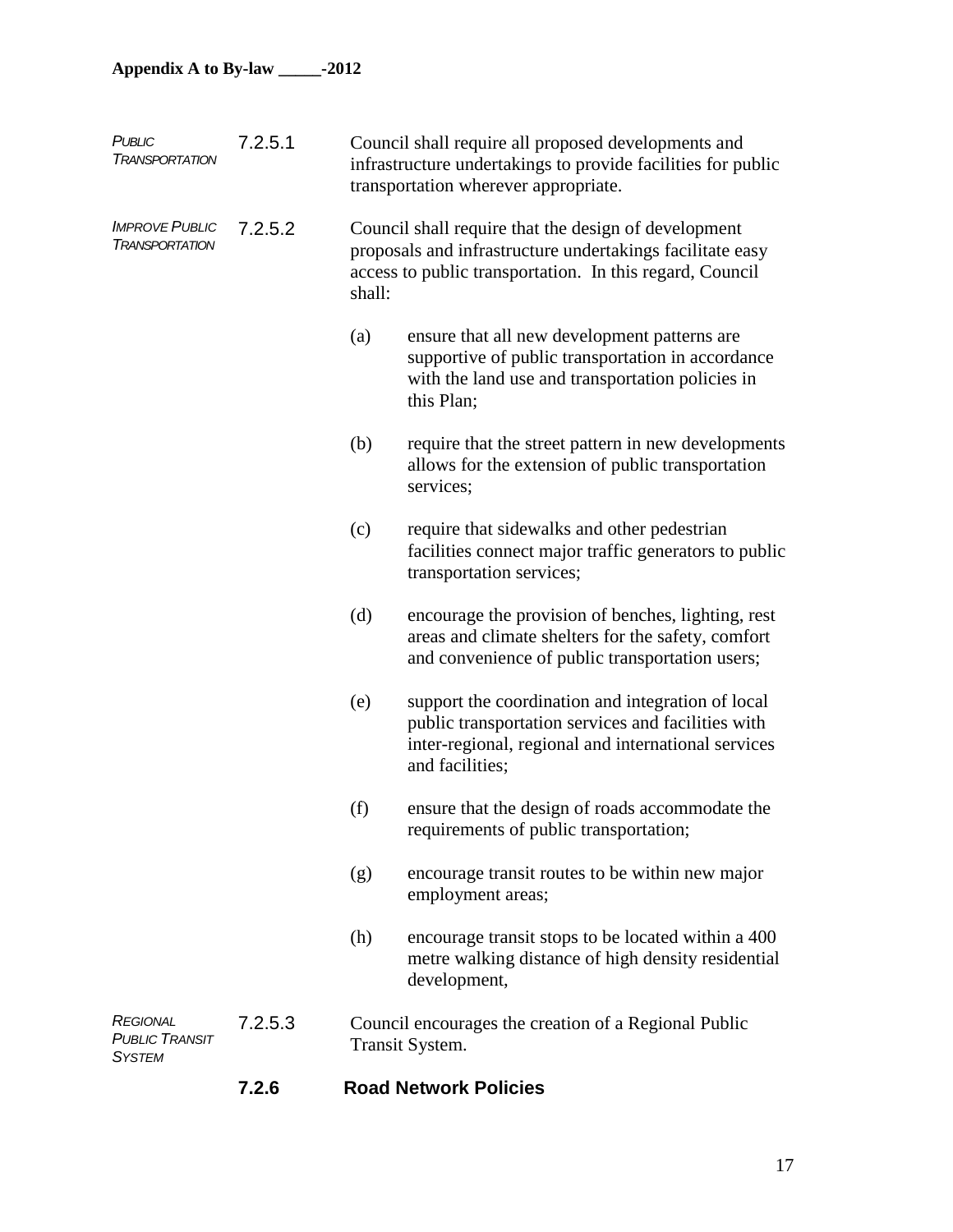| <b>ROAD</b><br><b>CLASSIFICATION</b> | 7.2.6.1 | The road network within Windsor is classified as follows: |                                                    |                                                                                                                                                                                                                                    |  |  |  |
|--------------------------------------|---------|-----------------------------------------------------------|----------------------------------------------------|------------------------------------------------------------------------------------------------------------------------------------------------------------------------------------------------------------------------------------|--|--|--|
|                                      |         | (a)                                                       |                                                    | Provincial Highways                                                                                                                                                                                                                |  |  |  |
|                                      |         | (b)                                                       | Expressways;                                       |                                                                                                                                                                                                                                    |  |  |  |
|                                      |         | (c)                                                       |                                                    | Class I Arterial Roads;                                                                                                                                                                                                            |  |  |  |
|                                      |         | (d)                                                       |                                                    | Class II Arterial Roads;                                                                                                                                                                                                           |  |  |  |
|                                      |         | (e)                                                       |                                                    | Class I Collector Roads;                                                                                                                                                                                                           |  |  |  |
|                                      |         | (f)                                                       |                                                    | Class II Collector Roads;                                                                                                                                                                                                          |  |  |  |
|                                      |         | (g)                                                       |                                                    | Scenic Drives; and,                                                                                                                                                                                                                |  |  |  |
|                                      |         | (h)                                                       | Local Roads.                                       |                                                                                                                                                                                                                                    |  |  |  |
| PROVINCIAL<br><b>HIGHWAYS</b>        | 7.2.6.2 |                                                           | Council recognizes Provincial Highways as follows: |                                                                                                                                                                                                                                    |  |  |  |
|                                      |         | (a)                                                       |                                                    | Provincial Highways shall be designated on<br>Schedule F: Roads and Bikeways and in secondary<br>plans, where appropriate; and                                                                                                     |  |  |  |
|                                      |         | (b)                                                       |                                                    | The Ministry of Transportation exercises its<br>mandate adjacent to Provincial Highway corridors;<br>as such lands abutting Provincial Highways are<br>subject to the permit control process of the Ministry<br>of Transportation. |  |  |  |
| <b>EXPRESSWAYS</b>                   | 7.2.6.3 |                                                           |                                                    | Council shall provide for Expressways as follows:                                                                                                                                                                                  |  |  |  |
|                                      |         | (a)                                                       | appropriate.                                       | Expressways are designated on Schedule F, as<br>controlled access highways and are to be designated<br>in any secondary plan or master plan where                                                                                  |  |  |  |
|                                      |         | (b)                                                       |                                                    | Operational and design characteristics:                                                                                                                                                                                            |  |  |  |
|                                      |         |                                                           | $\mathbf{i}$                                       | Expressways shall be designed as a<br>Controlled Access Highway and have a<br>minimum right-of-way width of 100<br>metres;                                                                                                         |  |  |  |
|                                      |         |                                                           | $\rm ii)$                                          | Expressways shall be designed to carry<br>high volumes of traffic;                                                                                                                                                                 |  |  |  |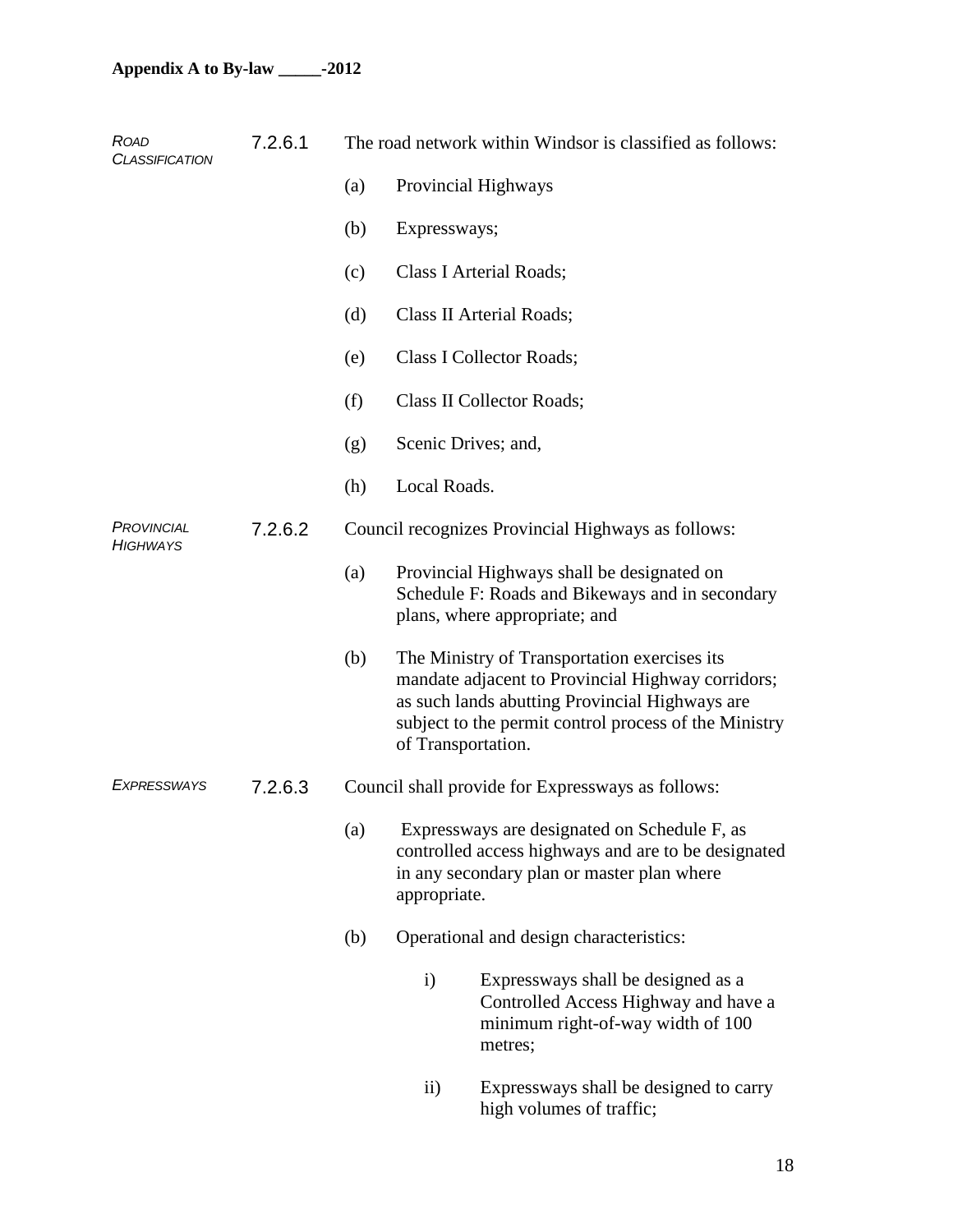|                                         |         |     |                                                                                                                              | Expressways;                                                                                                                                   |  |  |  |
|-----------------------------------------|---------|-----|------------------------------------------------------------------------------------------------------------------------------|------------------------------------------------------------------------------------------------------------------------------------------------|--|--|--|
|                                         |         |     | iv)                                                                                                                          | access to Expressways shall only be<br>facilitated through interchanges or<br>partial interchanges;                                            |  |  |  |
|                                         |         |     | V)                                                                                                                           | new interchanges shall only be permitted<br>with Class I Arterial Roads and Class II<br>Arterial Roads, Expressways or<br>Provincial Highways; |  |  |  |
|                                         |         |     | vi)                                                                                                                          | direct property access shall not be<br>permitted; and                                                                                          |  |  |  |
|                                         |         |     | vii)                                                                                                                         | cycling facilities shall not be permitted<br>on Expressways.                                                                                   |  |  |  |
| <b>CLASS   ARTERIAL</b><br><b>ROADS</b> | 7.2.6.4 |     | Council shall provide for Class I Arterial Roads as<br>follows:                                                              |                                                                                                                                                |  |  |  |
|                                         |         | (a) | Class I Arterial Roads shall be designated on<br>Schedule 'F' and in any secondary plan or master<br>plan where appropriate. |                                                                                                                                                |  |  |  |
|                                         |         | (b) |                                                                                                                              | Operational and design characteristics:                                                                                                        |  |  |  |
|                                         |         |     | $\mathbf{i}$                                                                                                                 | Class I Arterial Roads shall be<br>designated as Controlled Access<br>Highways and shall have a minimum<br>right of way width of 46 metres;    |  |  |  |
|                                         |         |     | $\rm ii)$                                                                                                                    | Class I Arterial Roads shall be designed<br>to carry high volumes of traffic;                                                                  |  |  |  |
|                                         |         |     | iii)                                                                                                                         | new intersections shall only be permitted                                                                                                      |  |  |  |

with Provincial Highways, Expressways, Class I Arterial Roads, Class II Arterial Roads or Class I Collector Roads;

iii) on street parking shall not permitted on

- iv) direct property access shall not be permitted to Class I Arterial Roads;
- v) cycling facilities may be permitted on Class I Arterial Roads; and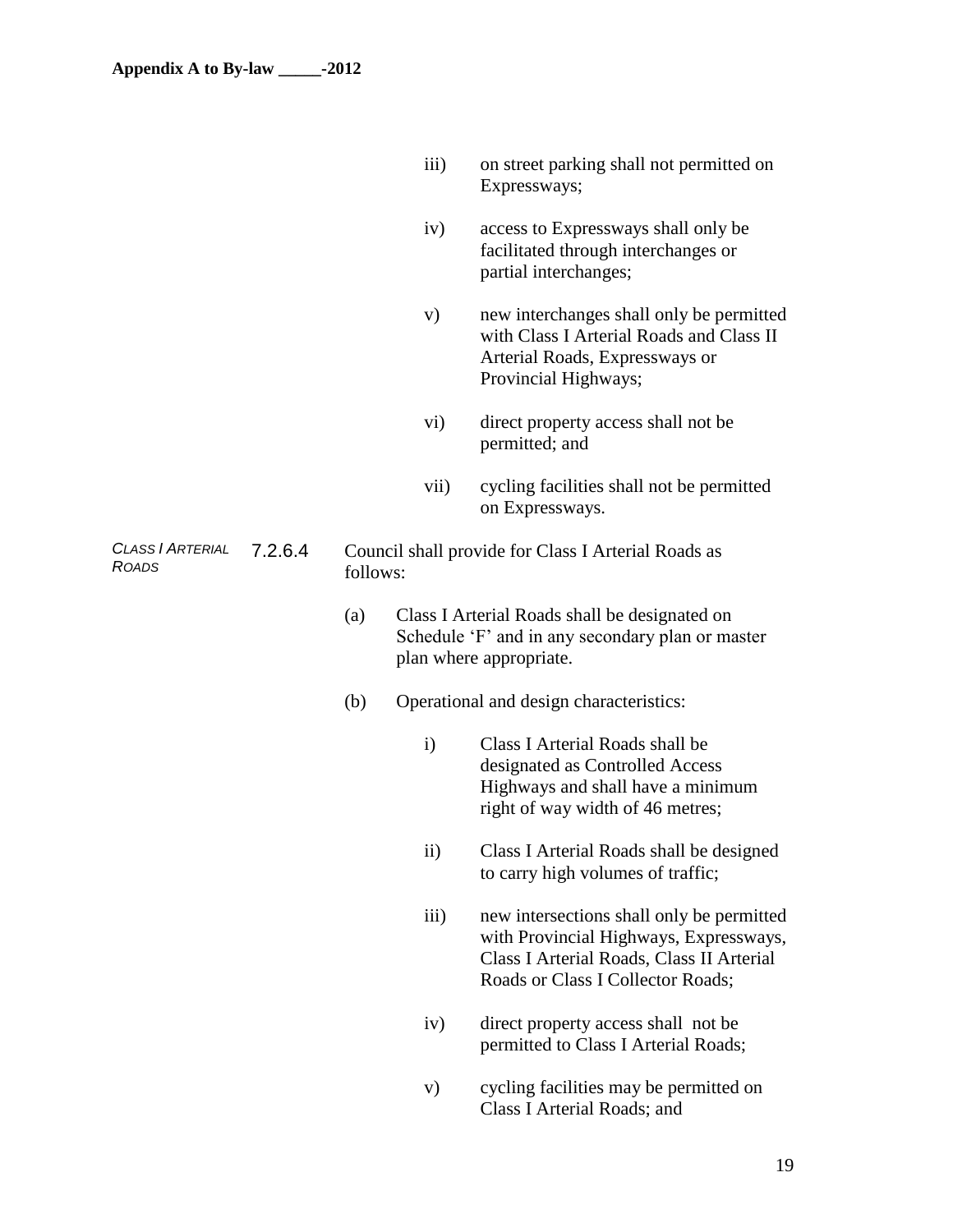vi) On Street parking shall not be permitted on Class I Arterial Roads.

#### *CLASS II ARTERIAL ROADS* 7.2. 6.5 Council will provide for Class II Arterial Roads as follows:

- (a) Class II Arterial Roads shall be designated on Schedule 'F' and in any secondary plan or master plan where appropriate.
- (b) operational and design characteristics:
	- (i) Class II Arterial Roads may be designated as Controlled Access Highways and shall have a minimum right-of-way width of 42 metres;
	- (ii) Class II Arterial Roads shall be designed to carry high volumes of traffic;
	- (iii) new intersections shall not be permitted with Provincial Highways;
	- (iv) new intersections with local roads shall be discouraged;
	- (v) cycling facilities may be permitted on Class II Arterial Roads;
	- (vi) on street parking may be removed to facilitate the installation of turn lanes where turn lanes are warranted for capacity or safety reasons; and
	- (vii) direct property access will be discouraged where other alternatives exist. Where direct property access is required, the use of shared driveways and interconnected on-site circulation systems with adjacent properties may be required to limit the number and spacing of driveways, and where appropriate the City may require support studies and additional information to demonstrate the need for additional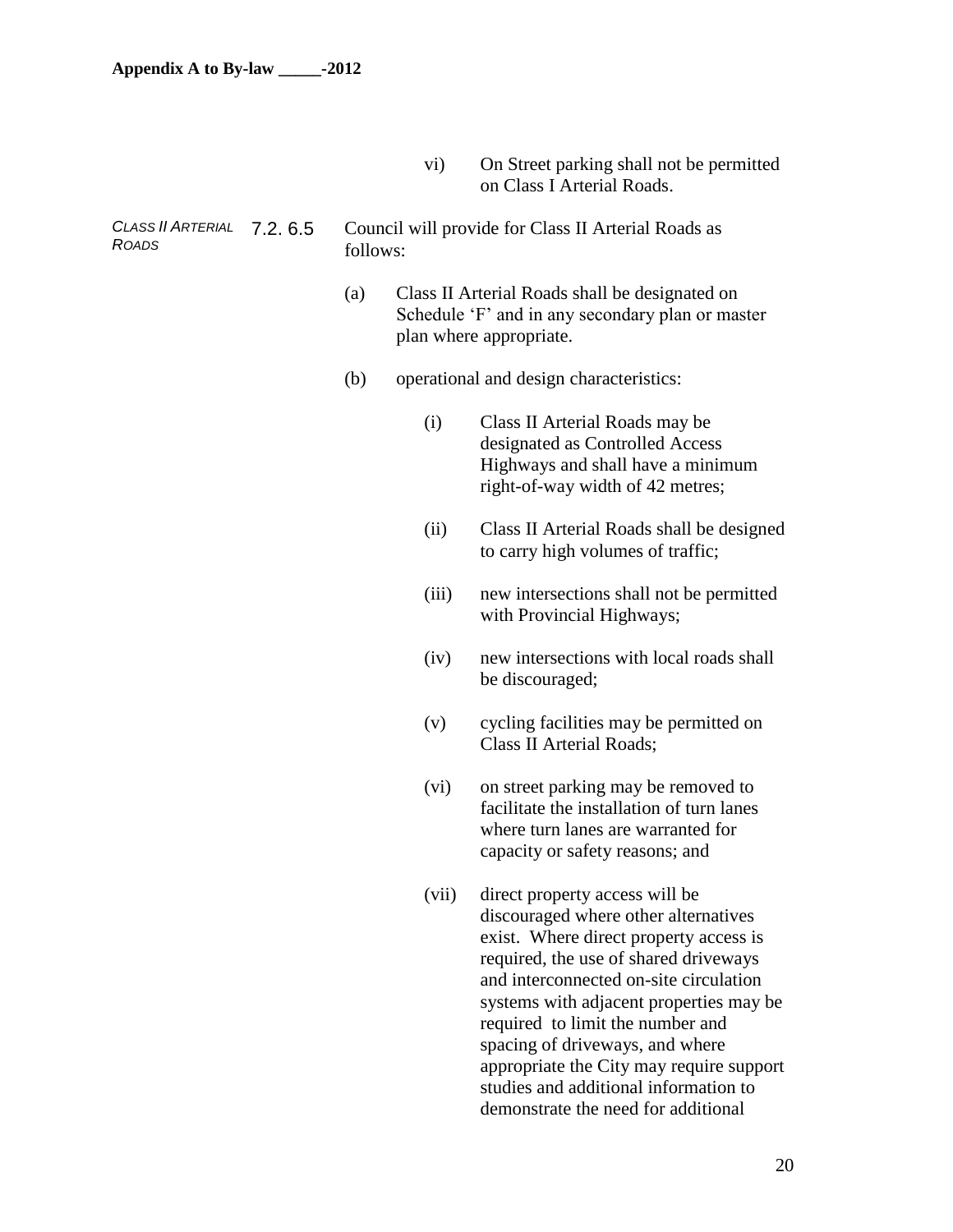access.

| CLASS I<br><b>COLLECTOR</b><br><b>ROADS</b> | 7.2.6.6 | Council will provide for Class I Collector Roads as<br>follows:                                                                       |                                                                                                                               |                                                                                                                                                       |  |  |
|---------------------------------------------|---------|---------------------------------------------------------------------------------------------------------------------------------------|-------------------------------------------------------------------------------------------------------------------------------|-------------------------------------------------------------------------------------------------------------------------------------------------------|--|--|
|                                             |         | (a)                                                                                                                                   | Class I Collector Roads shall be designated on<br>Schedule 'F' and in any secondary plan or master<br>plan where appropriate. |                                                                                                                                                       |  |  |
|                                             |         | (b)                                                                                                                                   |                                                                                                                               | operational and design characteristics:                                                                                                               |  |  |
|                                             |         |                                                                                                                                       | (i)                                                                                                                           | Class I Collector Roads shall be<br>designed to carry moderate volumes of<br>traffic and shall have a minimum right-<br>of-way width of 28 metres;    |  |  |
|                                             |         |                                                                                                                                       | (ii)                                                                                                                          | new intersections shall not be permitted<br>with Provincial Highways and<br>Expressways;                                                              |  |  |
|                                             |         |                                                                                                                                       | (iii)                                                                                                                         | direct property access may be permitted<br>with some controls;                                                                                        |  |  |
|                                             |         |                                                                                                                                       | (iv)                                                                                                                          | cycling facilities may be permitted on<br>Class I Collector Roads; and                                                                                |  |  |
|                                             |         |                                                                                                                                       | (v)                                                                                                                           | on street parking may be removed to<br>facilitate the installation of turn lanes<br>where turn lanes are warranted for<br>capacity or safety reasons. |  |  |
| CLASS II<br>COLLECTOR                       | 7.2.6.7 | Council shall provide for Class II Collector Roads as<br>follows:                                                                     |                                                                                                                               |                                                                                                                                                       |  |  |
| <b>ROADS</b>                                |         | Class II Collector Roads shall be designated on<br>(a)<br>Schedule 'F' and in any secondary plan or master<br>plan where appropriate; |                                                                                                                               |                                                                                                                                                       |  |  |
|                                             |         | (b)                                                                                                                                   |                                                                                                                               | operational and design characteristics:                                                                                                               |  |  |
|                                             |         |                                                                                                                                       | (i)                                                                                                                           | Class II Collector Roads shall be<br>designed to carry moderate volumes of<br>traffic and shall have a minimum right-<br>of-way width of 26 metres;   |  |  |
|                                             |         |                                                                                                                                       | (ii)                                                                                                                          | new intersections shall not be permitted                                                                                                              |  |  |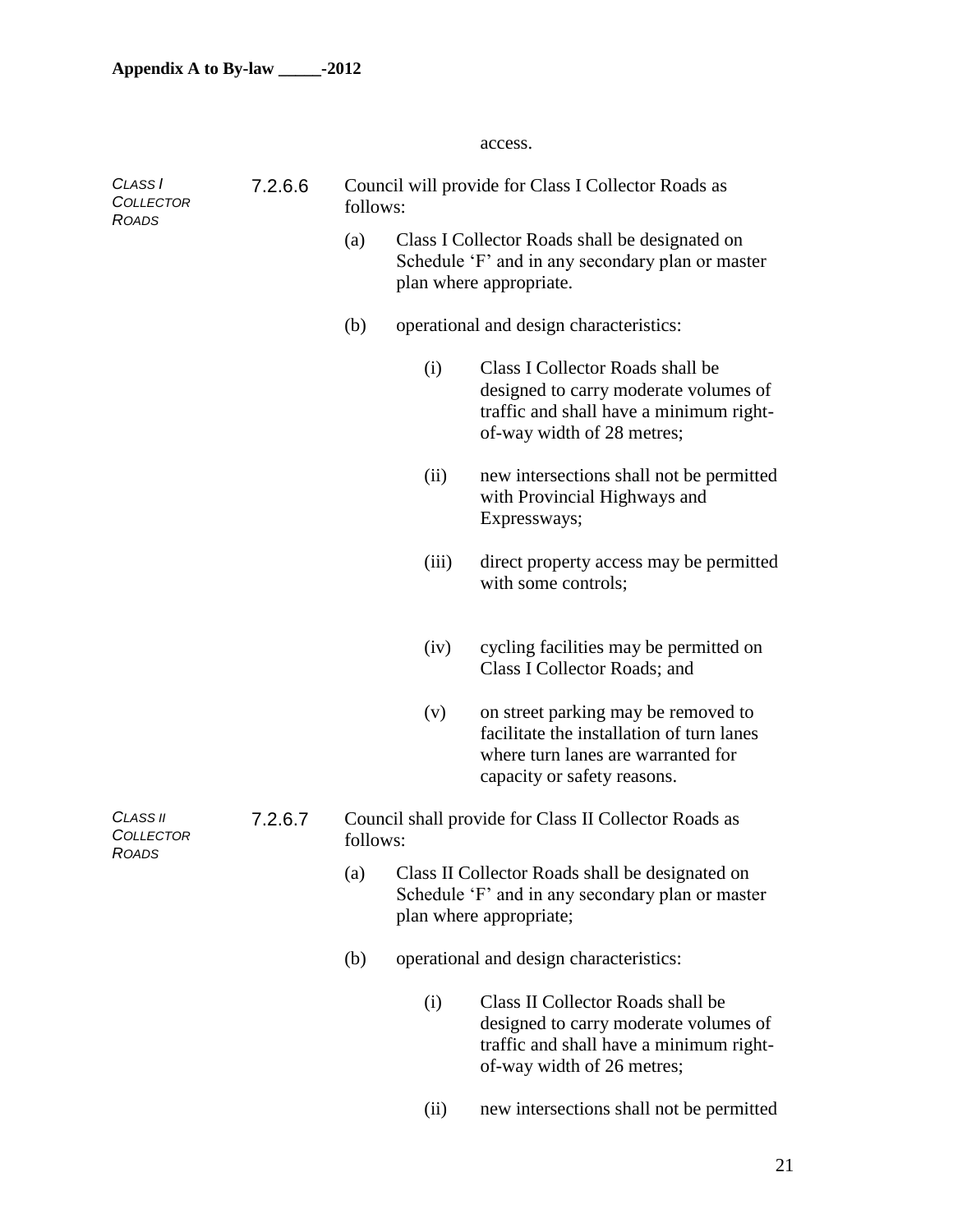with Provincial Highways, Expressways and Class I Arterial Roads;

- (iii) direct property access may be permitted with some controls;
- (iv) cycling facilities may be permitted; and
- (v) on street parking may be permitted.
- *SCENIC DRIVES* 7.2.6.8 Council shall provide for Scenic Drives as follows:
	- (a) Scenic Drives shall be designated on Schedule F and in any secondary plan or master plan where appropriate.
	- (b) operational and design characteristics:
		- (i) Scenic Drives shall be designed to carry low to moderate volumes of traffic and shall have a minimum right-of-way width of 24 metres;
		- (ii) new intersections shall not be permitted with Provincial Highways, Expressways and Class I Arterial Roads;
		- (iii) all-way stops shall not be permitted;
		- (iv) direct property access may be permitted with some controls;
		- (v) cycling facilities may be permitted;
		- (vi) on street parking shall not be permitted; and
		- (vii) the municipal streetscape design of the Scenic Drive shall be guided by the urban design policies in this Official Plan.

#### *LOCAL ROADS* 7.2.6.9 Council shall provide for Local Roads as follows:

(a) operational and design characteristics:

22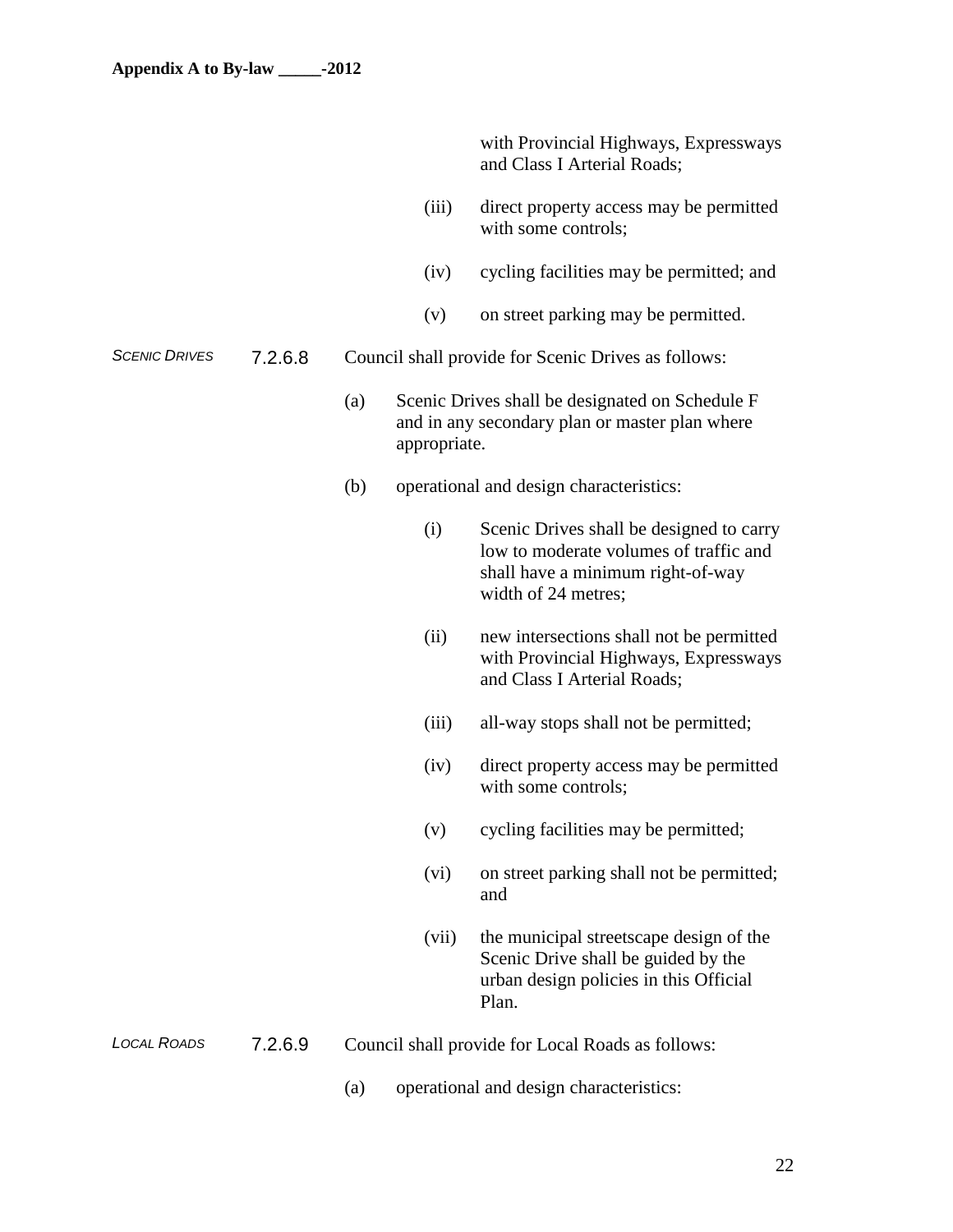*ROADWAY INTERSECTIONS: ROUNDABOUTS AND TRAFFIC CIRCLES*

- (i) Local Roads shall be designed to carry low volumes of traffic and shall have a minimum right-of-way width of 20 metres;
- (ii) new intersections shall not be permitted with Provincial Highways, Expressways, Class I Arterial Roads and Class II Arterial Roads;
- (iii) Cycling facilities may be permitted on Local Roads;
- (iv) on street parking may be permitted; and
- (v) direct property access may be permitted with some controls.

#### 7.2.6.10 Council shall encourage the use of roundabouts or traffic circles as follows:

- (a) Council may consider the use of roundabouts or traffic circles where appropriate;
- (b) Council shall encourage a high level of urban design at roundabouts or traffic circle intersections; and
- (c) where a roundabout or traffic circle is proposed to serve the traffic of a new development, it shall be installed and operating before the opening of that development.
- *ROADWAY INTERSECTIONS: SIGNALIZED* 7.2.6.11 Council shall require the use of signalized intersections where provincial warrants are met.
- *ROADWAY SIGNALS*  7.2.6.12 Where new signals are warranted by a development:
- *WARRANTED BY NEW DEVELOPMENT* (a) Council shall require the development to pay for the signal's infrastructure, installation and the cost of 5 years of maintenance; and
	- (b) The signalized intersection shall be installed and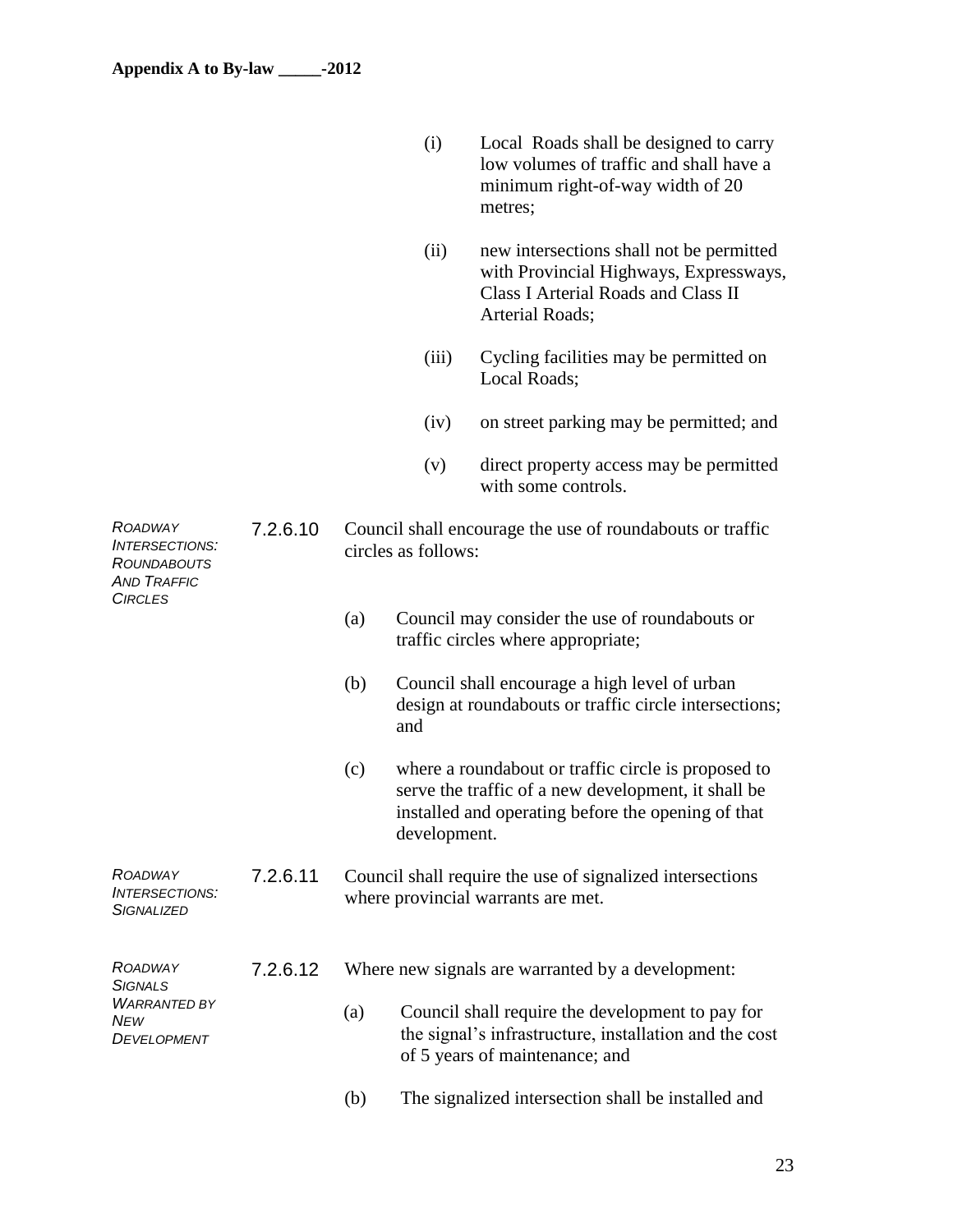operating before the opening of any part of such development.

| ROADWAY<br><b>INTERSECTIONS:</b><br><b>SIGNAL REMOVAL</b>  | 7.2.6.13 | Council may require the removal of traffic signals from<br>intersections when a review indicates lower than expected<br>volumes of traffic.                                                                  |               |                                                                                                                                                                                                                                                                                                                                                    |
|------------------------------------------------------------|----------|--------------------------------------------------------------------------------------------------------------------------------------------------------------------------------------------------------------|---------------|----------------------------------------------------------------------------------------------------------------------------------------------------------------------------------------------------------------------------------------------------------------------------------------------------------------------------------------------------|
| ROADWAY<br><b>INTERSECTIONS:</b><br>ALL WAY STOPS          | 7.2.6.14 | Council shall restrict the use of all way stop intersections<br>in accordance with its All Way Stop Policy.                                                                                                  |               |                                                                                                                                                                                                                                                                                                                                                    |
| PROTECTION OF<br><b>TRANSPORTATION</b><br><b>CORRIDORS</b> | 7.2.6.15 |                                                                                                                                                                                                              | corridors by: | Council shall protect existing and new transportation                                                                                                                                                                                                                                                                                              |
|                                                            |          | (a)                                                                                                                                                                                                          |               | ensuring that lands identified in transportation<br>master plans or studies for transportation corridors<br>are protected;                                                                                                                                                                                                                         |
|                                                            |          | (b)                                                                                                                                                                                                          |               | protecting abandoned railway or utility right-of-way<br>in the entire length; and                                                                                                                                                                                                                                                                  |
|                                                            |          | (c)                                                                                                                                                                                                          |               | retaining unopened road allowances that have<br>potential for future use.                                                                                                                                                                                                                                                                          |
| <b>NEW ROADWAY</b><br><b>AND WIDENING</b>                  | 7.2.6.16 | Council shall support the construction of new roads and<br>right-of-way widening for the purpose of adding to the<br>travelled portion of a road only when either of the<br>following factors have been met: |               |                                                                                                                                                                                                                                                                                                                                                    |
|                                                            |          | (a)                                                                                                                                                                                                          |               | the new road and/or widened right-of-way have<br>been identified as a recommended system<br>improvement in this Plan, the transportation master<br>plan and/or the cycling master plan; or other<br>relevant transportation plan.                                                                                                                  |
|                                                            |          | (b)                                                                                                                                                                                                          |               | the need for the new road and/or widened right-of-<br>way has been clearly demonstrated through a<br>comprehensive analysis and public consultation<br>process, conducted in addition to the transportation<br>master plan, in accordance with relevant provincial<br>legislation and the resulting road improves the<br>transportation system by: |
|                                                            |          |                                                                                                                                                                                                              | (i)           | reducing the use of local roads by non-local<br>traffic;                                                                                                                                                                                                                                                                                           |
|                                                            |          |                                                                                                                                                                                                              | (ii)          | minimizing conflicts between local and non-                                                                                                                                                                                                                                                                                                        |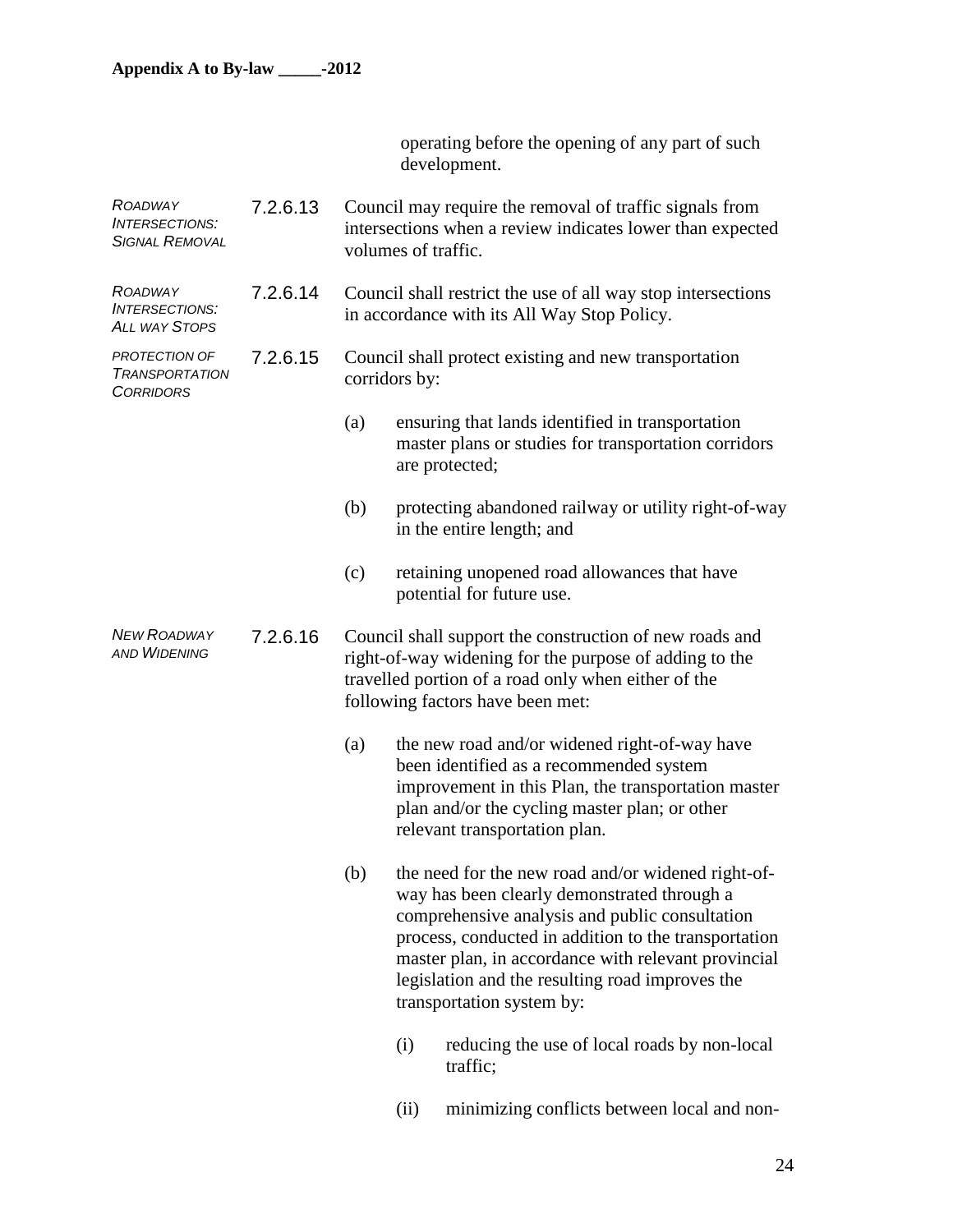local traffic;

- (iii) improving the level-of-service and road capacity;
- (iv) minimizing any negative impacts on the social and natural environment of adjacent areas;
- (v) providing for cycling facilities, as appropriate; and
- (vi) Providing for transit service, as appropriate.
- *GUIDELINES FOR*  7.2.6.17 Council shall consider the following criteria when reviewing the roads proposed as a part of a new development:
	- (a) the ability to achieve the Urban Design policies of this Plan;
	- (b) where new roads are required to serve a developing area, a logical hierarchy of roads is identified and designated with the capacity to accommodate anticipated traffic generated by the development;
	- (c) the design of the road provides for safe traffic movement;
	- (d) the carrying capacity of the adjacent roads is sufficient to accommodate the anticipated traffic generated by the proposed development, as well as existing traffic and anticipated growth levels of background traffic;
	- (e) the carrying capacity of existing and proposed Class I and Class II Arterial Roads and Class I and Class II Collector Roads is protected by:
		- (i) the use of shared access, where appropriate, for new development; and
		- (ii) limiting the number of entrances/exits for non-residential development located adjacent to these roads.

*NEW ROADS*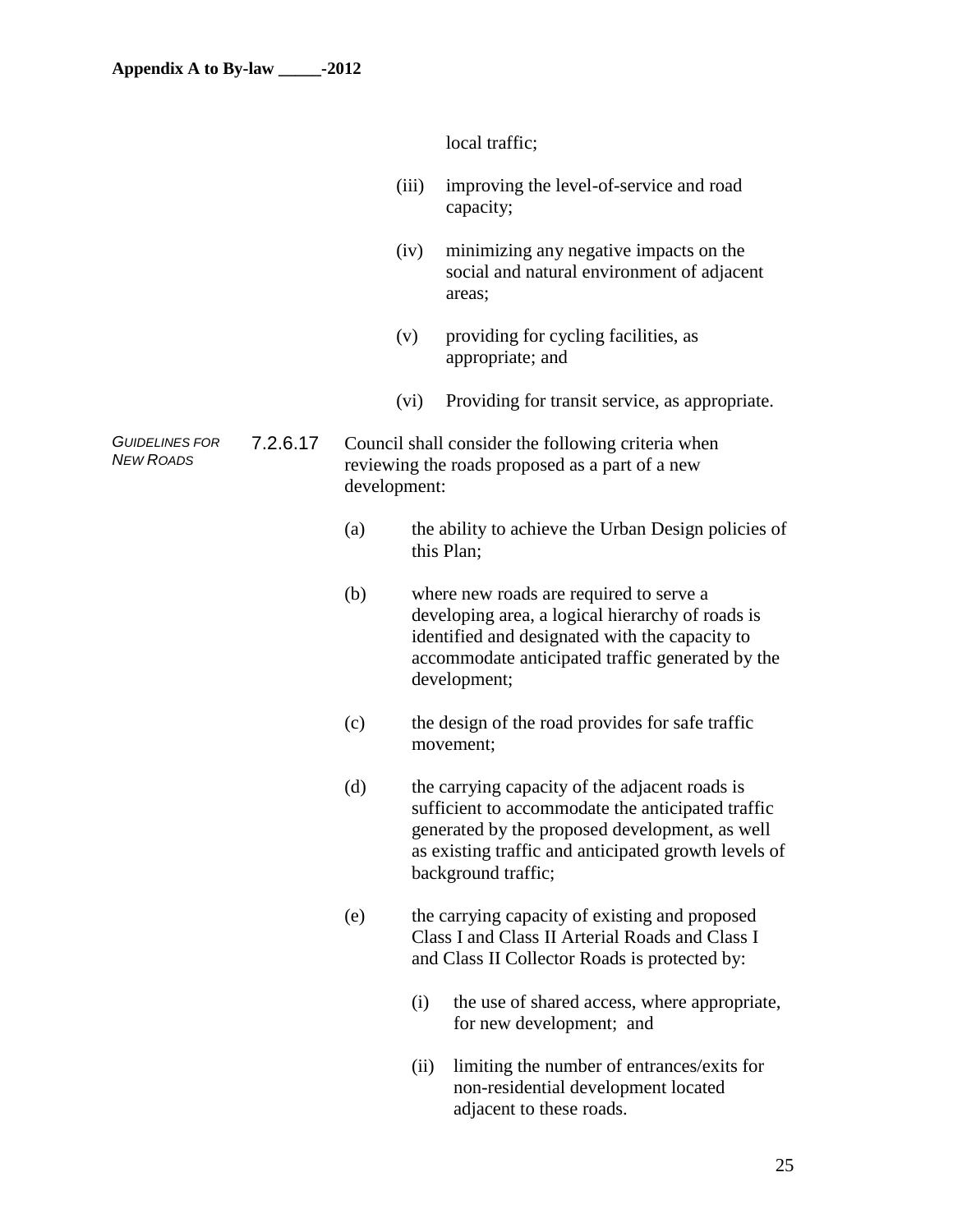|                                  |          | (f)                                                                                                                                                                                                                                                               | the ability to improve cycling network<br>connections.                                                                                                                                                                                                                                                                          |  |  |
|----------------------------------|----------|-------------------------------------------------------------------------------------------------------------------------------------------------------------------------------------------------------------------------------------------------------------------|---------------------------------------------------------------------------------------------------------------------------------------------------------------------------------------------------------------------------------------------------------------------------------------------------------------------------------|--|--|
| RESIDENTIAL<br>AREAS             | 7.2.6.18 | Council shall encourage the development of a peaceful<br>atmosphere in residential areas by:                                                                                                                                                                      |                                                                                                                                                                                                                                                                                                                                 |  |  |
|                                  |          | (a)                                                                                                                                                                                                                                                               | maintaining an adequate system of Collector and<br>Arterial roads to serve residential areas;                                                                                                                                                                                                                                   |  |  |
|                                  |          | (b)                                                                                                                                                                                                                                                               | requiring the provision of appropriate noise<br>control measures and off-street parking;                                                                                                                                                                                                                                        |  |  |
|                                  |          | (c)                                                                                                                                                                                                                                                               | locating medium and high density residential<br>development along Collector and Arterial roads;<br>and                                                                                                                                                                                                                          |  |  |
|                                  |          | (d)                                                                                                                                                                                                                                                               | requiring the construction of sidewalks in<br>accordance with policy 7.2.3.2;                                                                                                                                                                                                                                                   |  |  |
|                                  |          | (e)                                                                                                                                                                                                                                                               | requiring that traffic calming devices be included<br>in the road design of any new residential<br>subdivision in accordance with the Traffic<br>Calming Policy;                                                                                                                                                                |  |  |
|                                  |          | (f)                                                                                                                                                                                                                                                               | applying the principles of the Traffic Calming<br>Policy to existing roads in residential areas by<br>ensuring that traffic calming is considered as part<br>of any neighbourhood management plan and that<br>traffic calming devices are placed where deemed<br>to be necessary; and                                           |  |  |
|                                  |          | (g)                                                                                                                                                                                                                                                               | requiring that the impact of noise and the<br>feasibility of achieving noise control objectives<br>must be considered as factors in determining the<br>design of residential areas and that noise barriers<br>be considered only when it has been<br>demonstrated that alternate noise abatement<br>solutions are not feasible. |  |  |
| NEw<br><i>DEVELOPMENT</i>        | 7.2.6.19 | All proponents of development may be required to<br>complete a Traffic Impact Study to support the feasibility<br>of a proposal, and if feasible, identify appropriate traffic<br>management measures, in accordance with the Procedures<br>chapter of this Plan. |                                                                                                                                                                                                                                                                                                                                 |  |  |
| <b>TRAFFIC CALMING</b><br>IN NEW | 7.2.6.20 |                                                                                                                                                                                                                                                                   | Council shall require that all new residential subdivisions<br>include traffic calming measures as an integral part of the                                                                                                                                                                                                      |  |  |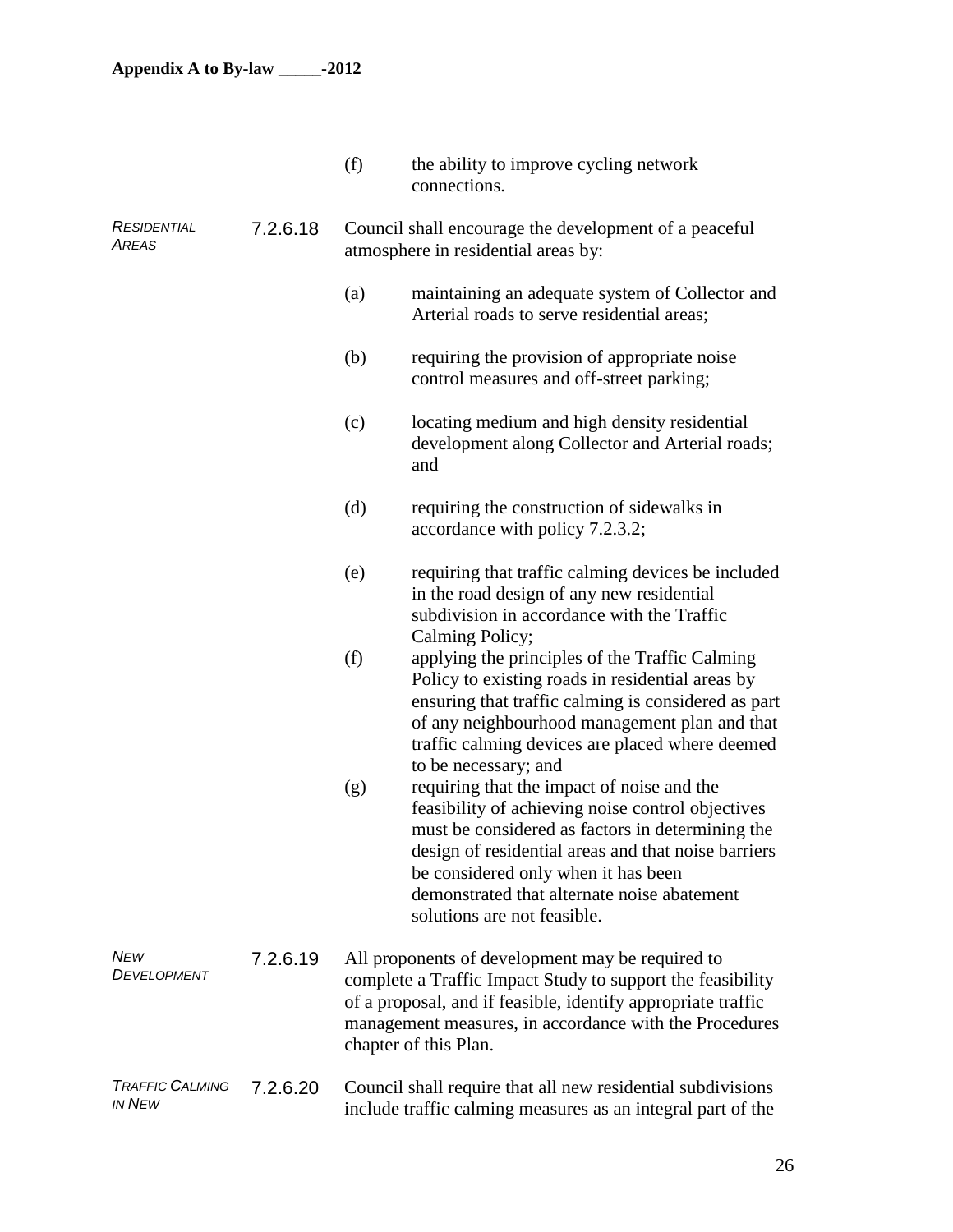| <b>RESIDENTIAL</b><br><b>SUBDIVISIONS</b> |          | road design. Administration will recommend appropriate<br>traffic calming devices in all new subdivisions as follows: |                                                                                                                                                                                                                                               |  |  |  |  |
|-------------------------------------------|----------|-----------------------------------------------------------------------------------------------------------------------|-----------------------------------------------------------------------------------------------------------------------------------------------------------------------------------------------------------------------------------------------|--|--|--|--|
|                                           |          | (a)                                                                                                                   | traffic calming devices must permit and enhance safe<br>movement by all non-vehicular modes of travel and<br>by bicycle; and                                                                                                                  |  |  |  |  |
|                                           |          | (b)                                                                                                                   | traffic calming devices will conform with the<br>provisions of the Traffic Calming Policy and will be<br>considered within the context of the guidelines set out<br>below:                                                                    |  |  |  |  |
|                                           |          | (i)                                                                                                                   | at the intersections of two local roads,<br>roundabouts or traffic circles may be<br>utilized;                                                                                                                                                |  |  |  |  |
|                                           |          | (ii)                                                                                                                  | curb extensions should be required at all<br>intersections of Local and Collector Roads,<br>except where it is determined that they will<br>have an adverse effect on transit or<br>emergency services;                                       |  |  |  |  |
|                                           |          | (iii)                                                                                                                 | within subdivisions, long straight-aways<br>should be avoided. Chicanes should be<br>utilized to avoid long straight-aways<br>exceeding 300 meters in length;                                                                                 |  |  |  |  |
| <b>GRATUITOUS</b><br><b>CONVEYANCES</b>   | 7.2.6.21 |                                                                                                                       | As a condition of development approval, council shall<br>require gratuitous land conveyances to the Municipality<br>where it has been determined that the existing right of way<br>width is insufficient based on the requirements set out in |  |  |  |  |

width is insufficient based on the requirements set out in Schedule 'X', or other provisions of this Official Plan. The size and dimension of each such conveyance shall be determined by what is identified in Schedule 'X', or other provisions of this Official Plan. Generally, equal widths of land will be taken from both sides of the road.

- 7.2.6.22 Gratuitous land conveyances to the Municipality may also be required as a condition of development approval for, but not limited to any of the following elements:
	- (a) corner cut offs;
	- (b) intersection improvements;
	- (c) roundabouts;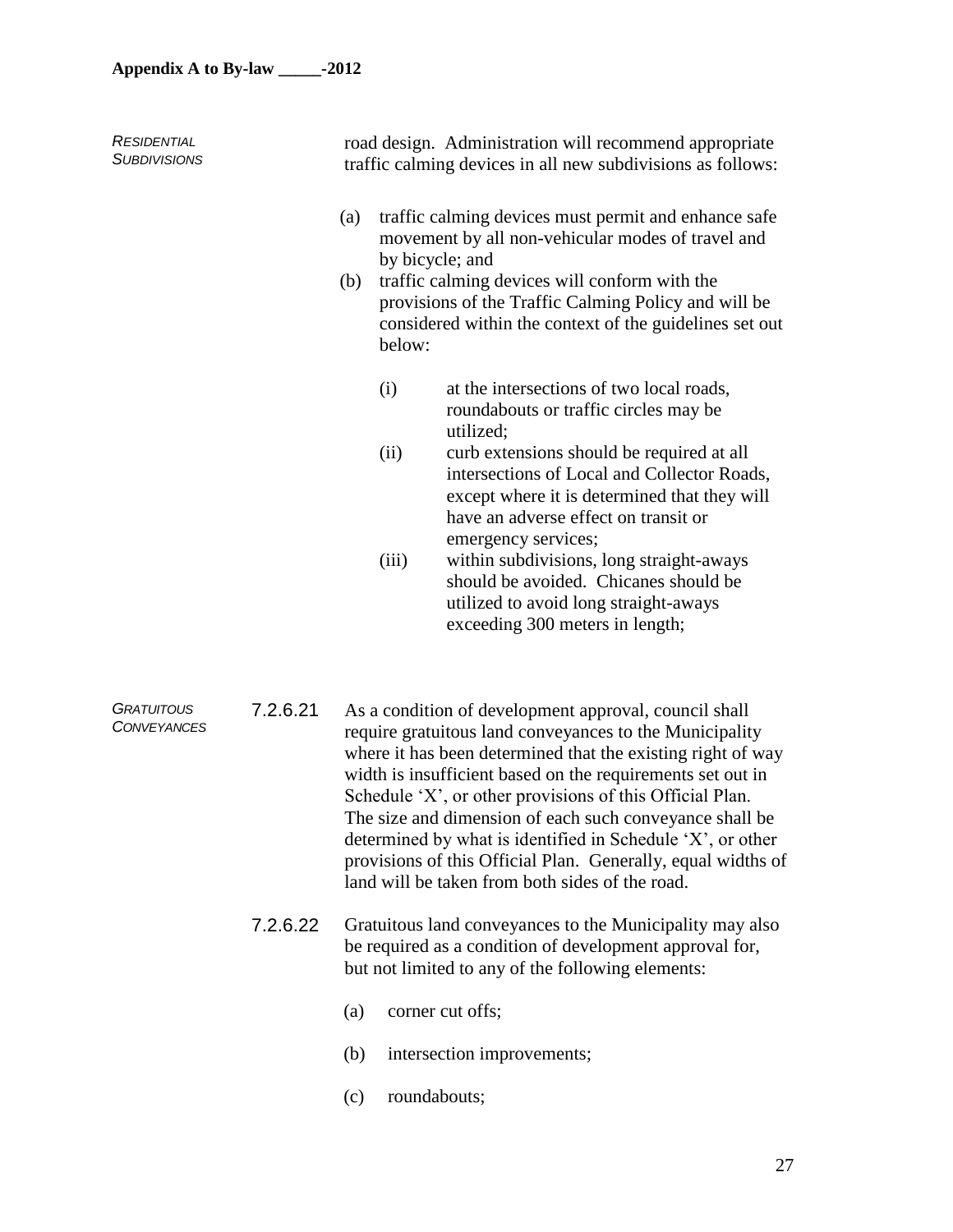|                                                                                                |          | (d) | turn lanes;                                                                                                                                                                                                                                                                                                                         |
|------------------------------------------------------------------------------------------------|----------|-----|-------------------------------------------------------------------------------------------------------------------------------------------------------------------------------------------------------------------------------------------------------------------------------------------------------------------------------------|
|                                                                                                |          | (e) | acceleration or deceleration lanes;                                                                                                                                                                                                                                                                                                 |
|                                                                                                |          | (f) | transit infrastructure, including transit lanes, stations<br>and transit stops including shelters;                                                                                                                                                                                                                                  |
|                                                                                                |          | (g) | cycling infrastructure, including bike lanes and<br>multi-use recreational trails;                                                                                                                                                                                                                                                  |
|                                                                                                |          | (h) | bus bays; and                                                                                                                                                                                                                                                                                                                       |
|                                                                                                |          | (i) | sidewalks.                                                                                                                                                                                                                                                                                                                          |
| ROADWAY<br><b>INTERSECTIONS:</b><br><b>CORNER CUT</b><br><b>OFFS AND</b><br><b>CONVEYANCES</b> | 7.2.6.23 |     | The dimensions of corner cut offs that are to be<br>gratuitously conveyed to the Municipality are as follows:                                                                                                                                                                                                                       |
|                                                                                                |          | (a) | a minimum of a 4.6 metre corner cut off is to be<br>provided at all intersections, except for intersections<br>between two local roads or a local road and a scenic<br>drive;                                                                                                                                                       |
|                                                                                                |          | (b) | where the intersection is signalized, a minimum of a<br>6.1 metre corner cut off is required, regardless of the<br>road classification of the two intersecting roads;                                                                                                                                                               |
|                                                                                                |          | (c) | corner cut offs shall be measured after the taking of<br>linear land conveyances for road widening; and                                                                                                                                                                                                                             |
|                                                                                                |          | (d) | corner cut offs shall be kept clear of all sight<br>obstructions.                                                                                                                                                                                                                                                                   |
| <b>OTHER ROADWAY</b><br><b>ELEMENTS</b>                                                        | 7.2.6.24 |     | The dimensions of all other elements to be gratuitously<br>conveyed to the Municipality will be determined on a site<br>specific basis during the development approval process.                                                                                                                                                     |
| <b>TURNING LANES &amp;</b><br><b>SPECIAL</b><br><b>FEATURES</b>                                | 7.2.6.25 |     | Notwithstanding the right-of-way widths identified in the<br>policies of this Official Plan, Council may require<br>additional land for exclusive turning lanes or special<br>features. The exact width of this additional right-of-way<br>shall be determined on a site-specific basis during the<br>development approval process. |

## **7.2.7 International Border Crossing Policies**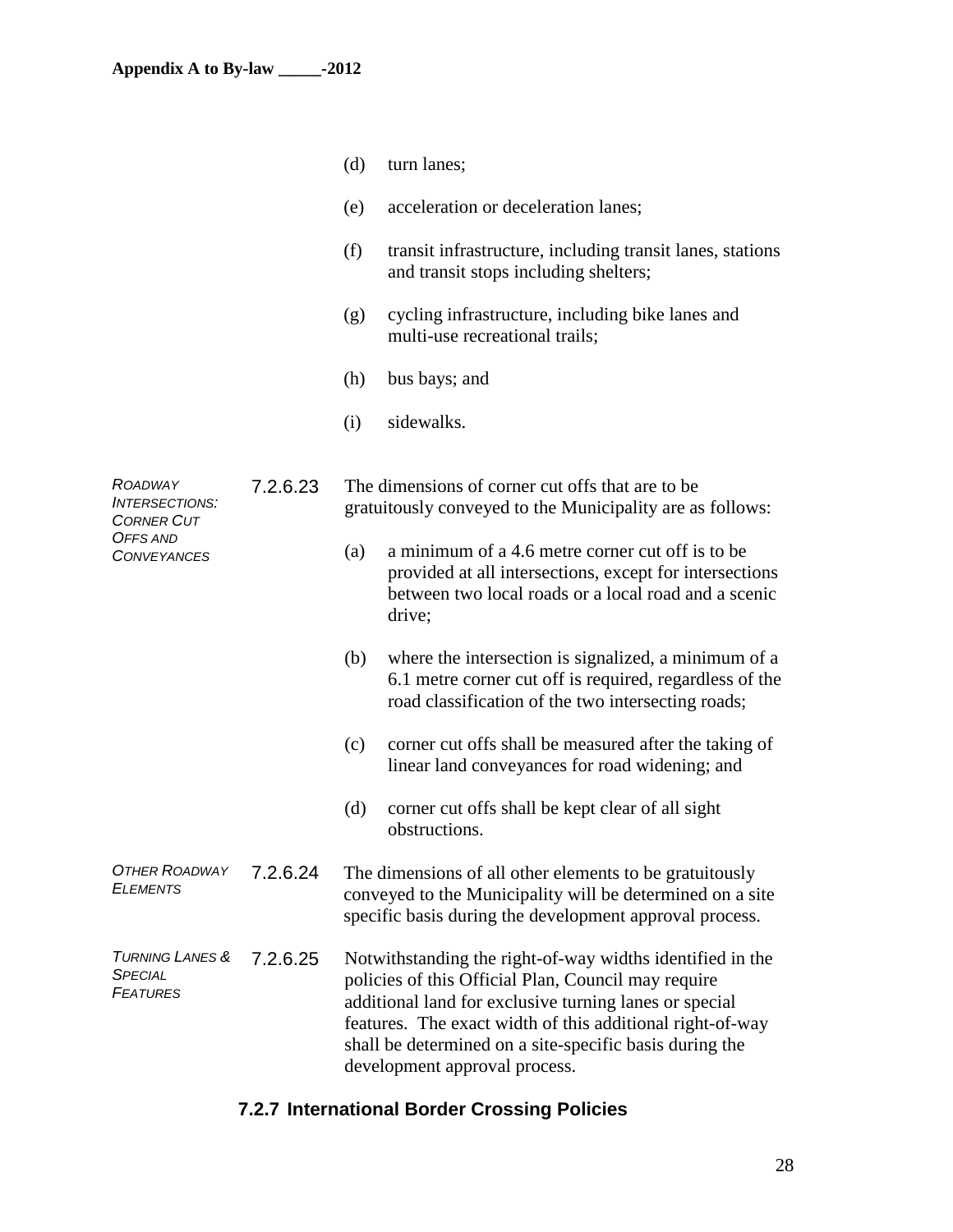| ECONOMIC<br>BENEFITS                 | 7.2.7.1 | Council shall maximize the economic development<br>potential provided by international cross-border traffic by<br>promoting the development of multi-modal facilities and<br>Employment and Commercial uses at appropriate<br>locations within Windsor. |  |  |
|--------------------------------------|---------|---------------------------------------------------------------------------------------------------------------------------------------------------------------------------------------------------------------------------------------------------------|--|--|
| <b>ADDITIONAL</b><br><b>CROSSING</b> | 7.2.7.2 | Council shall ensure that the construction of an additional<br>international border crossing has minimal negative social,<br>environmental and economic impacts on Windsor.                                                                             |  |  |
|                                      |         | <b>7.2.8 Rail Transportation Policies</b>                                                                                                                                                                                                               |  |  |
| ECONOMIC<br><b>BENEFITS</b>          | 7.2.8.1 | Council shall maximize the economic development<br>potential provided by rail transportation by promoting the<br>development of Employment uses, including multi-modal<br>facilities, at appropriate locations within Windsor.                          |  |  |
| <b>SUFFICIENT</b><br><b>SERVICE</b>  | 7.2.8.2 | Council shall encourage the provision of rail service<br>sufficient to meet the needs of Employment uses and<br>passenger demands.                                                                                                                      |  |  |
| <b>MINIMIZE</b><br>CONFLICT          | 7.2.8.3 | Council shall minimize the conflict among rail, vehicle<br>and pedestrian movements by working with various<br>public agencies and private organizations for the<br>appropriate use of:                                                                 |  |  |
|                                      |         | level crossing controls;<br>(a)                                                                                                                                                                                                                         |  |  |
|                                      |         | (b)<br>grade separated crossings; and                                                                                                                                                                                                                   |  |  |
|                                      |         | (c)<br>the construction of fencing adjacent to the railway<br>right-of-way or rail yards.                                                                                                                                                               |  |  |
| <b>ABANDONED</b><br>RIGHTS-OF-WAY    | 7.2.8.4 | Council shall encourage the reuse of abandoned railway<br>right-of-way for the enhancement of the transportation<br>system as outlined in the Community Based Strategic Rail<br>Study including:                                                        |  |  |
|                                      |         | protecting such railway right-of-way in its entire<br>(a)<br>length; and                                                                                                                                                                                |  |  |
|                                      |         | permitting cycling and recreational facilities.<br>(b)                                                                                                                                                                                                  |  |  |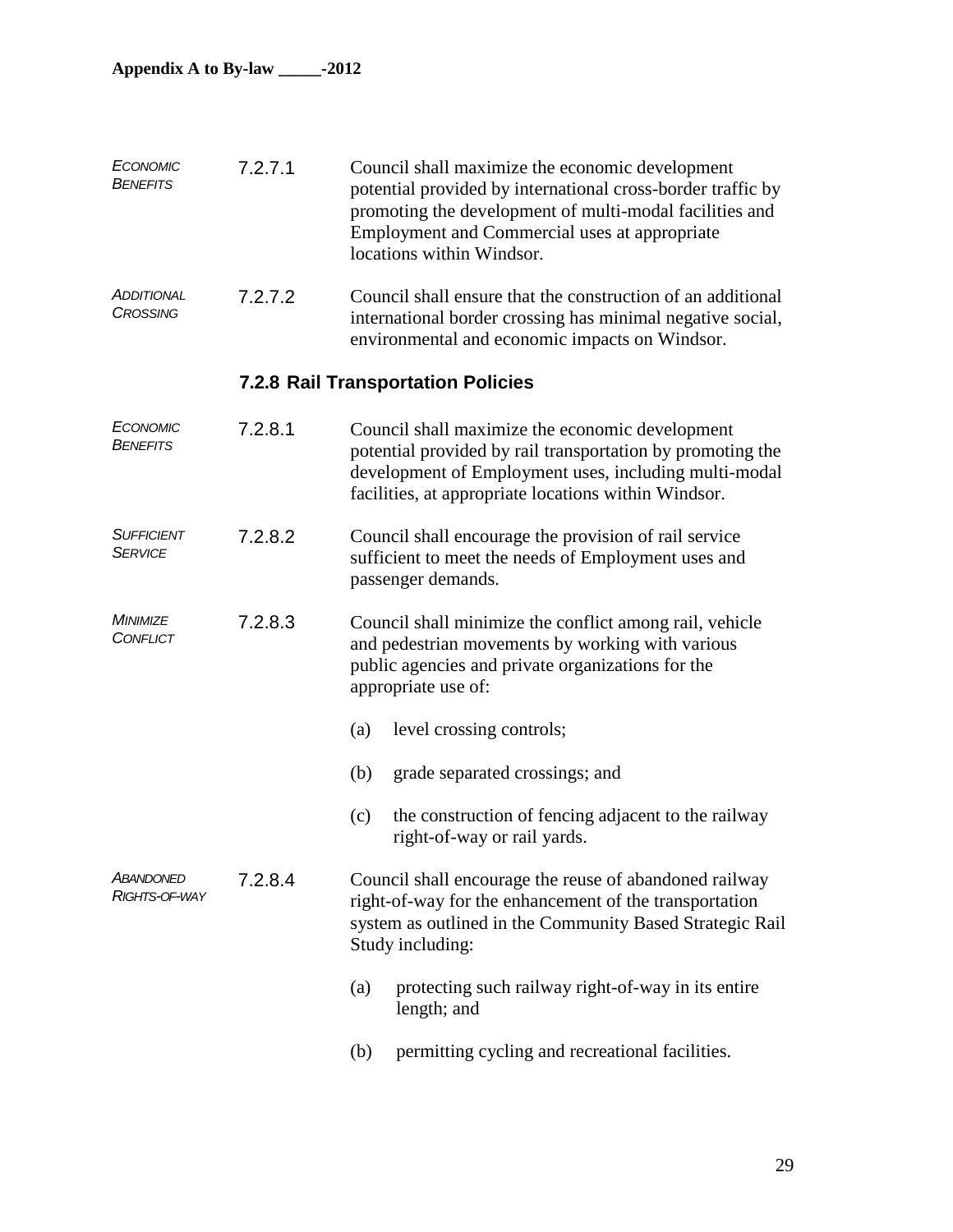| <b>FUTURE</b><br><b>TRANSPORTATION</b><br><b>PLANS</b> | 7.2.8.5 | by: | Council shall plan for the eventual retirement of rail lines<br>identified in the Community Based Strategic Rail Study                                                                                                                                                                                                                                    |
|--------------------------------------------------------|---------|-----|-----------------------------------------------------------------------------------------------------------------------------------------------------------------------------------------------------------------------------------------------------------------------------------------------------------------------------------------------------------|
|                                                        |         | (a) | encouraging the abandonment of rail lines identified<br>in the Community Based Strategic Rail Study in<br>conjunction with upgrades of other rail lines to<br>accommodate increased rail traffic at increased<br>speeds;                                                                                                                                  |
|                                                        |         | (b) | encouraging the development of employment lands<br>or redevelopment of brownfield sites adjacent to<br>abandoned rail corridors; and                                                                                                                                                                                                                      |
|                                                        |         | (c) | initiating a study following abandonment of any rail<br>corridor to determine the best use.                                                                                                                                                                                                                                                               |
| <b>HIGH SPEED RAIL</b>                                 | 7.2.8.6 |     | Council shall encourage and support the construction of a<br>high speed rail network along the Windsor – Quebec City<br>corridor as well as a high speed rail connection to Detroit.                                                                                                                                                                      |
| <b>IMPROVED RAIL</b><br>TUNNEL                         | 7.2.8.7 |     | Council shall encourage the construction of improved rail<br>tunnel facilities.                                                                                                                                                                                                                                                                           |
| DEVELOPMENT<br><b>ADJACENT TO A</b><br><b>CORRIDOR</b> | 7.2.8.8 |     | Council shall evaluate a proposed development adjacent<br>to a Rail Corridor, in accordance with the following:                                                                                                                                                                                                                                           |
|                                                        |         | a)  | all proponents of a new development within 300<br>metres of a rail corridor, may be required to complete<br>a noise study to support the proposal, and if the need<br>for mitigation measures is determined by such study,<br>shall identify and recommend appropriate mitigation<br>measures, in accordance with the Procedures chapter<br>of this Plan; |
|                                                        |         | b)  | all proponents of new development, located within<br>75 metres of a rail corridor, shall complete a<br>vibration study to support the proposal, and if the<br>need for mitigation measures is determined by such<br>study, shall identify and recommend appropriate<br>mitigation measures, in accordance with the<br>Procedures chapter of this Plan;    |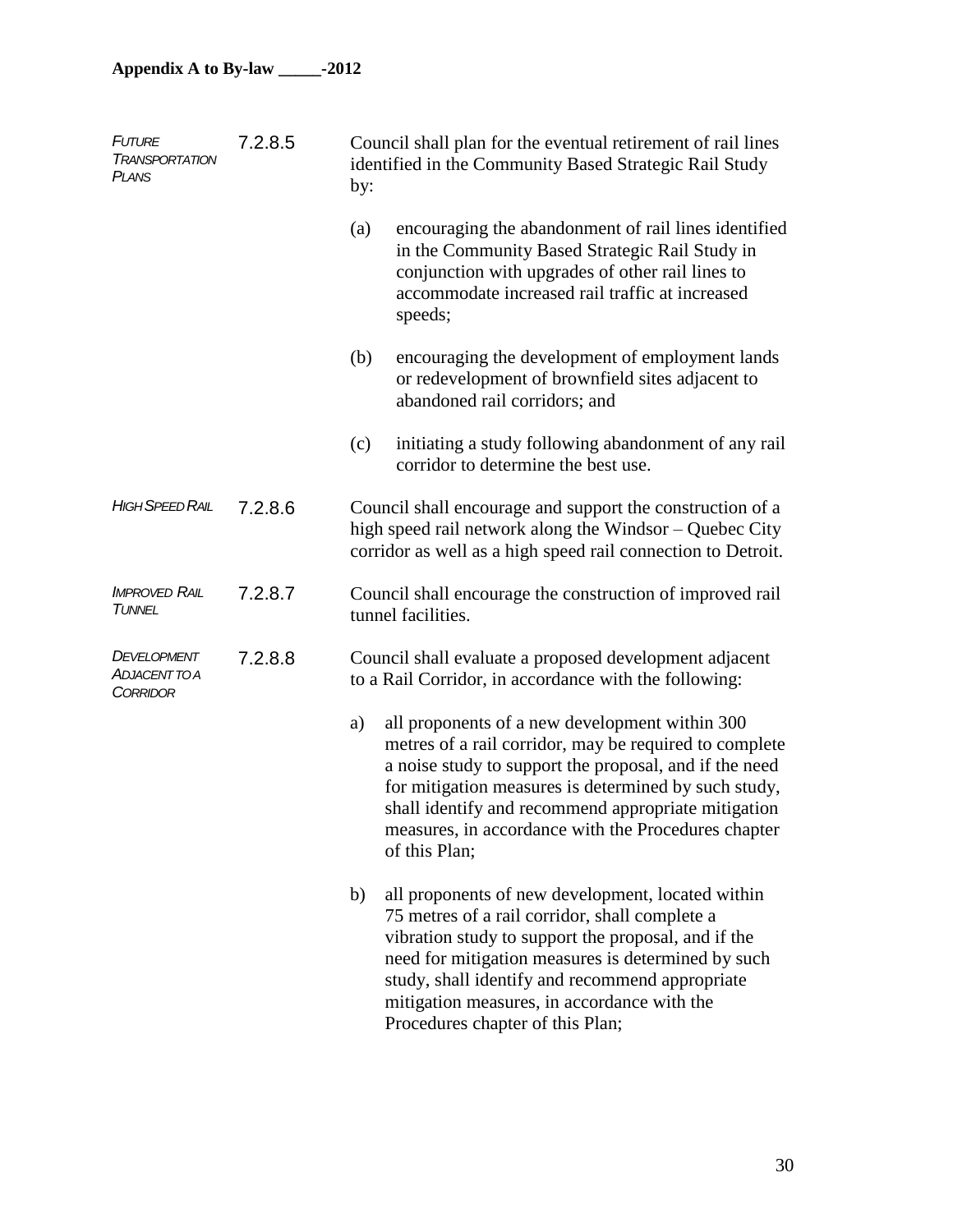|                                                         |         | all proponents of new development adjacent to a rail<br>$\mathbf{c})$<br>corridor will consult with the appropriate railway<br>company prior to the finalization of any noise or<br>vibration study required by this Plan; and                                                                                                                                                                                                                                                                                                                                                                                                              |
|---------------------------------------------------------|---------|---------------------------------------------------------------------------------------------------------------------------------------------------------------------------------------------------------------------------------------------------------------------------------------------------------------------------------------------------------------------------------------------------------------------------------------------------------------------------------------------------------------------------------------------------------------------------------------------------------------------------------------------|
| DEVELOPMENT<br><b>ADJACENT TO A</b><br><b>RAIL YARD</b> | 7.2.8.9 | all proponents of new development abutting a rail<br>$\mathbf{d}$<br>corridor shall incorporate appropriate safety<br>measures such as setbacks, berms and security<br>fencing to the satisfaction of the Municipality, in<br>consultation with the relevant public agency and the<br>appropriate railway company.<br>Council shall protect designated rail yards from<br>incompatible development. Accordingly, development<br>adjacent to a Rail Yard designated on Schedule C:<br>Development Constraint Areas will be subject to the<br>following:                                                                                      |
|                                                         |         | new residential development and other new sensitive<br>a)<br>land uses, which require a rezoning (exclusive of a<br>zoning by-law consolidation), plan of subdivision or<br>plan of condominium are not permitted within 300<br>metres of a designated Rail Yard;                                                                                                                                                                                                                                                                                                                                                                           |
|                                                         |         | b)<br>all proponents of new residential development and<br>other new sensitive land uses, located between 300<br>and 1000 metres of a designated Rail Yard (exclusive<br>of the George Avenue Rail Yard unless required by<br>the City), which require a rezoning (exclusive of a<br>zoning by-law consolidation), plan of subdivision or<br>plan of condominium shall complete a noise study to<br>support the proposal, and, if the need for mitigation<br>measures is determined by this study, shall identify<br>and recommend appropriate mitigation measures, in<br>accordance with the procedural policies in this<br>Official Plan; |
|                                                         |         | all proponents of new development within 75 metres<br>$\mathbf{c})$<br>of a designated Rail Yard shall complete a vibration<br>study to support the proposal, and, if the need for<br>mitigation measures is determined by the study, shall<br>identify and recommend appropriate mitigation<br>measures, in accordance with the procedural policies<br>in this Official Plan;                                                                                                                                                                                                                                                              |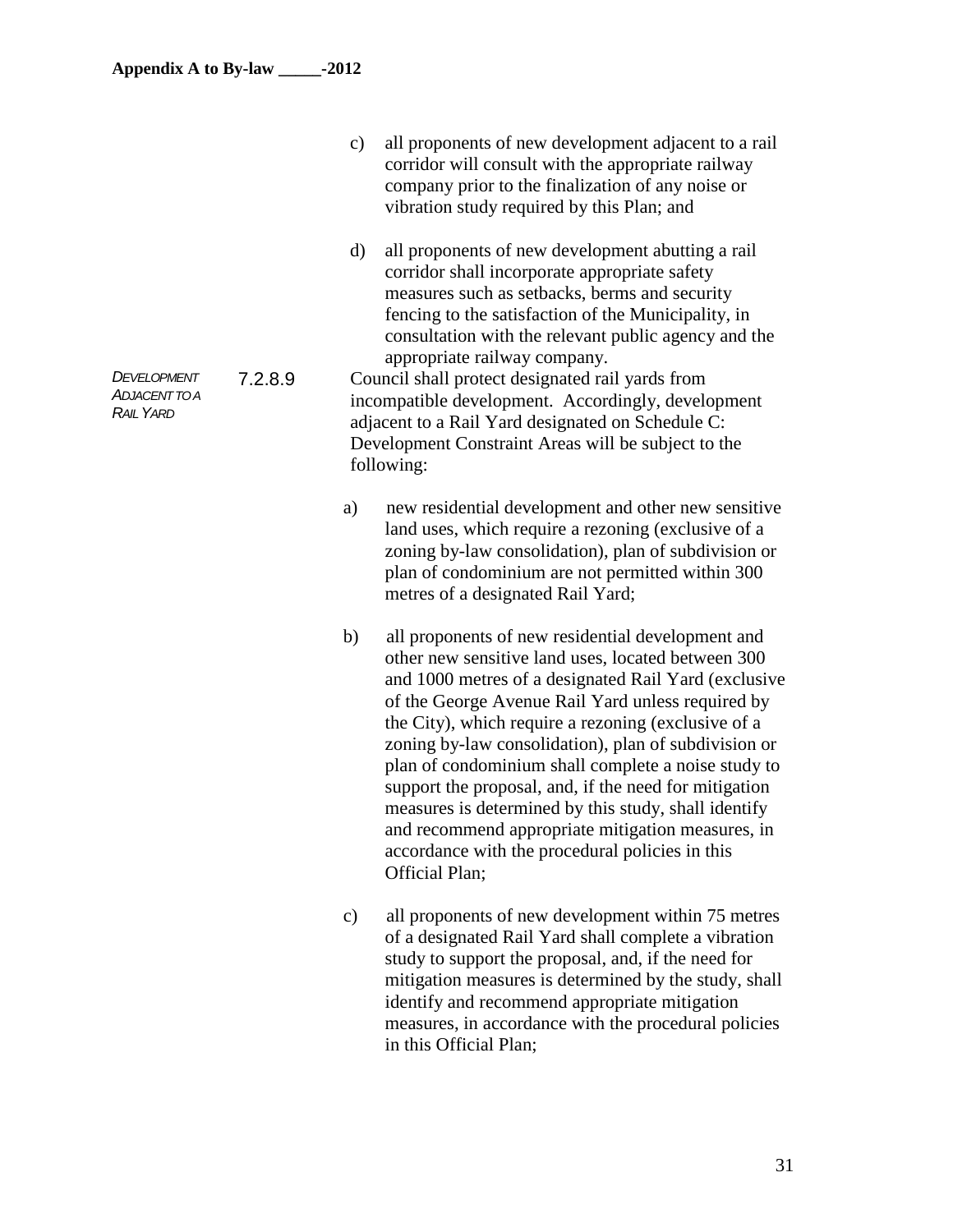|                                 |          | $\mathbf{d}$<br>all proponents of new residential development and<br>other new sensitive land uses, within 1000 metres of a<br>designated Rail Yard, which requires a rezoning<br>(exclusive of a zoning by-law consolidation), plan of<br>subdivision or plan of condominium will consult with<br>the appropriate railway company prior to the<br>finalization of any noise and/or vibration abatement<br>study required by this Official Plan; and                                                                                                                                                                                                                                          |
|---------------------------------|----------|-----------------------------------------------------------------------------------------------------------------------------------------------------------------------------------------------------------------------------------------------------------------------------------------------------------------------------------------------------------------------------------------------------------------------------------------------------------------------------------------------------------------------------------------------------------------------------------------------------------------------------------------------------------------------------------------------|
| SAFETY<br><b>MEASURES</b>       | 7.2.8.10 | all proponents of new development abutting a rail<br>e)<br>yard, which require a rezoning (exclusive of a zoning<br>by-law consolidation), plan of subdivision, plan of<br>condominium or site plan approval, shall incorporate<br>appropriate safety measures such as setbacks, berms<br>and security fencing to the satisfaction of the<br>Municipality, in consultation with the relevant public<br>agency and the appropriate railway company.<br>All proposed development adjacent to a railway right-of-<br>way or rail yard shall be required to incorporate<br>appropriate safety measures such as setbacks, berms and<br>security fencing to the satisfaction of the Municipality in |
|                                 |          | consultation with relevant public agencies and the<br>appropriate railway company.                                                                                                                                                                                                                                                                                                                                                                                                                                                                                                                                                                                                            |
| <b>CONSULT</b><br>Railways      | 7.2.8.11 | All proponents of development within 500 metres of a<br>railway rights-of-ways are encouraged to consult with the<br>appropriate railway company prior to the finalization of<br>any noise and vibration abatement study or development<br>proposal.                                                                                                                                                                                                                                                                                                                                                                                                                                          |
|                                 | 7.2.9    | <b>Water Transportation Policies</b>                                                                                                                                                                                                                                                                                                                                                                                                                                                                                                                                                                                                                                                          |
| ECONOMIC<br><b>BENEFITS</b>     | 7.2.9.1  | Council shall maximize the economic development<br>potential provided by the Port of Windsor by promoting the<br>development of Waterfront Port and Employment uses,<br>including multi-modal facilities, at appropriate locations<br>within Windsor.                                                                                                                                                                                                                                                                                                                                                                                                                                         |
| SUFFICIENT<br><b>PORT LANDS</b> | 7.2.9.2  | Council shall ensure that sufficient Waterfront Port lands are<br>available for the Port of Windsor to maintain and expand its<br>operations and protect the existing and future port facilities from<br>incompatible development in accordance with the land use<br>policies in this Official Plan.                                                                                                                                                                                                                                                                                                                                                                                          |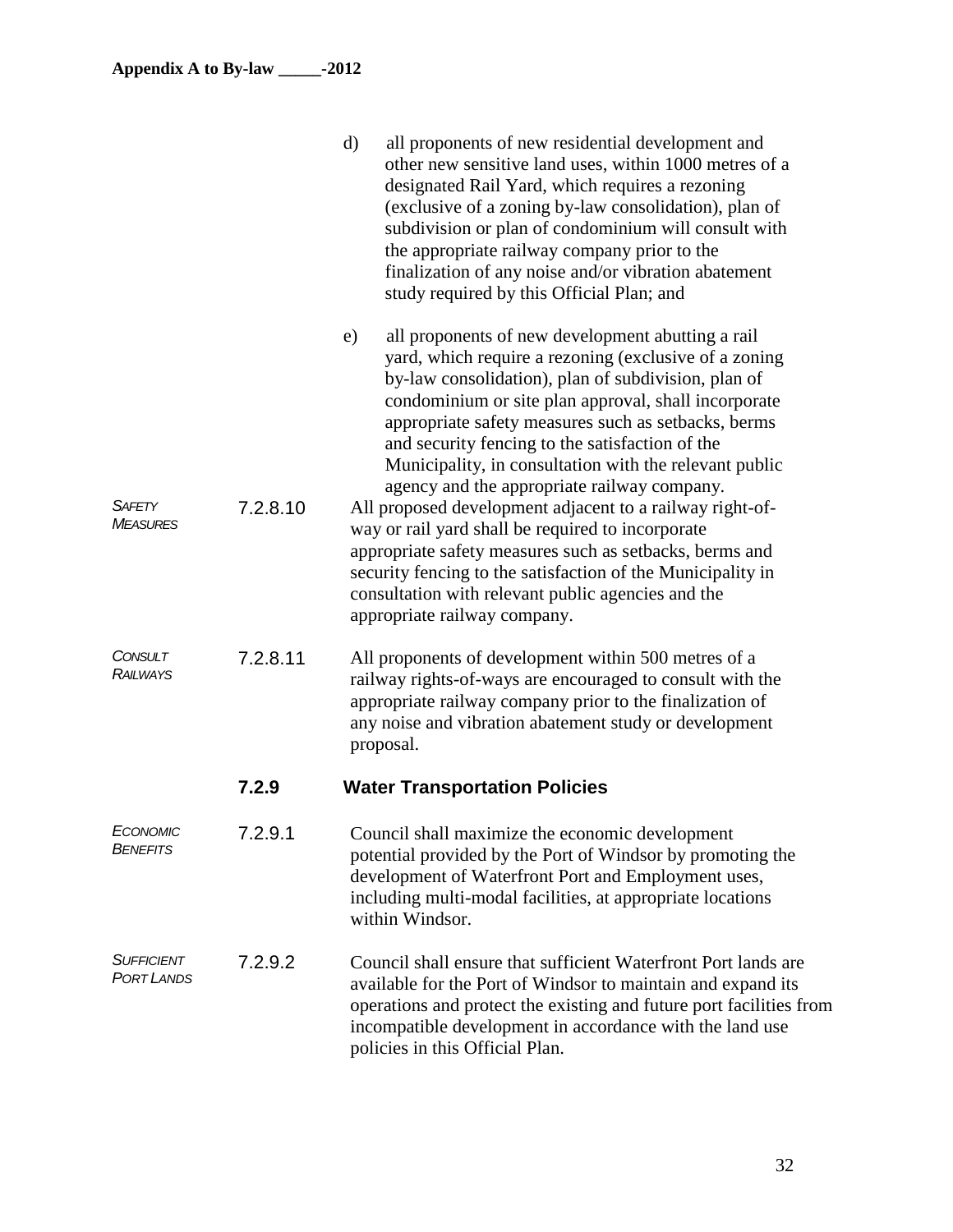| ACCESS                                                    | 7.2.9.3  |          | Council shall require that all waterfront land uses and port<br>facilities have adequate access to and from the land<br>transportation system.                                                                                                              |
|-----------------------------------------------------------|----------|----------|-------------------------------------------------------------------------------------------------------------------------------------------------------------------------------------------------------------------------------------------------------------|
|                                                           | 7.2.10   |          | <b>Air Transportation Policies</b>                                                                                                                                                                                                                          |
| ECONOMIC<br><b>BENEFITS</b>                               | 7.2.10.1 | airport. | Council shall maximize the economic development<br>potential provided by the Windsor Airport by promoting<br>the development of Commercial and Employment uses,<br>including multi-modal facilities, in the vicinity of the                                 |
| DEVELOPMENT<br>WITHIN THE<br>AIRPORT<br>OPERATING<br>AREA | 7.2.10.2 |          | Council shall protect the Windsor Airport from<br>incompatible development. Accordingly, all proponents<br>of development within the Airport Operating Area<br>designated on Schedule C: Development Constraint Areas<br>shall be subject to the following: |
|                                                           |          | (a)      | new sensitive land uses shall not be permitted in<br>areas above 30 NEP/NEF as set out on maps<br>approved by Transport Canada;                                                                                                                             |
|                                                           |          | (b)      | redevelopment of existing sensitive land uses may<br>only be considered above 30 NEF/NEP provided<br>the proponent successfully completes a noise<br>study to:                                                                                              |
|                                                           |          |          | support the feasibility of the proposal;<br>(i)                                                                                                                                                                                                             |
|                                                           |          |          | (ii) identify and implement appropriate<br>mitigation measures (refer to Procedures<br>Chapter);                                                                                                                                                            |
|                                                           |          | (c)      | redevelopment of existing residential uses and<br>other sensitive land uses in areas above 30<br>NEF/NEP may only be considered if it has been<br>demonstrated that there will be no negative<br>impacts on the long-term function of the airport;          |
|                                                           |          | (d)      | land uses which may cause a potential aviation<br>safety hazard are discouraged;                                                                                                                                                                            |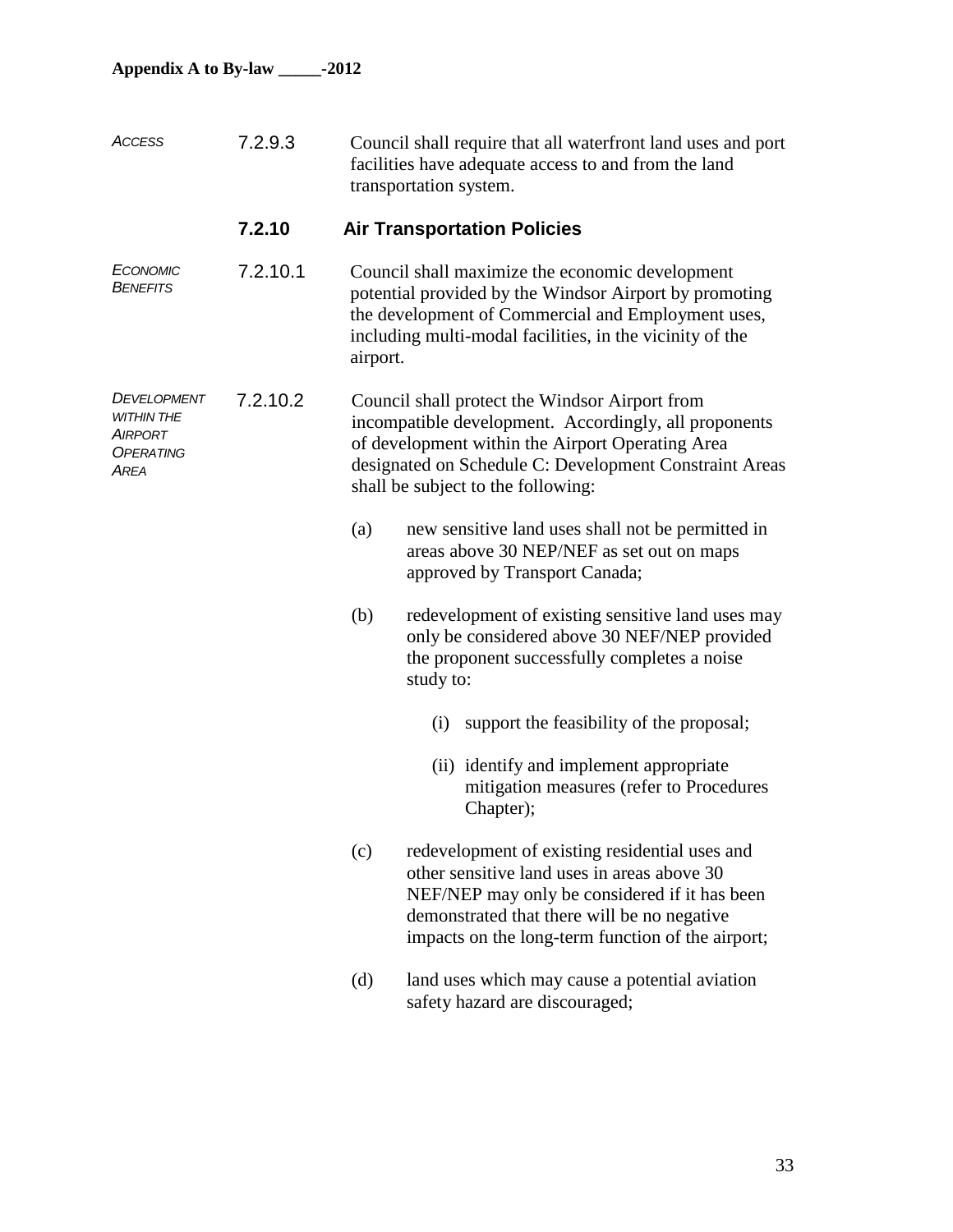|                                                          |          | (e)<br>other land uses may be permitted within the<br>Airport Operating Area provided the proponent<br>completes a noise study to support the feasibility<br>of the proposal and, if feasible identify and<br>implement appropriate mitigation measures.                                                                                                              |
|----------------------------------------------------------|----------|-----------------------------------------------------------------------------------------------------------------------------------------------------------------------------------------------------------------------------------------------------------------------------------------------------------------------------------------------------------------------|
| <b>NOISE AND</b><br><b>VIBRATION</b><br><b>ABATEMENT</b> | 7.2.10.3 | Council shall ensure that new development in the vicinity<br>of the Windsor Airport includes appropriate noise and<br>vibration abatement measures in accordance with<br>established off-airport land use planning practices.                                                                                                                                         |
|                                                          | 7.2.11   | <b>Detroit-Windsor Tunnel Constraint Area Policies</b>                                                                                                                                                                                                                                                                                                                |
|                                                          |          | The following policies apply to lands identified on Schedule C:<br>Development Constraints Area and Schedule E: City Centre<br>Planning District and should be read in conjunction with Land Use<br>and Infrastructure chapters of this Plan.                                                                                                                         |
| <b>GENERAL</b><br><b>BOUNDARIES</b>                      | 7.2.11.1 | For the purpose of this plan, the Detroit-Windsor Tunnel<br>Development Constraint Area is defined as the<br>triangular area of land beginning at the portal of the<br>Detroit-Windsor Tunnel and Park Street East, extending<br>Northeast to the Detroit River, as shown on Schedule C:<br>Development Constraints and Schedule E: City Centre<br>Planning District. |
| <b>INCOMPATIBLE</b><br>DEVELOPMENT                       | 7.2.11.2 | Council shall protect the integrity of the Detroit-<br>Windsor Tunnel from damage as a result of<br>incompatible construction and maintenance activities in<br>the Detroit-Windsor Tunnel Development Constraints<br>Area.                                                                                                                                            |
| DEVELOPMENT<br><b>CRITERIA</b>                           | 7.2.11.3 | New Development, as well as renovations, minor<br>additions and alterations to existing buildings adjacent<br>to the Detroit-Windsor Tunnel is permitted provided that<br>the development does not:                                                                                                                                                                   |
|                                                          |          | negatively impact the structure of the Detroit-<br>(a)<br>Windsor Tunnel;                                                                                                                                                                                                                                                                                             |
|                                                          |          | have a negative impact on the maintenance of the<br>(b)<br>Detroit-Windsor Tunnel; and                                                                                                                                                                                                                                                                                |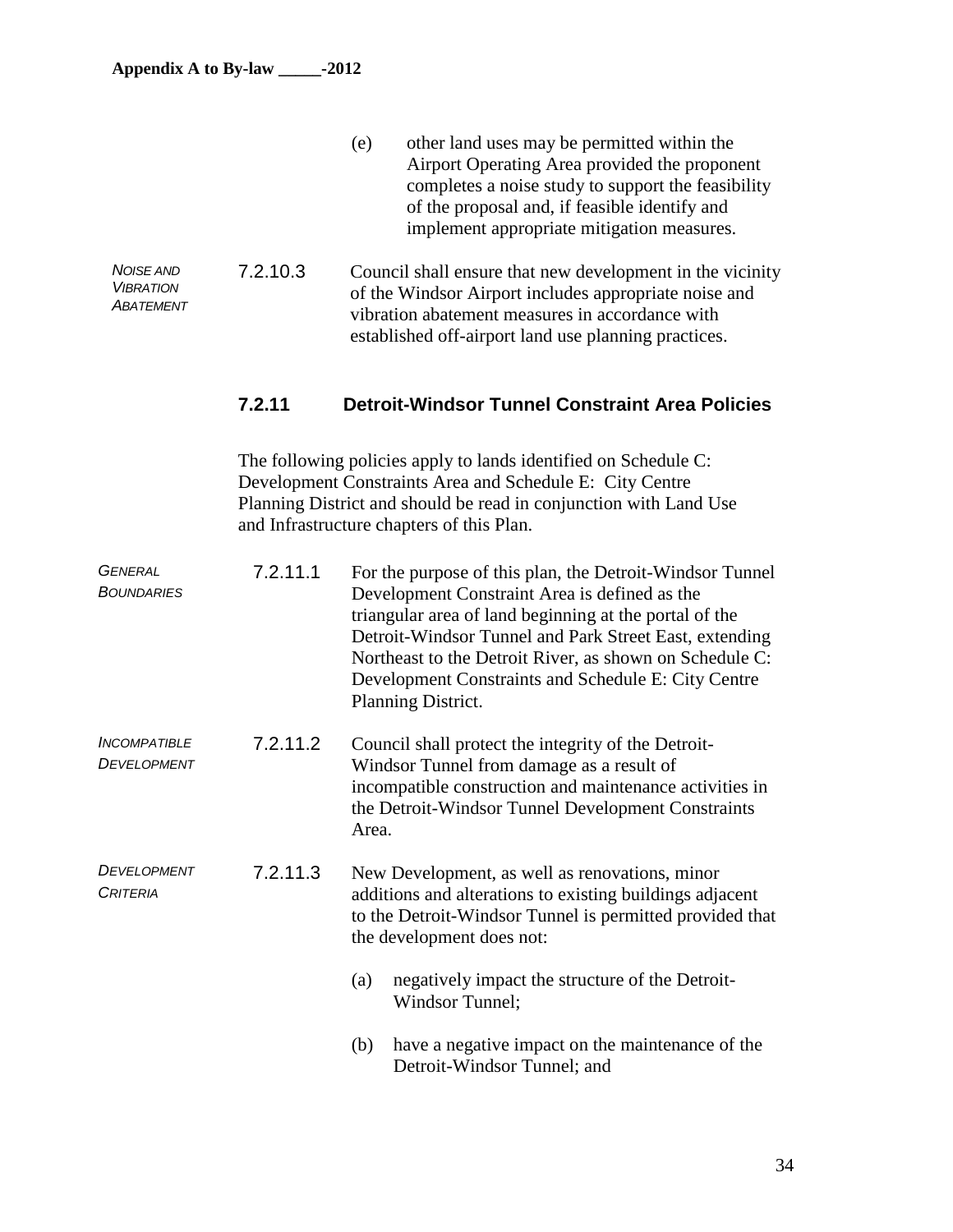|                                   |          | (c)<br>take place in a manner that the continued operation<br>and maintenance of the Detroit-Windsor Tunnel<br>does not have a negative impact on the proposed<br>development.                                                                                                                                                                                                                           |
|-----------------------------------|----------|----------------------------------------------------------------------------------------------------------------------------------------------------------------------------------------------------------------------------------------------------------------------------------------------------------------------------------------------------------------------------------------------------------|
| <b>MUNICIPAL WORKS</b>            | 7.2.11.4 | Any municipal works in the right-of-way within the<br>Detroit-Windsor Tunnel Constraint Area shall be bound<br>to the policies set forth in this section.                                                                                                                                                                                                                                                |
| <b>SUPPORT STUDIES</b>            | 7.2.11.5 | Proponents of development within or adjacent to the<br>Detroit-Windsor Tunnel Development Constraint Area, as<br>designated on Schedule C: Development Constraints and<br>Schedule E: City Centre Planning District shall<br>successfully complete a geotechnical study, prepared by a<br>qualified professional, to confirm that the development<br>will be compatible with the Detroit-Windsor Tunnel. |
| <b>REVIEW</b><br><b>PROCEDURE</b> | 7.2.11.6 | The qualified professional who completed the required<br>geotechnical investigation shall:                                                                                                                                                                                                                                                                                                               |
|                                   |          | sign and submit a statement, to the Municipality,<br>(a)<br>confirming that the site is suitable for the proposed<br>development; and                                                                                                                                                                                                                                                                    |
|                                   |          | (b)<br>submit all documentation to the Municipality<br>regarding the geotechnical investigation for review<br>and concurrence by an independent peer reviewer,<br>prior to the issuance of any building permit.                                                                                                                                                                                          |
| <b>PEER REVIEW</b>                | 7.2.11.7 | Where an independent peer review is required by the<br>Municipality, the proponent shall be required to pay for<br>the review.                                                                                                                                                                                                                                                                           |

## **7.3 Physical Infrastructure**

The provision of infrastructure such as sewerage and stormwater management works and utilities allows all land uses to serve their intended function and ensures a safe and healthy environment. In order to accommodate sustainable, efficient and effective infrastructure, Council will ensure that they are provided and maintained in an orderly and coordinated fashion.

## **7.3.1 Objectives**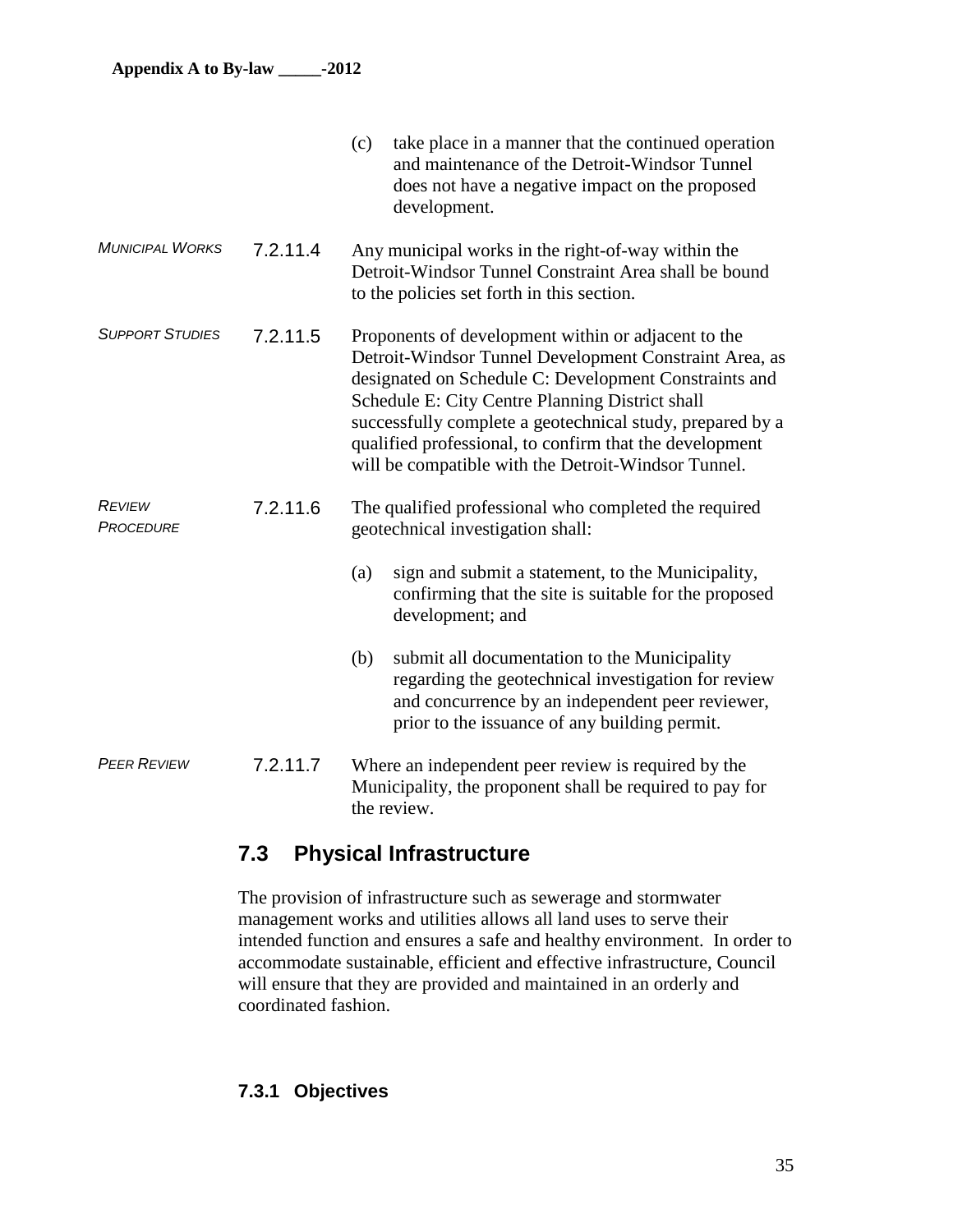| COORDINATED.<br><b>EFFICIENT AND</b><br>COST<br><b>EFFECTIVE</b>   | 7.3.1.1  | To provide infrastructure in a coordinated, efficient and<br>cost effective manner to accommodate projected needs.                                                       |
|--------------------------------------------------------------------|----------|--------------------------------------------------------------------------------------------------------------------------------------------------------------------------|
| <b>INTEGRATED</b><br><b>PLANNING</b>                               | 7.3.1.2  | To integrate the planning for infrastructure with the<br>planning for growth so that these are available to meet<br>current and projected needs.                         |
| <b>MAXIMIZE USE OF</b><br>EXISTING<br><i><b>INFRASTRUCTURE</b></i> | 7.3.1.3  | To maximize and optimize the use of existing<br>infrastructure and corridors prior to the extension and<br>creation of new ones.                                         |
| <b>MAINTAIN &amp;</b><br><b>UPGRADE</b>                            | 7.3.1.4  | To establish priorities for the maintenance and up-grading<br>of existing infrastructure.                                                                                |
| <b>SUFFICIENT</b><br><b>SUPPLY</b>                                 | 7.3.1.5  | To ensure that there is sufficient infrastructure to<br>accommodate anticipated growth in Windsor.                                                                       |
| NATURAL &<br>RECREATION<br><i><b>OPPORTUNITIES</b></i>             | 7.3.1.6  | To encourage the integration of natural and recreational<br>opportunities with physical services.                                                                        |
| <b>STORMWATER</b><br><b>MANAGEMENT</b>                             | 7.3.1.7  | To manage stormwater to effectively control the quality<br>and quantity of urban runoff.                                                                                 |
| <b>WATER</b><br><b>QUALITY</b>                                     | 7.3.1.8  | To protect, manage and enhance water quality and<br>quantity.                                                                                                            |
| <b>SOLID WASTE</b><br><b>MANAGEMENT</b>                            | 7.3.1.9  | To provide for the minimization and management of solid<br>waste.                                                                                                        |
| <b>WATER</b><br><b>CONSERVATION</b>                                | 7.3.1.10 | To promote water conservation measures.                                                                                                                                  |
| <b>SEWAGE</b><br><b>MANAGEMENT</b>                                 | 7.3.1.11 | To provide and maintain sanitary sewers, pumping stations<br>and sewage treatment plants with sufficient capacity to<br>accommodate the existing and future development. |
| <b>NATURAL</b><br><b>HERITAGE</b><br><b>FEATURES</b>               | 7.3.1.12 | To direct infrastructure, where possible, away from<br>Natural Heritage Features and Areas.                                                                              |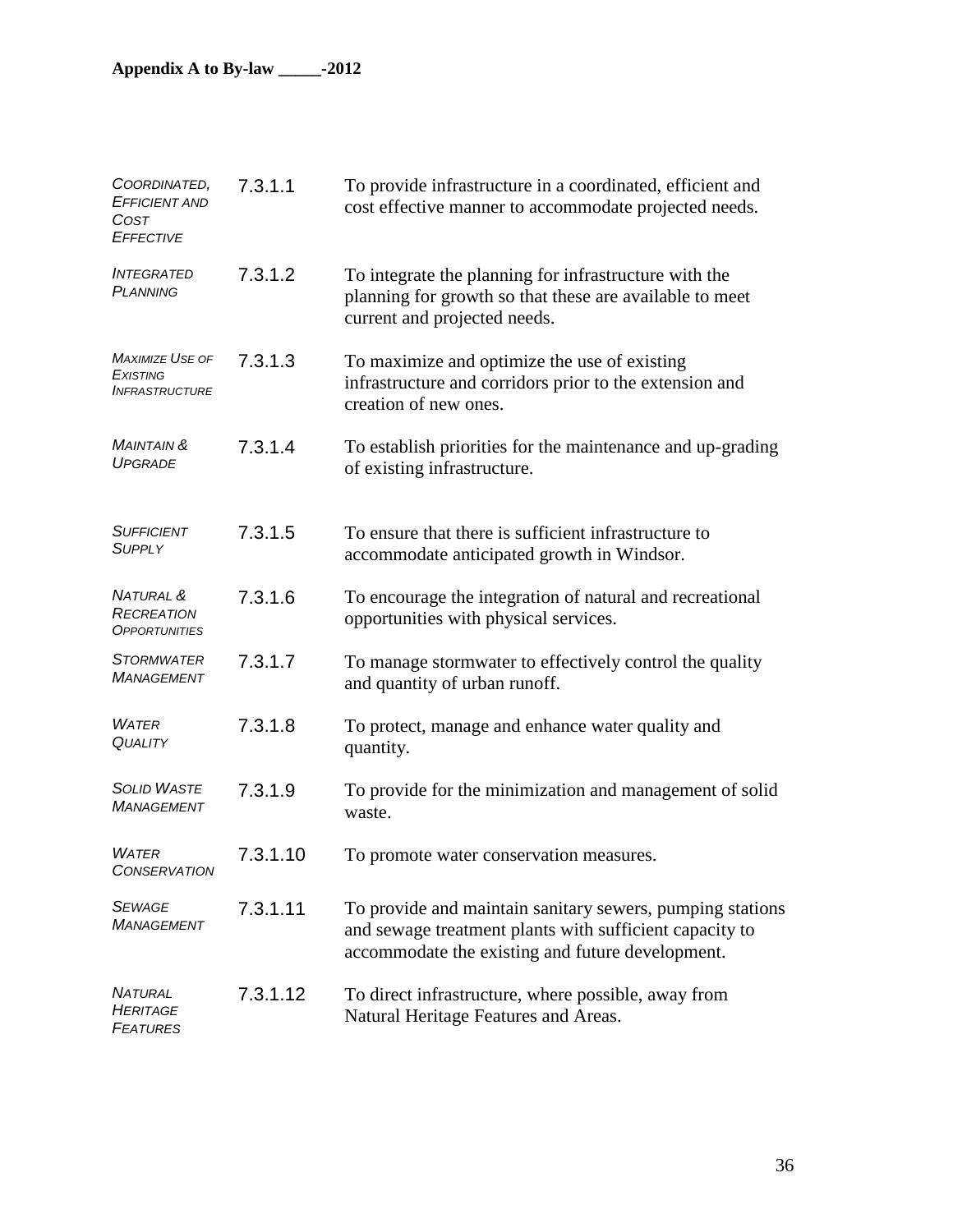### **7.3.2 General Policies**

| <b>INFRASTRUCTURE</b><br><b>DEFINITION</b>                                   | 7.3.2.1 | For the purpose of this Official Plan, infrastructure include<br>sewerage, stormwater management and water works, waste<br>management systems, electric power, communications,<br>telecommunications, transit corridors, transportation<br>corridors, and oil and gas pipelines and associated<br>facilities. |
|------------------------------------------------------------------------------|---------|---------------------------------------------------------------------------------------------------------------------------------------------------------------------------------------------------------------------------------------------------------------------------------------------------------------|
| MANAGEMENT<br>PLAN                                                           | 7.3.2.2 | Council may require the preparation, implementation and<br>monitoring of an Infrastructure Management Plan for<br>Municipally owned and/or operated infrastructure, such as<br>sewerage and stormwater management works, as a basis<br>to:                                                                    |
|                                                                              |         | prioritize strategies for the maintenance and<br>(a)<br>rehabilitation of existing infrastructure and the<br>provision of new infrastructure; and                                                                                                                                                             |
|                                                                              |         | (b)<br>monitor available capacity for new development.                                                                                                                                                                                                                                                        |
| <b>NEW</b><br>DEVELOPMENT                                                    | 7.3.2.3 | Council shall require all new developments to have full<br>municipal infrastructure available, or agreements in place<br>to provide such infrastructure, as a condition of approving<br>a development proposal.                                                                                               |
| <b>INDIVIDUAL ON-</b><br><b>SITE SEWAGE</b><br><b>SERVICES</b>               | 7.3.2.4 | Council shall not permit development on individual on-site<br>sewage services beyond existing farm living lots.                                                                                                                                                                                               |
| <b>NEW</b><br><b>INDIVIDUAL ON-</b><br><b>SITE SEWAGE</b><br><b>SERVICES</b> | 7.3.2.5 | Council shall not permit the installation of individual on-<br>site sewage services in new developments.                                                                                                                                                                                                      |
| <b>MONITOR</b><br><b>CAPACITY</b>                                            | 7.3.2.6 | Council shall monitor the available uncommitted reserve<br>capacity of existing Municipally owned and/or operated<br>infrastructure to ensure that they can accommodate<br>projected long-term growth.                                                                                                        |

## **7.3.3 Infrastructure Provision Policies**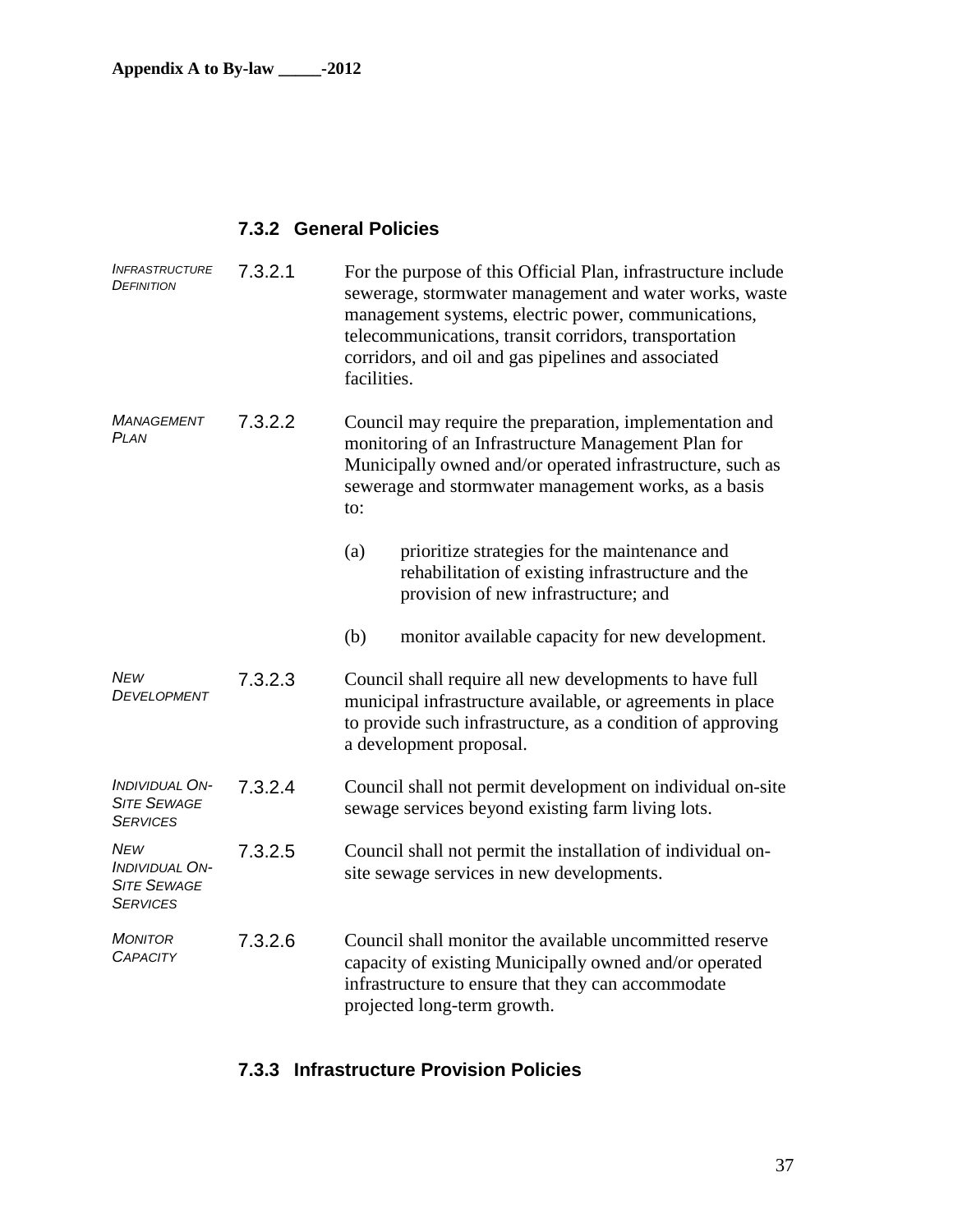| <i><b>INFILLING</b></i><br><b>GIVEN</b><br><b>PRIORITY</b>        | 7.3.3.1 | Council shall encourage the development of existing<br>serviced, underutilized or undeveloped lands within<br>Windsor prior to the extension of municipally owned<br>and/or operated infrastructure to vacant areas within<br>Windsor.                 |
|-------------------------------------------------------------------|---------|--------------------------------------------------------------------------------------------------------------------------------------------------------------------------------------------------------------------------------------------------------|
| EVALUATING A<br><b>PROPOSED</b><br><b>EXTENSION</b>               | 7.3.3.2 | Council shall only approve the extension of municipally<br>owned and/or operated infrastructure within Windsor when<br>the following factors have been addressed:                                                                                      |
|                                                                   |         | the need for the extension of infrastructure has been<br>(a)<br>clearly demonstrated through a comprehensive<br>analysis and public consultation process completed<br>in accordance with relevant provincial legislation;                              |
|                                                                   |         | (b)<br>the resulting extension provides infrastructure to<br>areas which are currently designated and planned for<br>development in accordance with the Land Use<br>chapter of this Plan and secondary plans, where<br>appropriate;                    |
|                                                                   |         | the extension of infrastructure provides for a logical<br>(c)<br>phasing of development.                                                                                                                                                               |
| <b>ADJACENT</b><br><b>MUNICIPALITIES</b>                          | 7.3.3.3 | Council shall consider the provision of municipal<br>infrastructure to adjacent municipalities and/or County of<br>Essex in accordance with section 10.5 of this Plan.                                                                                 |
| <b>NATURAL &amp;</b><br><b>RECREATION</b><br><b>OPPORTUNITIES</b> | 7.3.3.4 | Council shall promote the integration of the natural<br>environment, the Greenway System, Bikeways and<br>Recreationways with physical service corridors where<br>appropriate. New corridors will not be promoted within<br>natural environment areas. |
| <b>MINIMIZE</b><br><b>NEGATIVE</b><br><b>AFFECTS</b>              | 7.3.3.5 | Council shall require that the provision, expansion or<br>modification of infrastructure minimize negative effects on<br>existing neighbourhoods, adjacent land uses and the<br>natural environment.                                                   |
| <b>CONSOLIDATE</b><br><i><b>INFRASTRUCTURE</b></i>                | 7.3.3.6 | Council shall require the consolidation of infrastructure<br>within rights-of-way.                                                                                                                                                                     |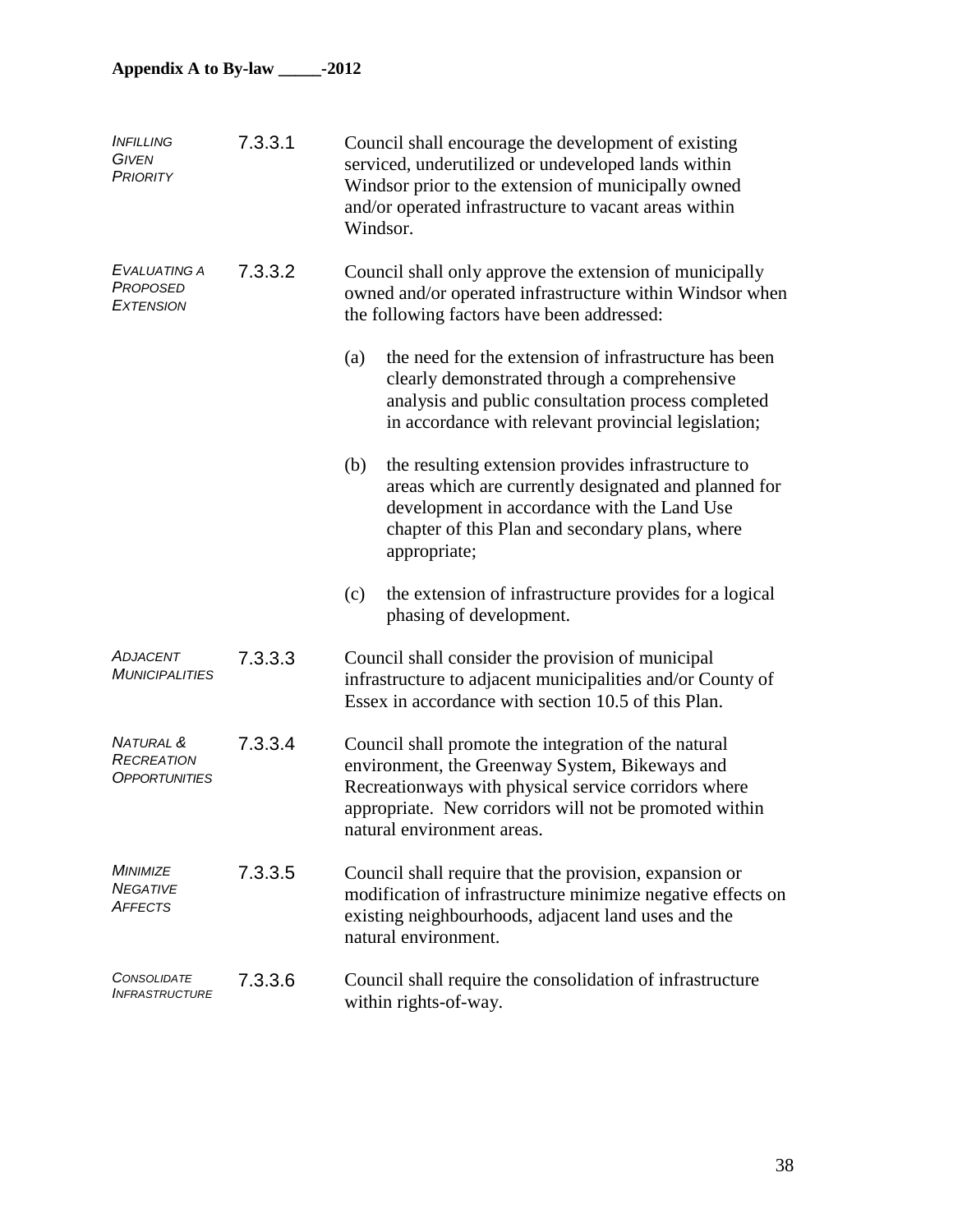| <i><b>INTEGRATE</b></i><br>WITH<br>DEVELOPMENT<br>PATTERN   | 7.3.3.7  | Council shall encourage the coordinated planning of future<br>physical service routes, easements and corridors in<br>cooperation with other physical service providers to ensure<br>their integration within the established or anticipated<br>pattern of development.                                                                                               |
|-------------------------------------------------------------|----------|----------------------------------------------------------------------------------------------------------------------------------------------------------------------------------------------------------------------------------------------------------------------------------------------------------------------------------------------------------------------|
| <i><b>INFRASTRUCTURE</b></i><br><b>PLANS</b>                | 7.3.3.8  | Council shall require an infrastructure plan or other<br>suitable study completed in accordance with relevant<br>provincial legislation prior to the approval of a<br>development proposal that determines:                                                                                                                                                          |
|                                                             |          | the routing, sizing, cost sharing and timing of<br>(a)<br>infrastructure;                                                                                                                                                                                                                                                                                            |
|                                                             |          | (b)<br>how any negative impacts on existing infrastructure,<br>the environment and the surrounding area will be<br>addressed; and                                                                                                                                                                                                                                    |
|                                                             |          | other issues as appropriate (see Part V:<br>(c)<br>Implementation).                                                                                                                                                                                                                                                                                                  |
| <i><b>INTERIM</b></i><br><i><b>INFRASTRUCTURE</b></i>       | 7.3.3.9  | Council may allow interim servicing solutions prior to the<br>provision of full municipal infrastructure in order for a<br>development to proceed, but shall ensure that:                                                                                                                                                                                            |
|                                                             |          | such interim infrastructure solutions will not create<br>(a)<br>adverse capacity problems elsewhere in the system or<br>prejudice the Municipality's achievement of an<br>infrastructure solution for the surrounding area; and<br>any interim infrastructure solution will not create any<br>(b)<br>adverse effects on public health, safety or the<br>environment. |
| <b>INTERIM</b><br><i><b>INFRASTRUCTURE</b></i><br>Agreement | 7.3.3.10 | As a condition of approval of interim infrastructure, Council<br>shall require an agreement which addresses issues such as<br>the installation and termination of the interim infrastructure,<br>and the installation of permanent infrastructure.                                                                                                                   |
|                                                             |          | 7.3.4 Sewerage and Stormwater Management Works Policies                                                                                                                                                                                                                                                                                                              |
| <b>COMBINED</b><br><b>SEWER</b><br><b>SEPARATION</b>        | 7.3.4.1  | Council shall provide for the continued phasing-in of the<br>separation of combined sewers based on the direction in<br>the Infrastructure Management Plan.                                                                                                                                                                                                          |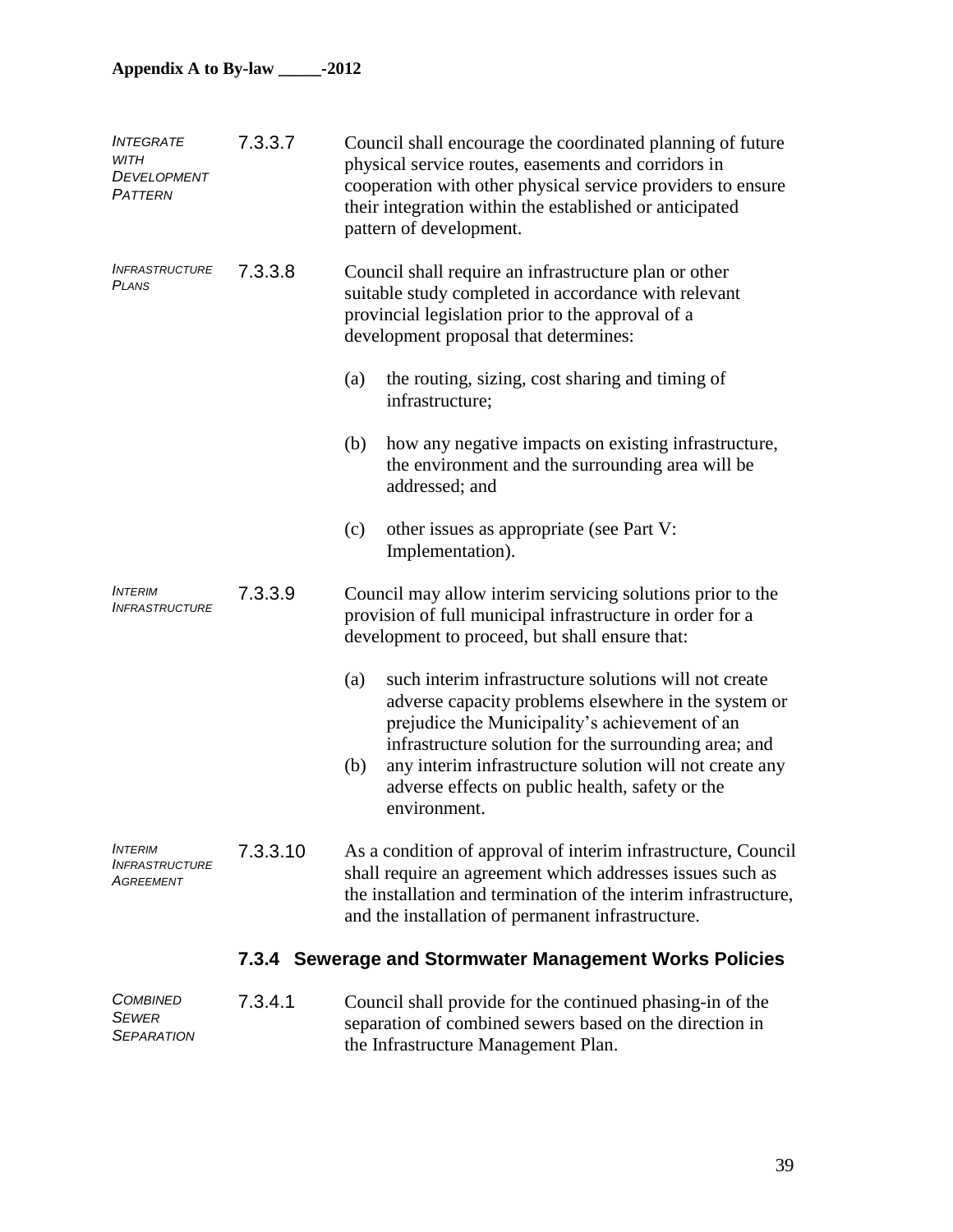| <b>DETERMINING</b><br><b>NEEDS</b>                                                       | 7.3.4.2 | Council shall provide for the rehabilitation of the existing<br>sewerage system with priority given to those areas<br>identified in an Infrastructure Management Plan where:                         |
|------------------------------------------------------------------------------------------|---------|------------------------------------------------------------------------------------------------------------------------------------------------------------------------------------------------------|
|                                                                                          |         | (a)<br>the existing sewer is in a state of physical collapse<br>posing a hazard to personal property, health, safety<br>and/or the environment;                                                      |
|                                                                                          |         | the existing sewer is in danger of imminent collapse<br>(b)<br>and where other immediate physical service or road<br>construction is required within the same right-of-<br>way; and                  |
|                                                                                          |         | (c)<br>the rehabilitation of the sewer is required to prevent<br>backup of domestic sewage from existing overtaxed<br>sewers or where required to reduce demands on the<br>pollution control plants. |
| <b>IMPLEMENT</b><br><b>MEASURES</b>                                                      | 7.3.4.3 | Council shall provide for the implementation of<br>preventative measures that reduce demands on the<br>sewerage system by:                                                                           |
|                                                                                          |         | promoting the disconnection of roof drainage<br>(a)<br>systems, weeping tiles, where appropriate, and other<br>sources of inflow or infiltration into the sewerage<br>system;                        |
|                                                                                          |         | requiring that new development be constructed with<br>(b)<br>devices to assist in the prevention of potential<br>surcharging and basement flooding;                                                  |
|                                                                                          |         | separating road drainage from combined systems and<br>(c)<br>directing road drainage to new storm sewers or storm<br>relief sewers; and                                                              |
|                                                                                          |         | (d)<br>other measures as may be appropriate.                                                                                                                                                         |
| POLLUTION<br><b>CONTROL</b><br><b>PLANTS</b>                                             | 7.3.4.4 | Council shall protect pollution control plants from<br>incompatible development in accordance with the<br>Environment chapter of this Plan.                                                          |
| <b>STORMWATER</b><br><b>MANAGEMENT</b><br><b>FOR</b><br><b>DEVELOPED</b><br><b>AREAS</b> | 7.3.4.5 | The Municipality may develop stormwater management<br>plans for developed areas of Windsor to control and<br>improve the quality and quantity of runoff.                                             |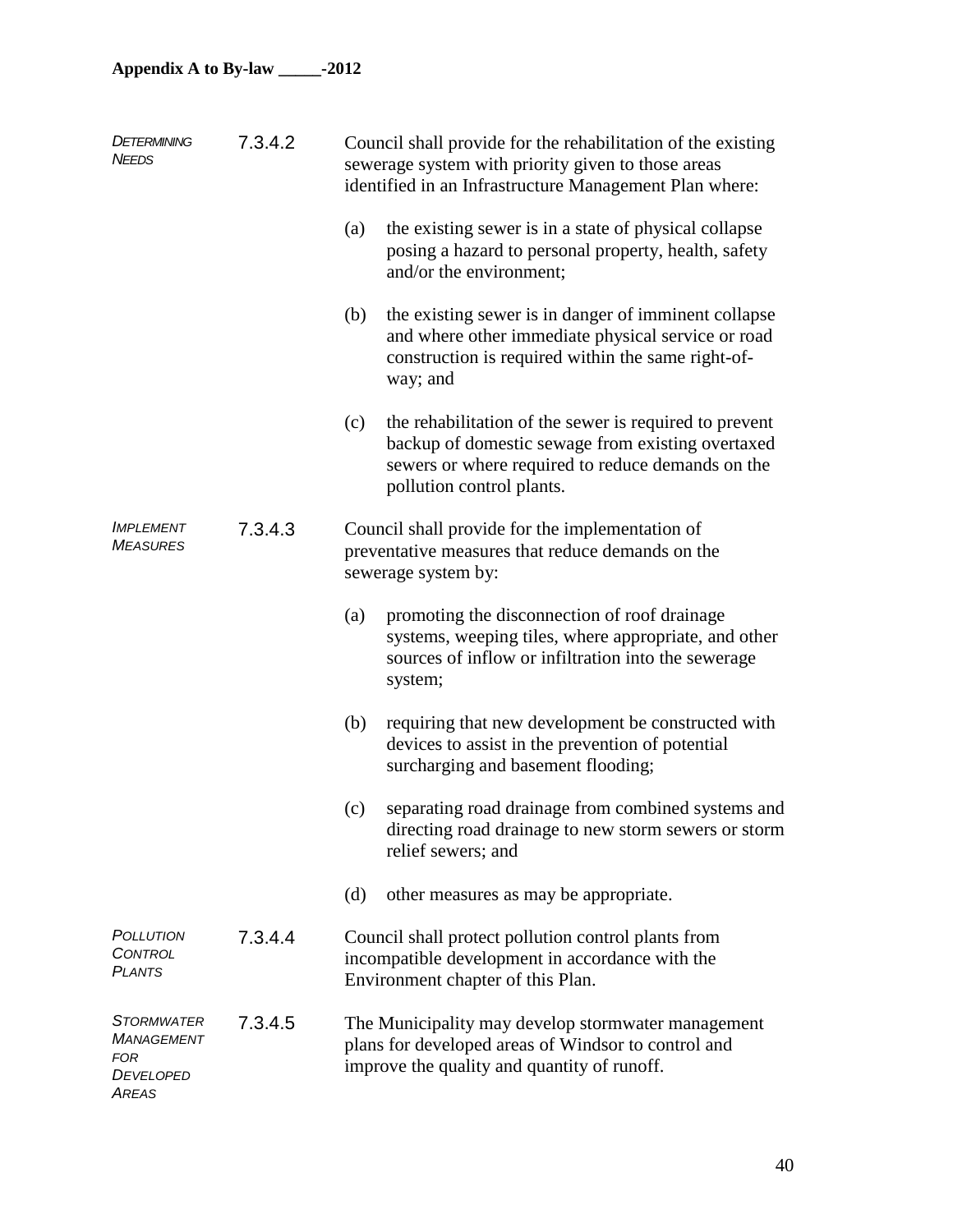| <b>STORMWATER</b><br><b>MANAGEMENT</b><br><b>FOR PROPOSED</b><br>DEVELOPMENT | 7.3.4.6  | Council, in consultation with appropriate public agencies<br>may require a proponent of development to submit studies<br>of stormwater runoff and its impact on the water quality<br>and quantity of receiving watercourses based on the<br>Ministry of Environment's current provincial guideline<br>manual for stormwater management design. |
|------------------------------------------------------------------------------|----------|------------------------------------------------------------------------------------------------------------------------------------------------------------------------------------------------------------------------------------------------------------------------------------------------------------------------------------------------|
| DEVELOPMENT<br>PROPOSALS                                                     | 7.3.4.7  | Council shall require proponents of development that<br>require stormwater management systems to:                                                                                                                                                                                                                                              |
|                                                                              |          | (a)<br>use stormwater management measures to manage the<br>storage and controlled flow of water to receiving<br>watercourses;                                                                                                                                                                                                                  |
|                                                                              |          | (b)<br>use stormwater management measures which prevent<br>siltation and erosion and do not negatively impact the<br>water quality of receiving watercourses;                                                                                                                                                                                  |
|                                                                              |          | (c)<br>consider, where appropriate, enhancing the<br>vegetation, wildlife habitats and corridors in and<br>along the stormwater management system and the<br>receiving watercourse; and                                                                                                                                                        |
|                                                                              |          | (d)<br>consider, where appropriate, providing public access<br>to and along the stormwater management system and<br>receiving watercourses for recreation.                                                                                                                                                                                     |
| <b>BEST AVAILABLE</b><br><b>METHODS</b>                                      | 7.3.4.8  | Council, in consultation with appropriate public agencies<br>shall require proponents of development to employ the<br>best available methods in the planning, construction and<br>eventual use of stormwater management systems.                                                                                                               |
| <i><b>INTER-</b></i><br>MUNICIPAL<br><b>STORMWATER</b>                       | 7.3.4.9  | The Municipality shall accommodate the flow of<br>stormwater across municipal boundaries in cooperation<br>with adjacent municipalities.                                                                                                                                                                                                       |
| <b>OPERATE AND</b><br><b>MAINTAIN</b>                                        | 7.3.4.10 | The Municipality will operate and maintain stormwater<br>management facilities under its ownership.                                                                                                                                                                                                                                            |
|                                                                              |          | 7.3.5 Solid Waste Management Policies                                                                                                                                                                                                                                                                                                          |
| <b>SOLID WASTE</b><br><b>MANAGEMENT</b><br><b>MASTER PLAN</b>                | 7.3.5.1  | Council shall adopt a solid waste management master plan<br>which identifies objectives for the management of solid<br>waste within Windsor.                                                                                                                                                                                                   |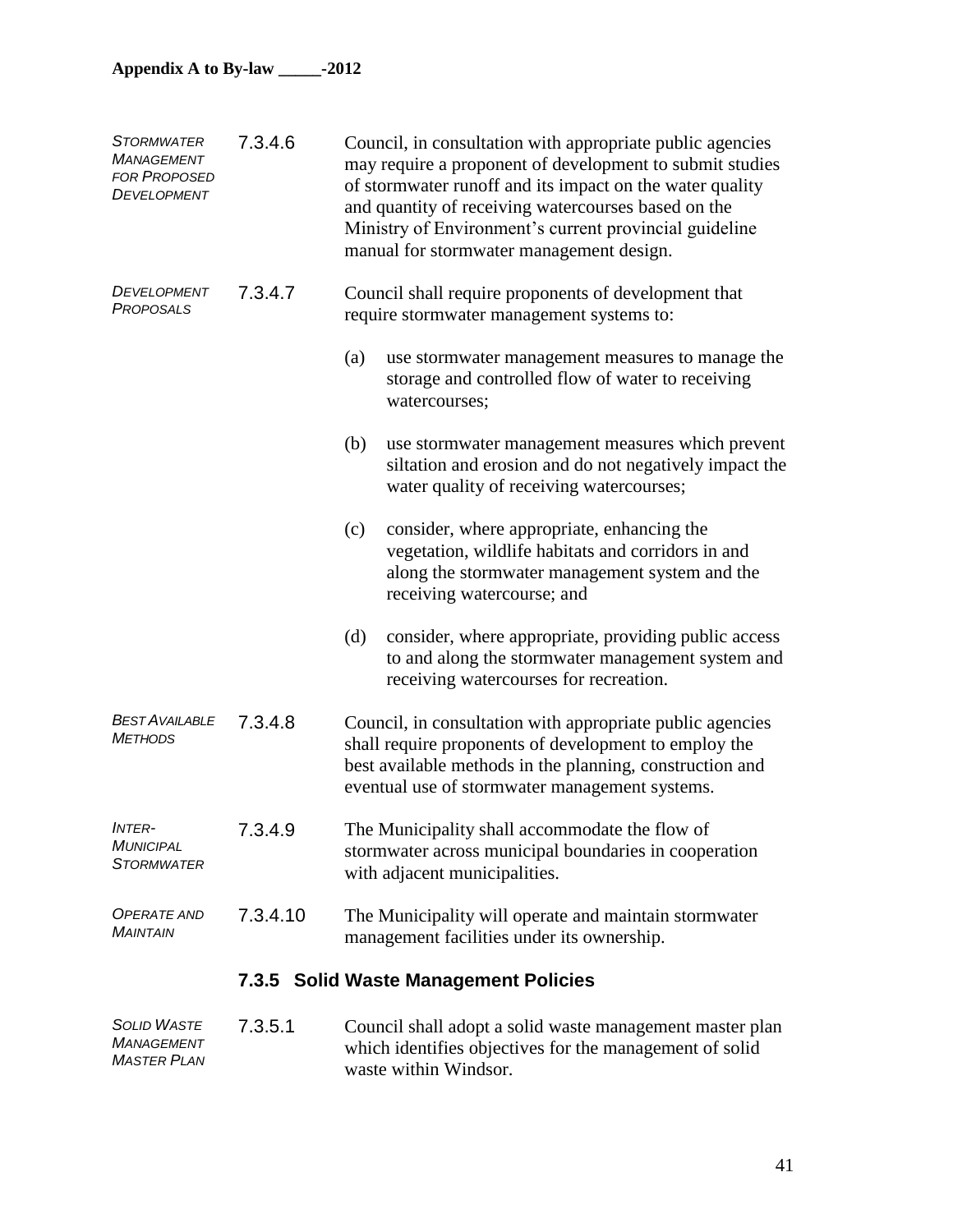| PROVIDE<br><b>FACILITIES</b>                             | 7.3.5.2 | Council shall encourage all development proposals to<br>provide adequate waste disposal and recycling facilities.                                                                                                                                                                                                                                                                                                         |
|----------------------------------------------------------|---------|---------------------------------------------------------------------------------------------------------------------------------------------------------------------------------------------------------------------------------------------------------------------------------------------------------------------------------------------------------------------------------------------------------------------------|
| ACTIVE &<br><b>FORMER WASTE</b><br><b>DISPOSAL SITES</b> | 7.3.5.3 | All proponents of development on and in the vicinity of<br>active and former waste disposal sites shall be required to<br>complete a study to support the feasibility of the proposal<br>and, if feasible, identify appropriate mitigation measures in<br>accordance with the Environment chapter of this Plan.                                                                                                           |
| <b>NEW SITES</b>                                         | 7.3.5.4 | Council shall provide for the development of new solid<br>waste management facilities in accordance with provincial<br>legislation, policy and appropriate guidelines.                                                                                                                                                                                                                                                    |
| 7.3.6 Utilities and Other Infrastructure Policies        |         |                                                                                                                                                                                                                                                                                                                                                                                                                           |
| <b>COOPERATION</b>                                       | 7.3.6.1 | Council shall cooperate with utility providers in the<br>planning, construction and operation of networks for the<br>adequate supply and distribution of infrastructure.                                                                                                                                                                                                                                                  |
| <b>SETBACKS</b>                                          | 7.3.6.2 | Council shall require sufficient setbacks and buffer zones<br>between major infrastructure rights-of-ways, associated<br>facilities and adjacent land uses, in accordance with<br>provincial standards and guidelines.                                                                                                                                                                                                    |
| <b>ELECTRIC</b><br>POWER<br><b>FACILITIES</b>            | 7.3.6.3 | Electric power supply facilities, such as transmission lines,<br>transformer stations and distribution stations shall be<br>permitted in any land use designation without amendment<br>to this Plan, provided the planning of all such facilities are<br>approved under, and satisfy the provisions of, relevant<br>provincial legislation.                                                                               |
| <b>TELECOMMUNICATION</b><br><b>FACILITIES</b>            | 7.3.6.4 | Telecommunication facilities, such as aerial and fiber optic<br>cables, pedestals, outside plant interfaces (OPI) and walk-<br>in-cabinets (WIC) shall be permitted in all land use<br>designations without amendment to this Plan, provided the<br>planning of all such facilities are approved under, and<br>satisfy the provisions of relevant federal and provincial<br>legislation and Industry Canada's procedures. |
| <b>CONSULTATION</b>                                      | 7.3.6.5 | Utility providers, including electric power supply<br>companies, communication companies, and<br>telecommunication companies shall be encouraged to<br>consult with the Municipality and the affected residents<br>during the planning of new facilities, where applicable.                                                                                                                                               |